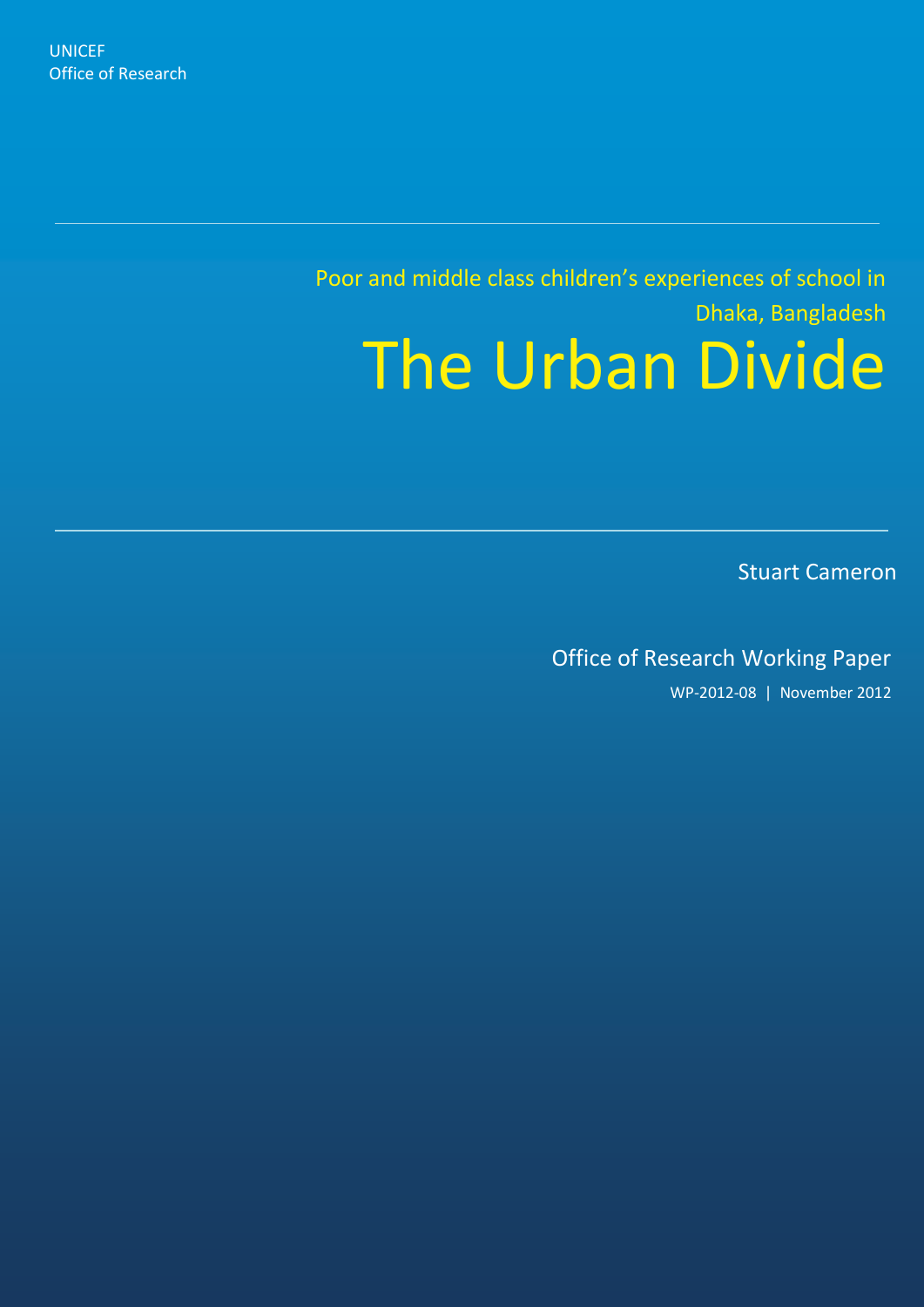#### **OFFICE OF RESEARCH WORKING PAPERS**

UNICEF Office of Research Working Papers are intended to disseminate initial research contributions within the programme of work, addressing social, economic and institutional aspects of the realization of the human rights of children.

The findings, interpretations and conclusions expressed in this paper are those of the authors and do not necessarily reflect the policies or views of UNICEF.

The text has not been edited to official publications standards and UNICEF accepts no responsibility for errors.

Extracts from this publication may be freely reproduced with due acknowledgement. Requests to utilize larger portions or the full publication should be addressed to the Communication Unit at [florence@unicef.org](mailto:florence@unicef.org).

For readers wishing to cite this document we suggest the following form:

Cameron, S. (2012), 'The Urban Divide: Poor and middle class children's experiences of school in Dhaka, Bangladesh', *Working Paper 2012-08*, UNICEF Office of Research, Florence.

© 2012 United Nations Children's Fund (UNICEF)

November 2012

ISSN: 1014-7837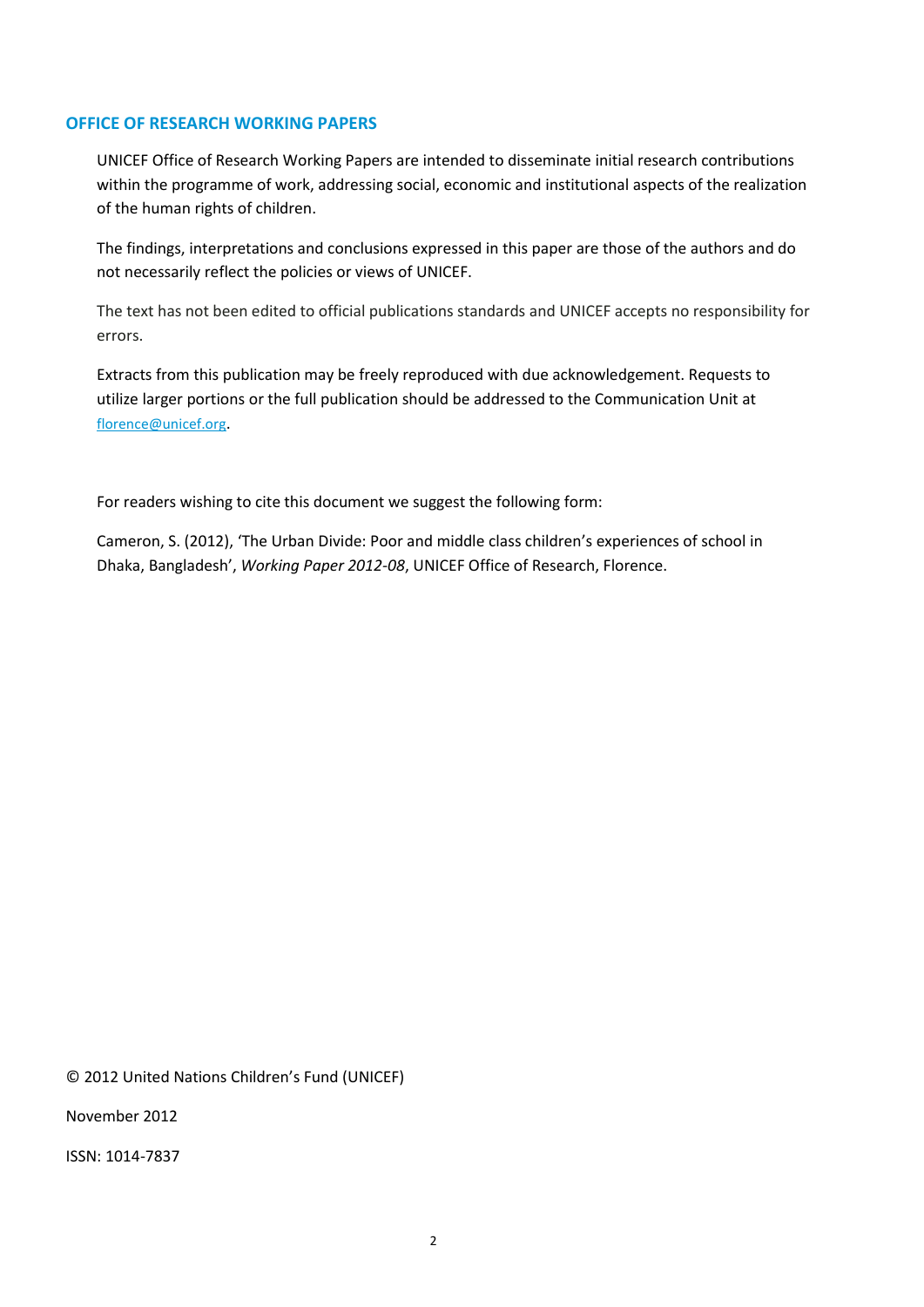### **THE UNICEF OFFICE OF RESEARCH**

In 1988 the United Nations Children's Fund (UNICEF) established a research centre to support its advocacy for children worldwide and to identify and research current and future areas of UNICEF's work. The prime objectives of the Office of Research are to improve international understanding of issues relating to children's rights and to help facilitate full implementation of the Convention on the Rights of the Child in developing, middle-income and industrialized countries.

The Office aims to set out a comprehensive framework for research and knowledge within the organization, in support of its global programmes and policies. Through strengthening research partnerships with leading academic institutions and development networks in both the North and South, the Office seeks to leverage additional resources and influence in support of efforts towards policy reform in favour of children.

Publications produced by the Office are contributions to a global debate on children and child rights issues and include a wide range of opinions. For that reason, some publications may not necessarily reflect UNICEF policies or approaches on some topics. The views expressed are those of the authors and/or editors and are published in order to stimulate further dialogue on child rights.

The Office collaborates with its host institution in Florence, the Istituto degli Innocenti, in selected areas of work. Core funding is provided by the Government of Italy, while financial support for specific projects is also provided by other governments, international institutions and private sources, including UNICEF National Committees.

Extracts from this publication may be freely reproduced with due acknowledgement. Requests to translate the publication in its entirety should be addressed to: Communications Unit, florence@unicef.org.

For further information and to download or order this and other publications, please visit the website at www.unicef-irc.org.

#### **Correspondence should be addressed to:**

UNICEF Office of Research - Innocenti Piazza SS. Annunziata, 12 50122 Florence, Italy Tel: (+39) 055 20 330 Fax: (+39) 055 2033 220 florence@unicef.org www.unicef-irc.org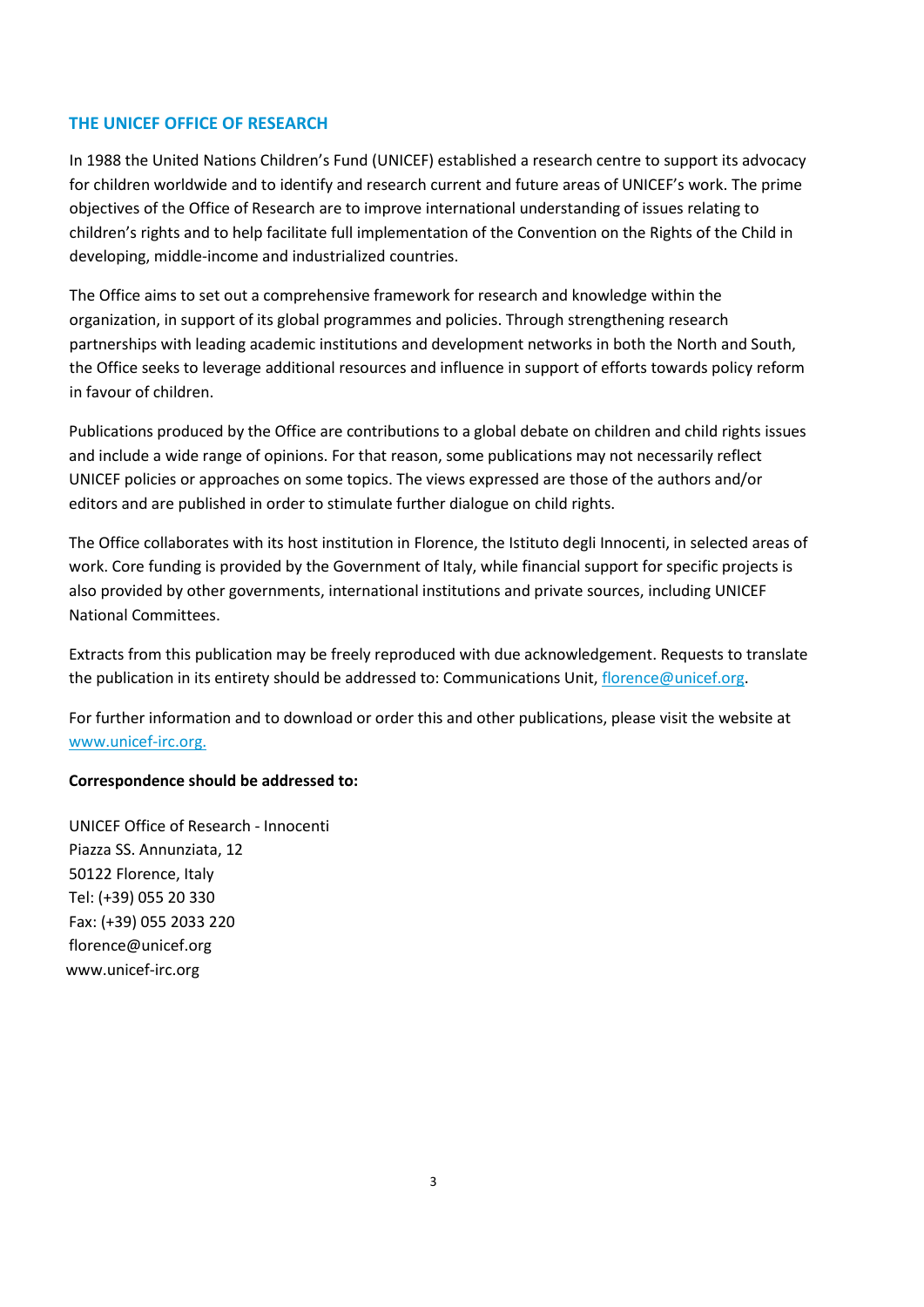# **THE URBAN DIVIDE: POOR AND MIDDLE CLASS CHILDREN'S EXPERIENCES OF SCHOOL IN DHAKA, BANGLADESH**

# **Stuart Cameron\***

\* Visiting Fellow, UNICEF Office of Research and Doctoral Student, University of Sussex

Abstract. Children living in urban slums in Dhaka, Bangladesh, often have poor access to school and attend different types of school than students from middle class households. This paper asks whether their experiences in school also disadvantage them further in terms of their learning outcomes and the likelihood of dropping out. It is based on interviews with 36 students aged 11-16 from both slum and middle-class backgrounds, in 2012. Most of the participants were in private schools, and learning was overwhelmingly geared towards assessment and the memorisation of set content. Though teachers were sometimes hardworking in preparing their students for examinations, ultimate responsibility fell to the students. Ranking and labelling of students kept their examination performance salient at all times. Teacher-student relationships varied from the supportive to the abusive. Beating and humiliating punishment were common in all types of school, despite a recent legal ban on the former. Lessons were sometimes dry, irrelevant to students' lives, and with little scope for active student engagement. A new emphasis on 'creative learning' in curricula and teacher training had, at the time of the study, yet to filter into the classroom. Students were subject to the risk of violence both outside and inside the school, whatever their background. However, it was much easier for middle class students to change school when they ran into problems, or to employ private tutors if they needed more help with their lessons. Their way of talking about school reflected a strong sense of inevitability that they would at least complete secondary education, whereas students from slums were limited to one or two local options and even there, their places in the classroom were precarious. The paper discusses how these experiences in school are likely to heighten the risk of dropping out for slum students, analyses the results in terms of de-facto privatization and school accountability, and recommends better regulation of private tuition, and teaching styles that are less obsessed with examination results.

Keywords: education, secondary schools, urban poverty, Bangladesh, informal settlements

Acknowledgements: This paper was written as part of a research fellowship at UNICEF's Office of Research at Innocenti during March-November 2012. I am extremely grateful to Hafsa Rahman who worked as research assistant for this project, contributing her ideas and knowledge of the Bangladesh education system and society, interpreting and managing the interviews, and helping me to understand what we were finding. I am also very grateful to the UNICEF Bangladesh office, and especially Nabendra Dahal, Shamima Siddiky, Shamima Pervin, and Nuzhat Khalil Haque, for their advice and practical help in meeting children who had been through the UNICEF-supported Basic Education for Hard to Reach Children programme and in hosting one of the focus group discussions. I am also grateful to Karen Moore, Mahruf Shohel, Benjamin Zeitlyn, and Christy Sommers for useful advice before I left for Bangladesh, Altaf Hossain and Mohammad Abul Kalum for valuable discussion once I had got there, Alexa Schmidt for help with contacts, and Chris de Neubourg and other colleagues at Innocenti for all their support and discussion. The views expressed, and any mistakes, are my own.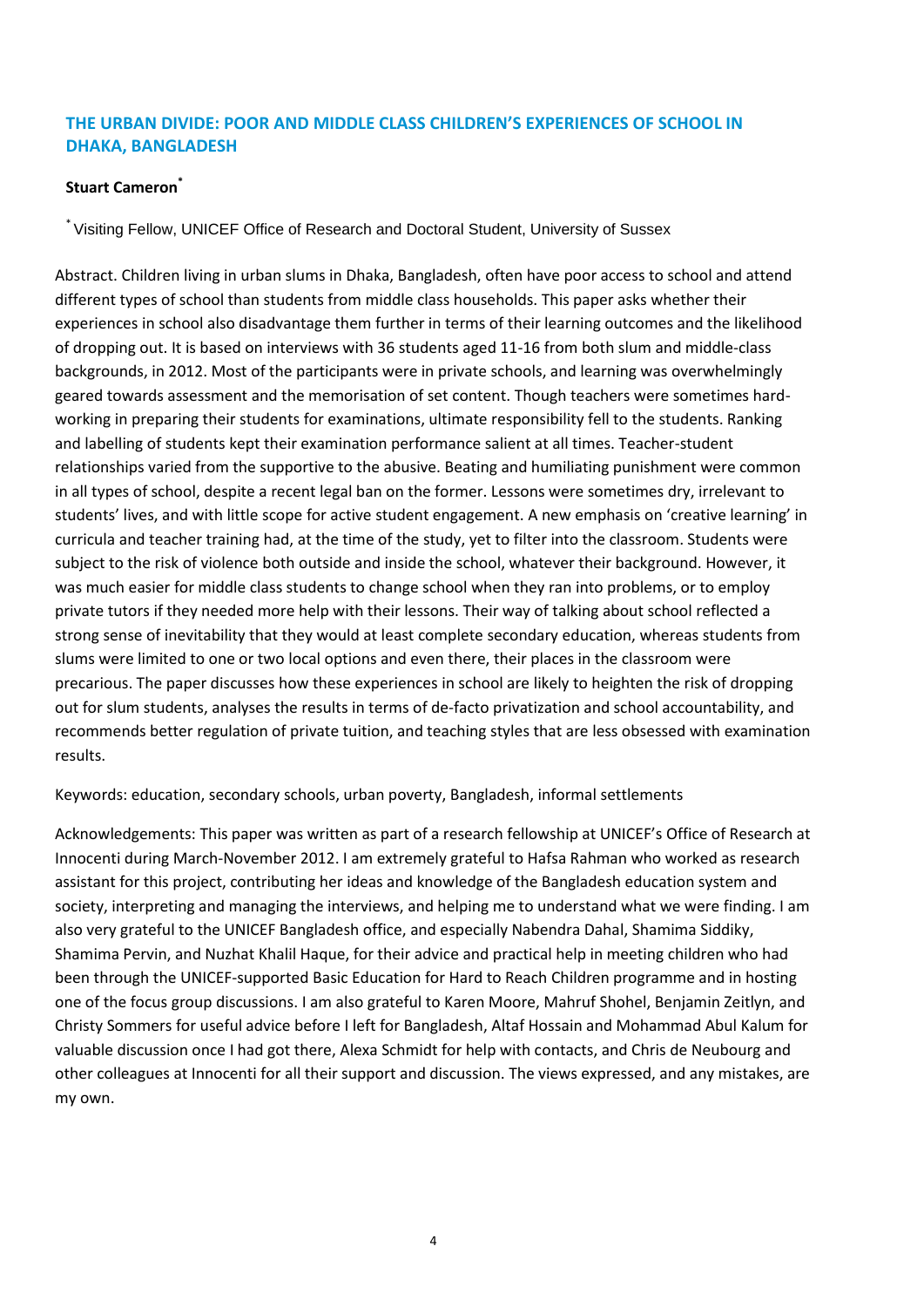# **TABLE OF CONTENTS**

| $\mathbf{1}$   | Introduction                                                  | 6              |  |
|----------------|---------------------------------------------------------------|----------------|--|
| $\overline{2}$ | Conceptualizing Disadvantage in Schools                       | $\overline{7}$ |  |
| 3              | Methodology, Methods and Participants                         | 13             |  |
| 4              | Context                                                       | 16             |  |
| 5              | Learning, Testing and Tuition                                 | 25             |  |
| 6              | Relationships and Risks                                       | 32             |  |
| $\overline{7}$ | <b>Attitudes and Outcomes</b>                                 | 36             |  |
| 8              | <b>Conclusions and Policy Implications</b>                    | 39             |  |
|                | References                                                    | 44             |  |
|                | Appendix 1: Interview guide                                   |                |  |
|                | Appendix 2: Participants                                      |                |  |
|                | Appendix 3: Categories for Data Analysis                      |                |  |
|                | Box: Basic Education for Hard to Reach Urban Working Children |                |  |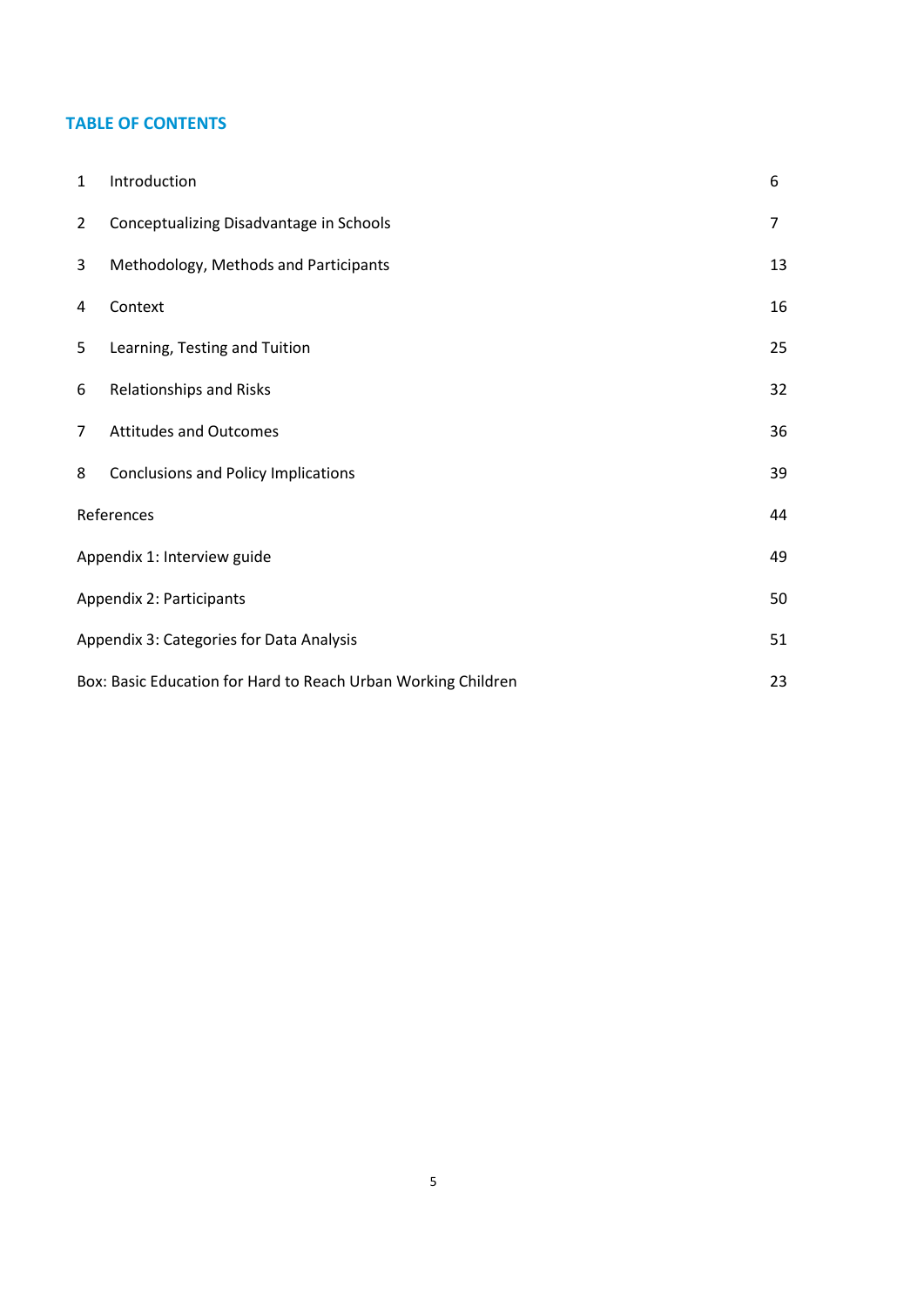#### **1. INTRODUCTION**

In Dhaka, Bangladesh, large numbers of children live in households whose incomes are below the poverty line, many living in slums. Previous research (Cameron, 2010; 2011) has shown how these children face multiple barriers in accessing schools and have radically different prospects in education depending on their family's economic status, location and migration. That research suggested that, although inability to pay the expenses surrounding school and private tuition was the main reported reason for dropping out, there were also issues within the school that may have helped precipitate drop-out in some cases, including unfair treatment, corporal punishment, slow progress in learning, and risks of violence and loss of reputation.

Much of the research on education in developing countries portrays the school as a black box, looking at inclusion or exclusion without considering what happens inside. At most, economists have used production functions to analyse how inputs (money, teachers, students) translate into outputs (completers, examination scores) (e.g. Jimenez & Cox, 1989). Approaches that attempt to situate schools socially and explore issues of socialisation in the classroom have not much been applied in developing countries. Classroom observation (e.g. Hossain et al., 2003) is one way of understanding what happens inside schools. But teaching practices are often examined through simplified categories such as time students spend listening to the teacher, and few studies in developing countries have talked to children themselves as a way of understanding what happens in schools. Children's participation and citizenship is increasingly an area of attention among development agencies and non-government organisations (e.g. O'Kane, 2003), but the body of developing country research emphasising children's voices remains small.

Do education systems offer a route out of poverty, or merely reproduce social inequalities by placing additional barriers in the way of already disadvantaged students? This research is part of a larger project for the UNICEF Office of Research at Innocenti, looking at how poor urban households in several countries are excluded from schooling. But the present paper focuses on how such children can be disadvantaged in terms of what happens *within* the school. How do inequalities in power and status in society play out in urban classrooms to disrupt or reproduce inherited disadvantage? How do students describe their educational experiences, relations with teachers and other students, and hopes and expectations within the school system? The research is based on interviews with 36 students aged 11-16 from both low-income and middle class areas of Dhaka.

In the rest of this paper I start (section 2) by discussing some of the international literature on how inequalities in society can play themselves out in school and how this depends on the nature of teaching, pedagogy and assessment. I derive a set of categories for examining disadvantage in schools. Section 3 describes the methods and methodology used for the research project. Section 4 gives some context, drawing on both previous research and findings from the current study[.](#page-22-0)  [Box](#page-22-0) 1 discusses a UNICEF-supported programme, Basic Education for Hard to Reach Urban Working Children, which provides schooling for children from poor urban areas, and the findings from interviews with six students who had been through the programme.

Sections 5, 6 and 7 are the main results chapters. Section 5 describes how learning in the schools used by participants in this study was dominated by high-stakes assessment governing access to higher levels of the school system, which in turn often necessitated private tuition in addition to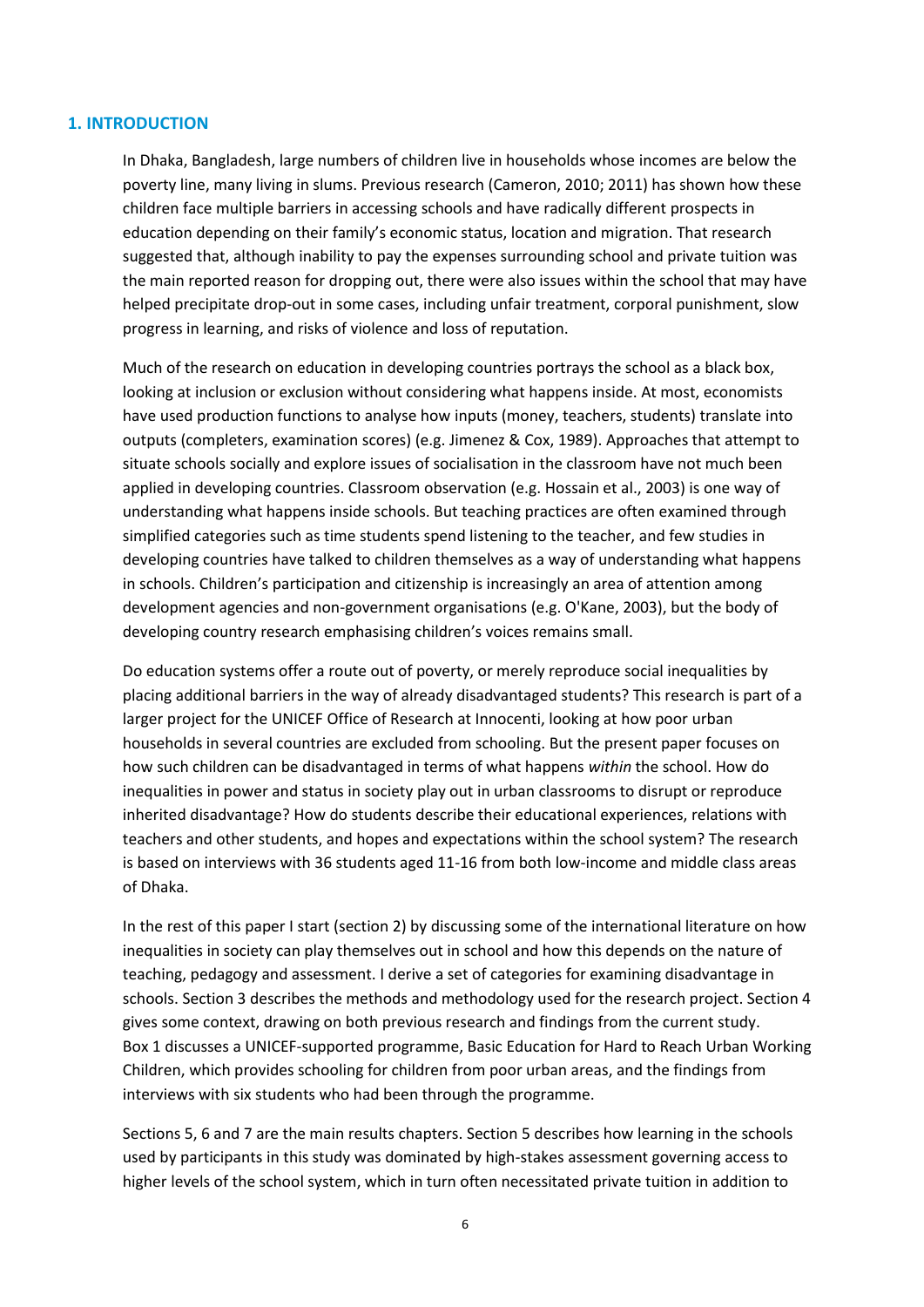regular school classes. Section 6 explores the nature of student-student and student-teacher relationships, and the risks that were connected to school attendance for many students. Section 7 examines students' overall attitudes and behavioural responses to a school environment that was often less than ideal. Section 8 concludes and offers some policy implications.

#### **2. CONCEPTUALIZING DISADVANTAGE IN SCHOOLS**

What happens within schools is important for children from poor urban households for two sets of reasons. First, there are intrinsic reasons. If children are bored or unhappy in school, this is important in itself. If they experience physical punishment, bullying, or other violations of rights or problems that seriously affect their wellbeing, then these experiences need to be addressed by policy-makers regardless of what other effects they are having.

But if children are experiencing such problems it also matters for a second set of reasons, to do with the instrumental effects on their educational outcomes. They are more likely to drop out or attend irregularly, and may even be deterred from enrolling in the first place. If (for example) lessons are irrelevant to students' current and future lives, based on rote learning and shallow understanding, and with short hours of active study, then children are not likely to learn very much. In either case, the instrumental value of education is sharply reduced. Education's potential for improving livelihoods and reducing poverty in the next generation<sup>1</sup> is lost because a child's school career is curtailed and few productivity-enhancing skills are acquired. Where such problems in school are associated with poverty, then a cyclical relationship may be established where the poorest households are least able to acquire the education that might help improve their incomes in the next generation.

The idea that processes within school can reproduce inequalities across generations has a long history in the sociological literature. As a review by Weis et al. (2009) explains, there are a number of different accounts of which processes constitute the reproductive mechanism. Bowles and Gintis (1976) argued that there was a "correspondence" relationship between the structural relations of production and those in school, so that school develops the types of discipline, demeanour, self-presentation, and so on, that would be required in the separate work places of different social classes. This meant dispersing "discrete bits of knowledge and discipline for those bound for blue-collar occupations," while middle class students received more synthetic, analytic knowledge (Bowles & Gintis, 1976, cited in Collins, 2009, p. 35). Bourdieu's version (Bourdieu & Passeron, 1977) posits differences in material resources as the ultimate causes of persistent inequality, though they are mediated through households' investments in cultural and social capital influencing children's school achievement. Bernstein (1975) argued that working class students in the UK were put at a disadvantage by their non-mastery of the middle class language patterns employed in schools.

 $<sup>1</sup>$  Benefits to education in the form of higher salaries are well documented in the literature based on human capital and rates of return</sup> (Psacharopoulos and Patrinos, 2002; Foster and Rosenzweig, 1996). Asadullah (2006) estimates the rates of return to primary and secondary school in Bangladesh at around 6% per year. In the broader literature, it has been recognised that education can help households improve their livelihoods in a wide range of ways beyond just wage increases, for example in family businesses, domestic work, family planning, reducing child mortality, raising children, and educating the next generation of children (Eskola and Gasperini, 2010; Burchi and De Muro, 2009; ILO, 2009).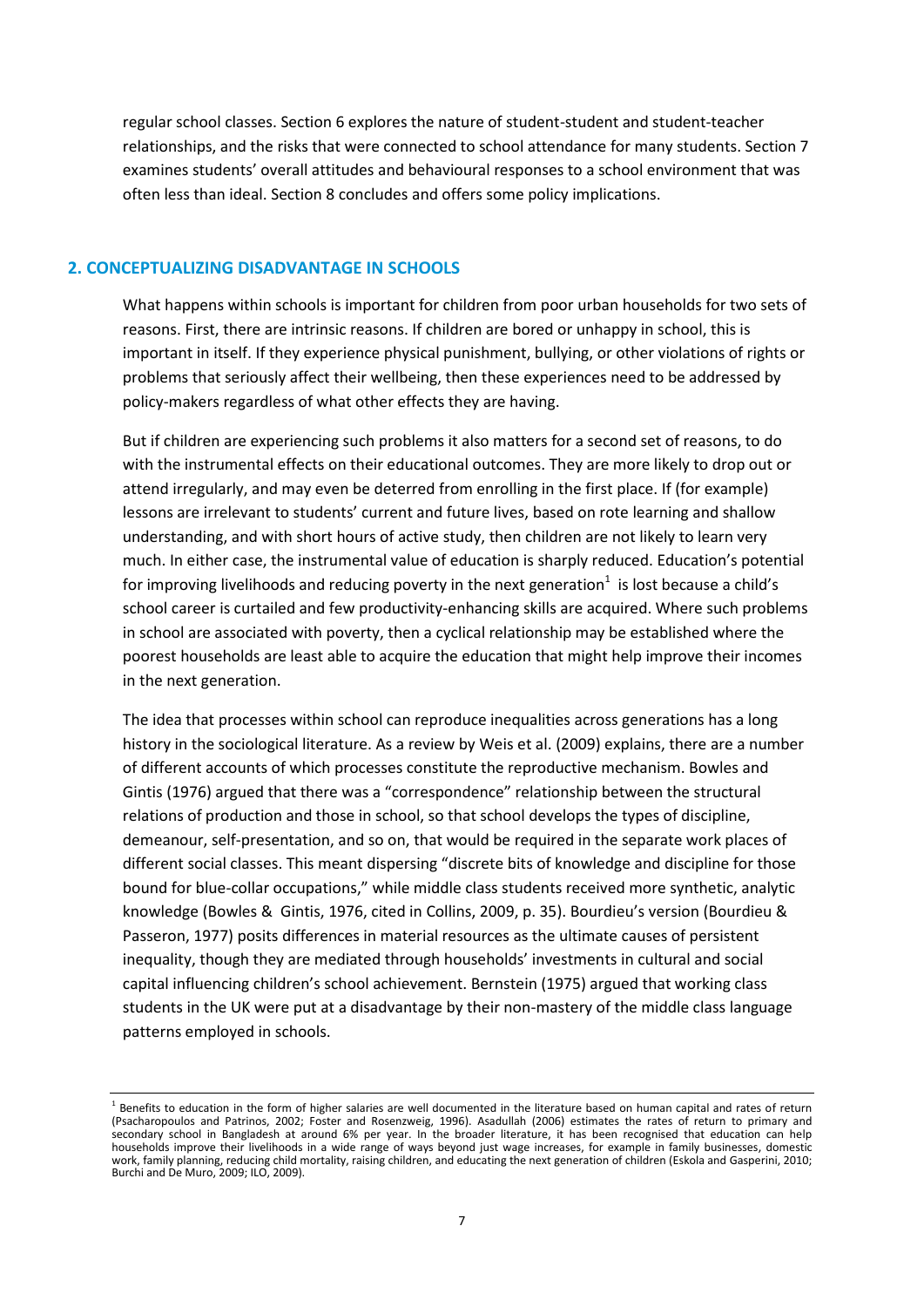Such accounts are often charged with some form of structural determinism: of overstating the influence of social processes on people's life outcomes and understating the possibility for individual or group action to bring about change. In response, a number of authors have drawn attention to acts of negotiation, contestation and resistance in the school. Carnoy and Levin (1985) argue that in democratic states, "[e]ducational institutions are not just producers of dominant class conceptions of what and how much schooling should be provided; public schools also reflect social demands" (Carnoy and Levin, 1985, quoted in Weiss et al., 2009, p. 919); conflict and contestation around schools help to shape the school system and the State itself. Apple (1982) argues that schools need to be seen not simply as the sites of reproduction but also of "conflicts, contradictions, meditations, and in particular, resistances" (Apple, 1982, quoted in Weiss et al., 2009, p. 918). Willis (1977) brings resistance to the centre, with his study of working class "lads" in an English town who frequently "disrupt classroom procedure with humor and aggression" (as described by Collins, 2009, p. 36). But Willis also steers the discussion back to reproduction, arguing that the lads in his study ironically help to produce their own continued marginality through their acts of resistance, unwittingly colluding in a system of domination and social reproduction.

There are few developing country studies on resistance and social reproduction in schools. Ray's (1988) study of two girls' schools in Calcutta (as it was then known), India is one example. Ray identifies a range of behaviours from conformity – acceptance and full belief in the goals and methods of the school – through 'strategic compliance', withdrawal and quiet resistance – where students outwardly comply but secretly resist the teacher's full control over them – to a few cases of open rebellion. The poorer students very rarely engaged in open resistance because they knew they could be made to leave school at any time and feared the alternatives of working as a maid or doing household chores at home. However they often 'withdrew,' for instance by staring blankly and remaining silent when the teacher asked them questions. Their strategic compliance did not always extend to doing the learning work expected of them by the school:

The fact that they do not often complete their homework and are more often than not illprepared for class contradicts the supposed values of the educational system. They do not experience joy in learning, but a profound sense of helplessness and incapacity to act. (Ray, 1988, p. 393)

More recent sociological work has focused more on how student's identities can put them at a disadvantage in education. Identity here is perhaps most usefully thought of in terms of the set of stories, told by others and oneself, about who or what one is (see Sfard & Prusak, 2005). Individuals can work on, and negotiate, their own identities, but they are also susceptible to the narratives told by others, that apply labels to them. Identity thus seems to provide a conceptual place where structure and agency can meet, as can be seen in Raffo's (2011) description of the formation of identity in poor urban contexts in the UK:

My argument is that particular combinations of scarcity and spatial processes linked to particular places have significant impacts on young people's educational identities – identities that … mediate the conversion of educational resources, such as schooling, into educational attainments or achievements. (Raffo, 2011, p. 2)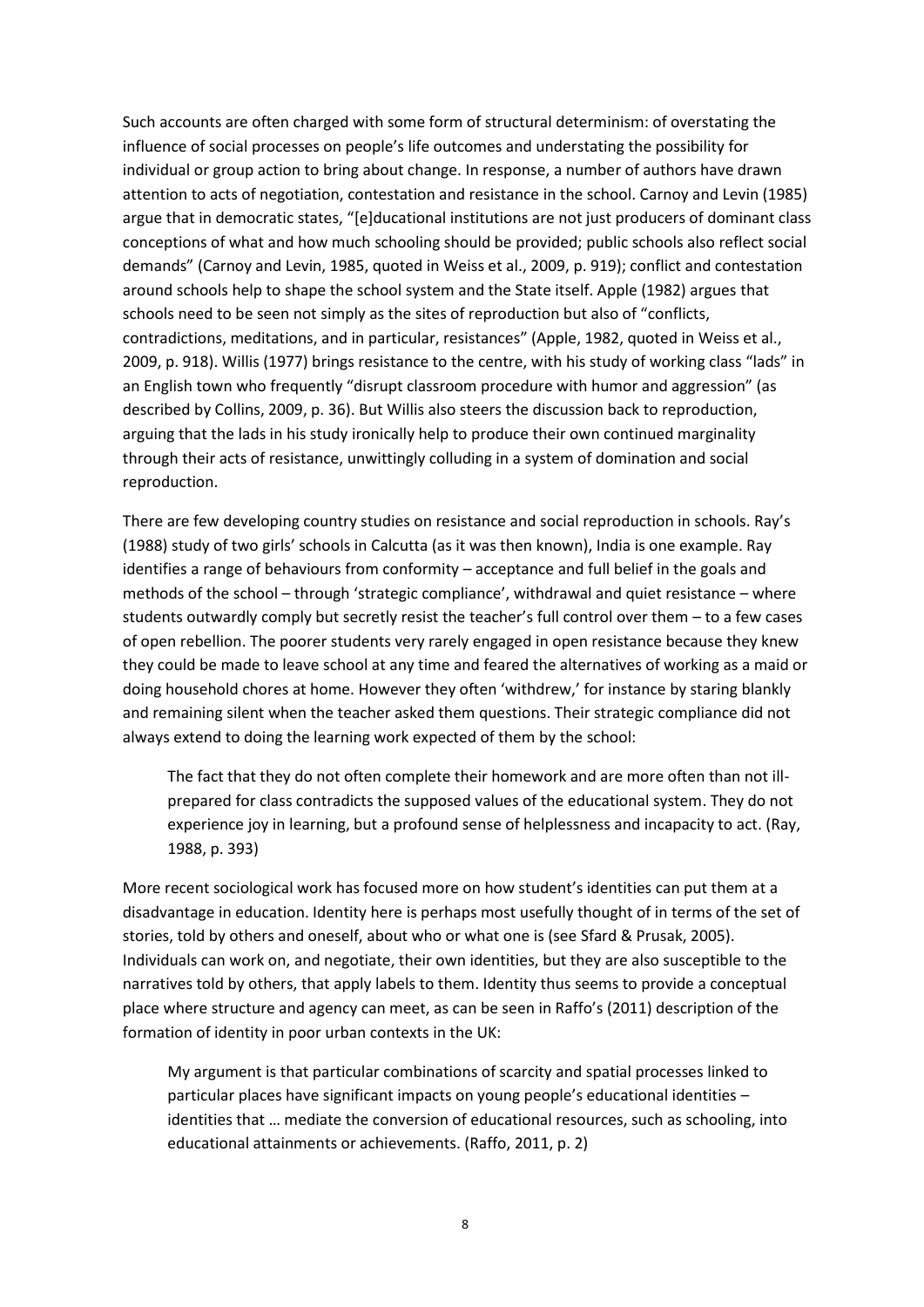Lee and Anderson (2009), reviewing studies of how the identities of cultural and linguistic minorities can affect academic performance, note the common finding that minority groups often have to conform to the dominant group or assimilate themselves in order to succeed academically. Assimilation can come at the cost of their earlier identities and group memberships. In any case they may be faced with "hegemonic forms of ascription" (Lee & Anderson, 2009, p. 195, citing Bailey, 2000) – forms of identity imposed on them by others that they are not able to overturn with their own identity work – that stop them from assimilating. They may alternatively take up "oppositional identities," refusing to comply with dominant notions of a good student, although this does not necessarily mean they will not succeed academically; they may be able to find other ways of being a good student than the dominant one.

In parallel with the sociological work with identity, psychological studies have examined how students' views of themselves affect their learning. Schunk (1985) refers to students' "self-efficacy" or perceptions of how capable they are of learning. When doing tasks in the classroom, students may assess their efficacy by using cues made cognitively salient by educational practices. In turn students' sense of self-efficacy affects motivation.

A psychological experiment in Uttar Pradesh, India (Hoff & Pandey, 2004) sheds light on the way that students' self-perceptions, and their ideas about others' perceptions – in sociological terms, their identity – can impact on their educational performance. High school students were asked to solve a maze and rewarded with money depending on their performance. The ability of high-caste and low-caste students in this task was the same, but when their caste was announced beforehand, a large gap emerged with lower-caste students performing worse. The authors interpret their findings as the result of lower-caste students expecting to be discriminated against in the assessment of performance, and so putting less effort into the task: "Mistrust undermines motivation" (p. 1).

There is a large literature on the effectiveness of different strategies for teaching and managing a classroom, though it is overwhelmingly from developed countries and does not always take much account of the social setting or differential effects on different socio-economic groups. There is, for example, evidence that achievement of literacy "is positively related to students' interest in their learning, the extent to which their learning strategies help them to develop understanding through linking to existing knowledge instead of just memorising, and the extent to which they feel in control of their learning" (Harlen & Deaken Crick, 2002, p. 8, citing OECD/PISA, 2001). Mager and Nowak's (2012) systematic review on forms of student participation in lessons finds moderate evidence of positive effects of greater participation on life skills, self-esteem, and social status, democratic skills and citizenship, student-adult relationships and school ethos.

Much of the effectiveness research focuses on classroom management techniques. Plax et al. (1986) note that demanding student submission to teacher authority, in order to maintain discipline in the classroom, can work against learning outcomes by worsening students' attitudes towards the learning process. Classroom management techniques have been developed that aim to replace these with strategies such as giving motivational messages and positive questioning techniques. On the effectiveness of different methods of discipline, Lewis et al. (2008) note that the application of punishment which increases in severity when resisted or ignored, "appears to be of limited usefulness in promoting responsible student behaviour" (p. 716). Aggressive teacher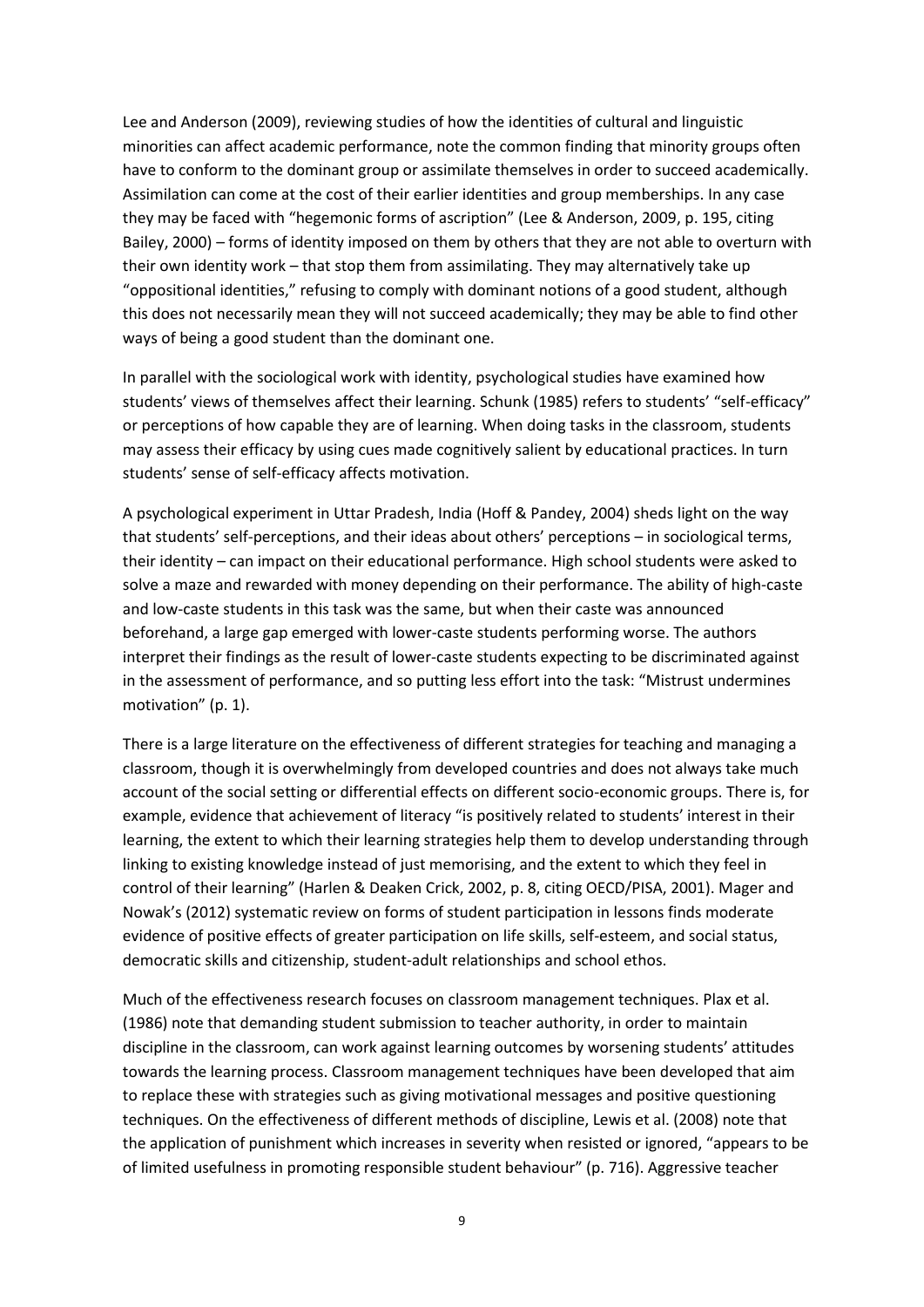behaviours such as group punishment, humiliation, and yelling in anger, appear to be counterproductive, leading to higher levels of student misbehaviour as well as negative student attitudes towards learning (ibid.). The survey of student reactions to discipline in Australia, Israel and China reported by Lewis et al. (2008) finds that other strategies, such as recognition of responsible behaviour and discussion of the behaviour, were more accepted by students.

Although these classroom management and teacher effectiveness studies put issues of power and control at the centre, the notion of power they employ is often oddly decontextualized. In most cases there is little attempt to place the school in the broader context of power inequalities in society, or to understand the culturally derived meanings that are attached in each context to, for example, a textbook or a type of pedagogy (as advocated by Fuller and Clarke, 1994). Do different teaching styles or classroom management techniques impact differently on, say, rich versus poor students? Some of the sociological works cited above suggest that this would be the case, since middle class students are thought to be more thoroughly inculcated into the behavioural expectations and types of language that dominate in school settings, and more accustomed to structured activity.

Assessment can have huge effects on the type and quality of learning that goes on in school, with effects that may be different for learners from different backgrounds. Studies on English primary schools have noted how tests can come to define the "school day, the curriculum, the teacher's responsibilities, the pupil's worth, the ideal parent, and what counts as ability" (Hall et al., 2004, p. 801), and also to shape students' identities as learners by applying labels to them based on their test scores (Reay and William, 1999).

Modes of assessment can be divided roughly into formative assessment – which usually takes place during the learning process and aims to provide feedback to teachers and learners that can improve learning – and summative assessment – which usually takes place at the end of the learning process and assesses learning relative to a fixed standard and may be more concerned with awarding certificates or the distribution of further education opportunities. A review of formative assessment (Black and William, 1998, cited in Harlen & Deaken Crick, 2002) finds that it raises standards. But when high-stakes summative testing is used, "teachers adopt a teaching style which emphasises transmission teaching of knowledge, thereby favouring those students who prefer to learn in this way and disadvantaging and lowering the self-esteem of those who prefer more active and creative learning experiences" (Harlen and Deaken Crick, 2002, p. 4). Lowerachieving students are disadvantaged by this type of assessment; being labelled as failures lowers their self-esteem and their self-assessment of their ability to learn, and consequently is detrimental to their future effort and success. The authors note some evidence, however, that if they have a high level of support they may be able to overcome this process.

Most of the above-mentioned studies are from rich countries, especially the USA and the UK. In Bangladesh and many other low-income settings, the barriers to learning in school may be more overt and less subtle. In particular, teachers have been found often to be absent, and even when they are in school, to spend relatively little time actually teaching (Tietjen et al., 2004; Abadzi, 2007). An important question is whether this affects some children more than others. A study in Morocco found that there was less time spent in interactive learning in schools in poor urban areas, although this does not establish whether there are differences by socioeconomic status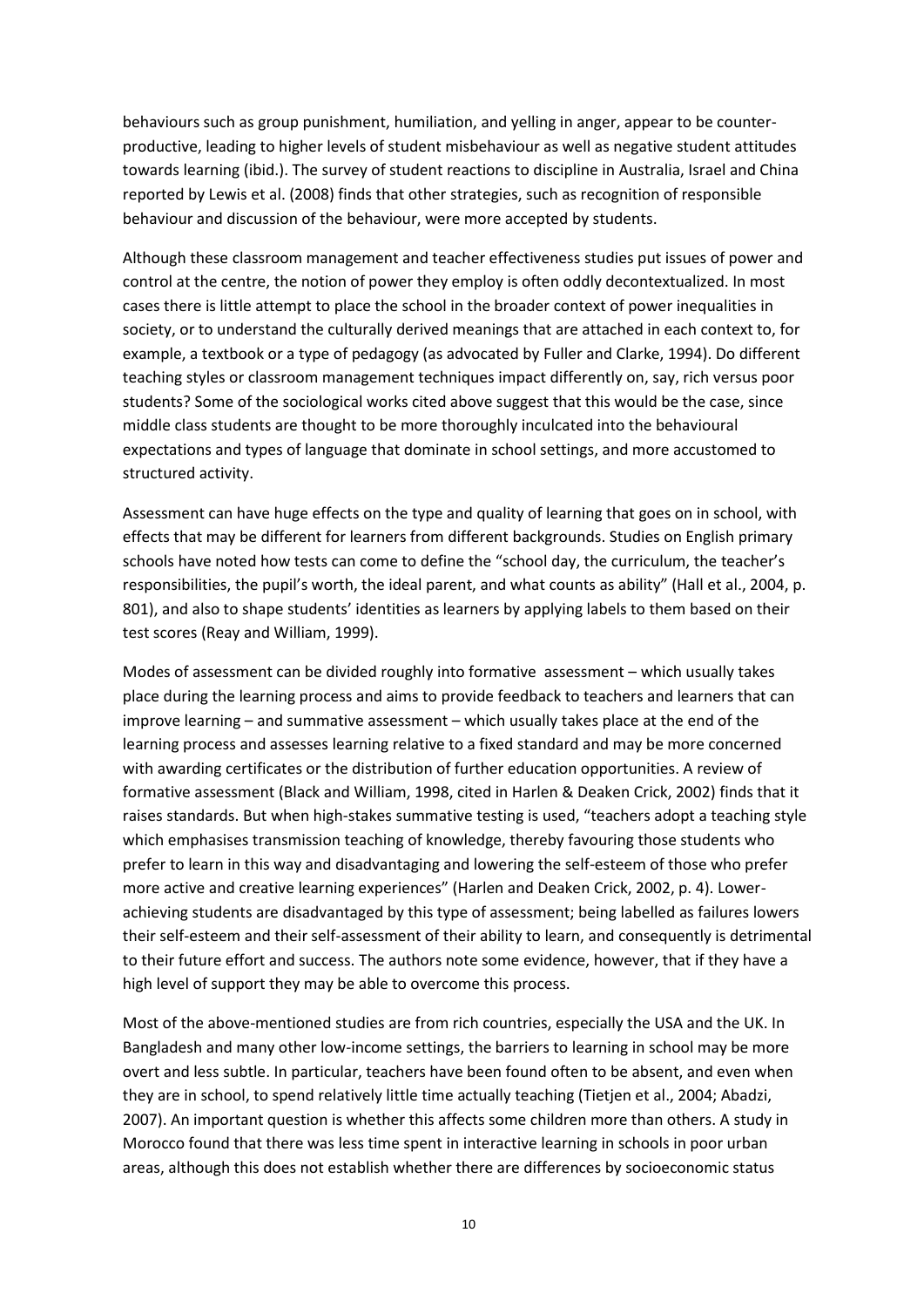within schools (Abadzi, 2007). Parents in one survey in Bangladesh felt that teachers had a bias in favour of children of the well-off, and in some cases teachers reportedly told their children that they should leave school because they did not have the "brain" to study (Ahmed et al., 2007). Children seen as less likely to succeed may get less attention from the teacher or be more likely to be sent on errands or given tasks to complete by themselves.

As I will discuss, Bangladesh has a multitude of different types of school, including fully government-operated, registered non-government, fully private, and those run by nongovernment organisations, and is also characterised by common use of private tuition. Private tuition and segregation by wealth into different types of school are two of the ways in which a household's resources can constrain or accelerate a child's learning. Non-financial resources, including parents' ability to help and having social connections that the household can draw on to mobilise more resources, are also important for school enrolment and drop-out (Cameron, forthcoming). Households not only have to meet the direct costs of education, but also have to use their resources to manage the relationship with the school, especially when things go wrong, and to support the child's learning.

This study focuses on 'disadvantage,' by which I will refer to effects of the school environment and of interactions with teachers and other students in school that impede a child's learning, are damaging to his or her dignity, physical well-being or mental well-being, or that impose additional costs on the household. Well-being is a difficult concept to define, but I follow Crivello et al. (2009) in using a minimal definition of it as simply whether a child is 'doing well' or not, and accepting that this may be translated across cultures and languages in different (but not wholly alien) ways. By costs to the household, I mean not only financial costs, but also costs in terms of other resources, such as requiring them to do additional work (a labour cost) or to ask for the help of others (a cost in terms of drawing on the household's social resources that may bring with it more or less explicit expectations of reciprocity).

The above discussion has highlighted a number of concerns about how students from disadvantaged backgrounds are also disadvantaged in their learning within the school. For the purposes of data analysis in the present study, I organise these concerns into a typology of domains in which there may be barriers to learning. In each case, I consider how these differentially affect students from different kinds of background. Such differences may arise both from students being in different types of school, and from being differently treated within the same school. The aim is to categorise participant's responses under these headings, but also to see how these domains relate to each other, and reinforce or offset each other, in determining the support or disadvantage that poor and middle class students experience.

*1. School environment*. Is the school comfortable and safe? Are students able to travel to and from the school in safety? Are physical facilities and materials such as blackboards and textbooks available, and in sufficient number?

*2. Teacher presence*. This includes whether a teacher is actually present or not, whether the teacher is teaching, and also whether the teacher pays unequal attention to different groups in the class.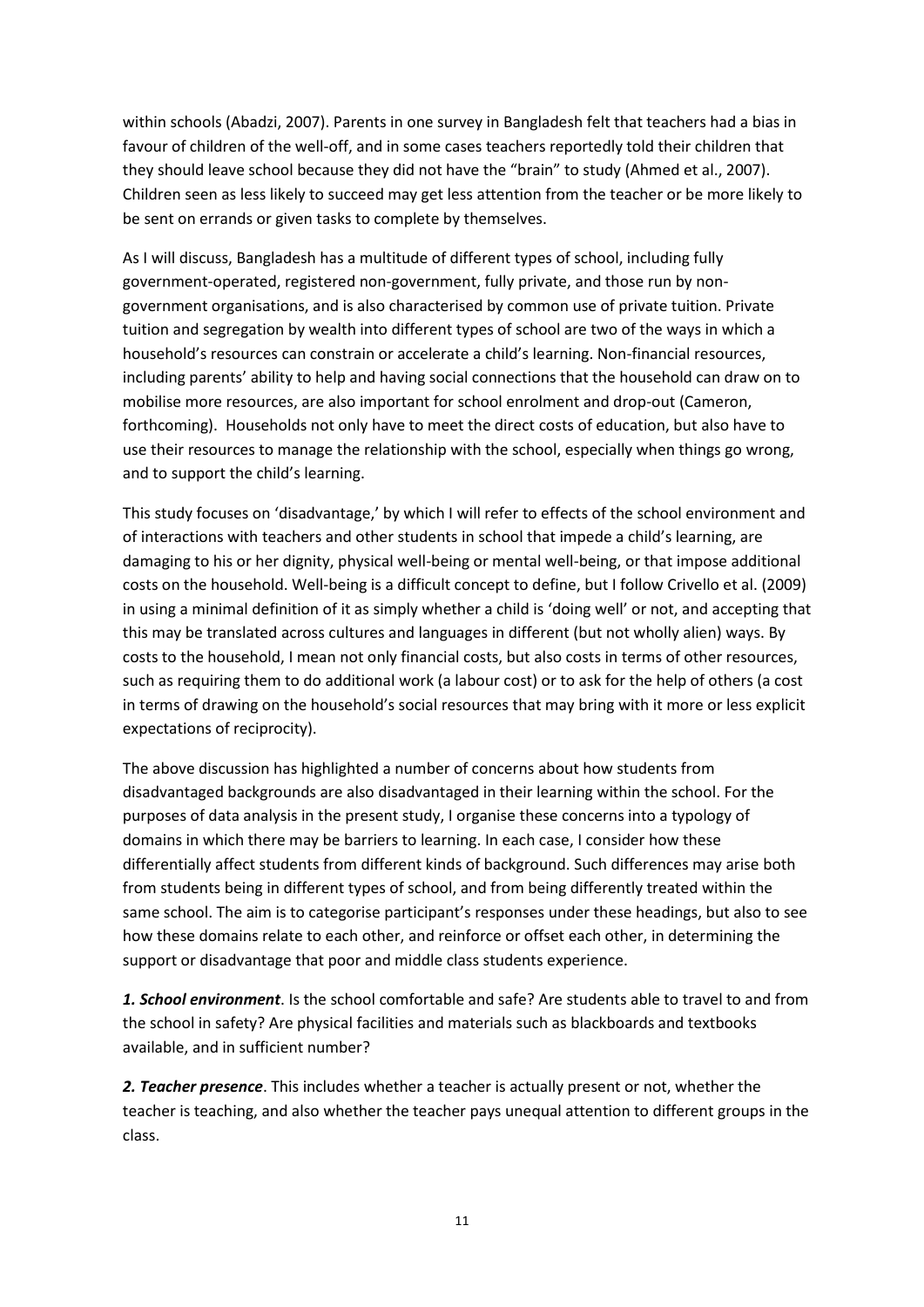*3. Teaching methods*. Are teachers focused on understanding or on memorisation for assessment? Is the teacher able to maintain learners' interests? Is the teacher responsive to learners' needs and their pace of learning?

*4. Classroom management*. What control do teachers and students have, for instance over where students sit and how they can move around? How do teachers exert control? Do they use punishments or promise rewards as ways of influencing student behaviour?

*5. Teacher-student relationships*. Can students ask questions when they don't understand something? Do they find teachers friendly, strict, angry?

*6. Student-student relationships*. How do students form friendships and groups within the class? Are relationships among them mainly competitive, or cooperative? Does stigma or exclusion affect some students' relationships with other students?

*7. Student emotional reactions to interaction in the class*. How are the above interactions characterised by students, in terms of their emotional reactions? Do they see interactions in the classroom as pleasurable, fun, or as creating fear or shame?

*8. Curriculum*. Is the material covered in the curriculum interesting to students? Is it relevant to their current and future lives? Is the curriculum properly covered in classes?

*9. Assessment*. Is assessment high-stakes and primarily summative (based on judging students for external reasons), or is it an on-going and formative process (aimed at improving learning)? What role does it play in transitions between schools, or between different stages of school?

*10. Student motivation*. This includes whether the student is interested and engaged, enjoys the type of learning that is on offer. Though motivation is a characteristic or behaviour of individual students, past research suggests it can depend heavily on the other types of barrier discussed here, including whether the curriculum is interesting, whether extrinsic or intrinsic motivation are prioritised in class, the type of assessment used, and labels applied by teachers.

*11. Homework and private tuition*. How important is it for students do homework? Do they have the support and facilities they need to do homework? Is private tuition needed to help with work outside the school?

In the sections below that describe the results, these categories are covered in roughly the following way:

- Section 4 ("Context") school environment (category 1) as well as other information on the social, economic and school context.
- Section 5 ("Learning, testing and tuition") teacher presence (2), teaching methods (3), curriculum (8), assessment (9), and homework and private tuition (11).
- Section 6 ("Relationships and risks") classroom management (4), teacher-student relationships (5), student-student relationships (6), and the school environment (1).
- Section 7 ("Attitudes and outcomes") particularly student emotional reactions (7) and student motivation (10).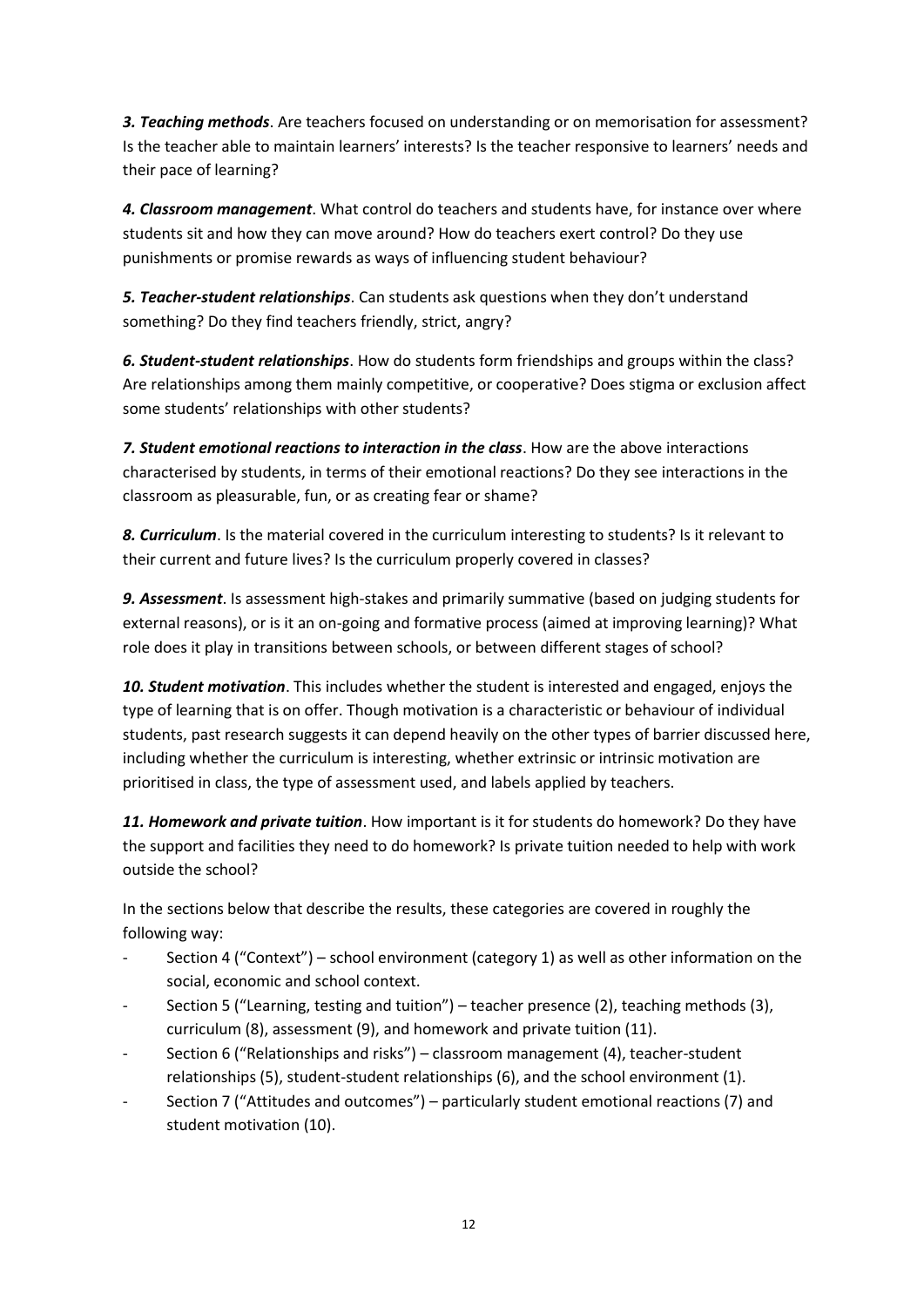# **3. METHODOLOGY, METHODS AND PARTICIPANTS**

At the centre of the research is a set of interviews with 36 students, aged 11-16 and living in Dhaka, Bangladesh, conducted in April-June 2012. In addition, three group discussions were carried out with a total of 24 students also aged 11-16, most of whom had also been interviewed individually.

The aim of the study is to make warranted assertions (see Johnson and Onwuegbuzie, 2004) about the participants to map some of the forms of disadvantage, marginalisation and exclusion within Dhaka's schools experienced by children from different backgrounds. I do not aim for total "generalizability" of my results to other historical and social contexts. I do anticipate that the broadly characterised processes affecting the students in this study are likely to affect others from similar backgrounds, although I am not able to quantify the frequency with which each type of process occurs. The emphasis in this study is not on generalizability or representativeness. Instead, the aim is to identify and understand processes of disadvantage, marginalisation, or exclusion within Dhaka's schools.

Rather than fixating on subjectivity or objectivity, the approach aims for an "intersubjective" approach by which the researcher "has to work back and forth between various frames of reference" and "achieve a sufficient degree of mutual understanding not only with the people who participate in our research but also the colleagues who read and review the products of our research" (Morgan, 2007, pp. 71-2). I assume that although individuals may interpret the world quite differently, yet these interpretations are of a kind where joint understandings can emerge, and indeed routinely do emerge as part of social life. I assume in particular that children are competent to explain and theorise about their own social worlds (France, 2004, p. 176), and that it is possible to learn about their experiences and their understanding of education and the society they live in, from their subjective reports (Greene and Hill, 2005). The sociology of childhood now recognises children as agents in social relations, shaping their own environments, and not just passive targets of parental care and social interventions (James and Prout, 1990; Mayall, 2002). Children are not necessarily less reliable, or more suggestible, informants than adults (Greene and Hill, 2005). However, this requires methods suited to their "level of understanding, knowledge, interests, and particular location within the social world." (Greene and Hill, 2005, p. 8). The use of a child's well-being "lens", in particular, can help focus on "what children feel about what they can do and be" (Jones and Sumner, 2008, p. 4).

The focus on 11-16 year-old children was largely for pragmatic reasons. There are likely to be many children still in school at this age, including some still in primary school, but findings from other research have suggested that many qualitative methods are easier to use with children of this age than with younger children (Johnston, 2008; Crivello et al., 2009).

#### **3.1. Selection of participants**

The plan was to interview at least 16 students who lived in two slum areas and 16 from other areas but studying in Bengali-medium schools. I will refer to these groups as A (from the first slum area), B (from the second slum area) and C (those not from slum areas).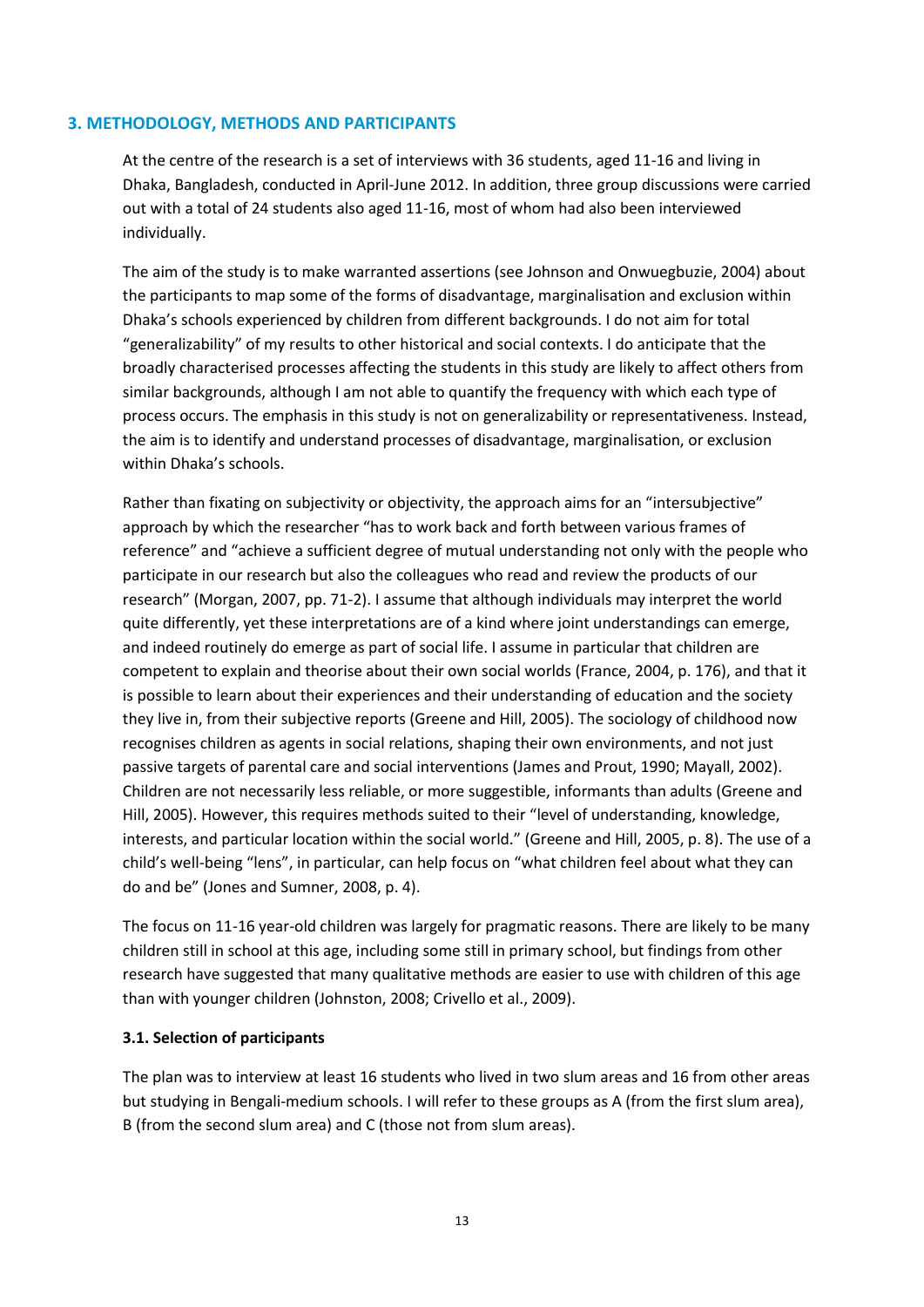The interviews were conducted by me with a Bangladeshi colleague. First of all, we selected two slum areas in Dhaka. The area of group A was a convenient and interesting location near to one of the wealthier parts of the city, where a number of clusters of slum housing were mingled in close proximity to blocks of flats inhabited by lower-middle class and upper-middle class people.

In response to interest from the UNICEF Bangladesh office, I included some children who had graduated from the UNICEF-supported programme, Basic Education for Hard-to-Reach Urban Working Children (henceforth HTR; see [Box](#page-22-0) 1). Group B was a mixture of these students and others who lived in the same neighbourhood. The neighbourhood was situated in a markedly less wealthy and less developed part of Dhaka, and consisted of a number of government-built and private quarters. Slum houses in each case were built either entirely of tin, or else of concrete walls with a tin roof. Six of the respondents had been through the HTR programme: Apu, Rashid, Hassan, Sohana, Mona, and Taslima.

The recruitment of group C, from non-slum areas, was generally more difficult. Middle class parents were often reluctant to let their children talk to strangers, even in their presence. In the end most of these participants were recruited through personal contacts. They were from various parts of Dhaka.

We also aimed for a rough balance of boys and girls in the study; the final sample had 19 girls and 16 boys. We recruited slightly more than the planned sample, to ensure a good range of ages and gender balance within each group and because we did not like to turn down anyone who was enthusiastic to take part.

The participants are listed in Appendix 2.

# **3.2. Ethics**

The purpose of the study was explained carefully, in Bengali, in terms that would be understood by participants and their parents or guardians. We explained that we would be recording but that neither they nor their schools or areas would be named in the report, and that the hope was that the study would help government, non-government organisations (NGOs) and agencies to improve education in Bangladesh. We also explained that either the parent/guardian or the participant him/herself could stop the interview at any time, for any reason, and there would be no negative consequences. Having explained the study, we first asked the child if he/she was willing to take part, then asked at least one parent/guardian for consent. The giving of information and seeking of consent were done verbally, in light of the illiteracy of many of the parents and guardians. Most parents were willing for their children to take part, though they sometimes asked for more information about the study or what questions we would ask. We told participants and their parents that we would give them copies of the final report if they wanted it; three took us up on this offer.

All participants' names were changed for this report.

#### **3.3. Interviews**

Interviews were conducted by the author working together with Hafsa Rahman, a Bangladeshi education researcher, who translated between Bengali and English as well as asking questions. The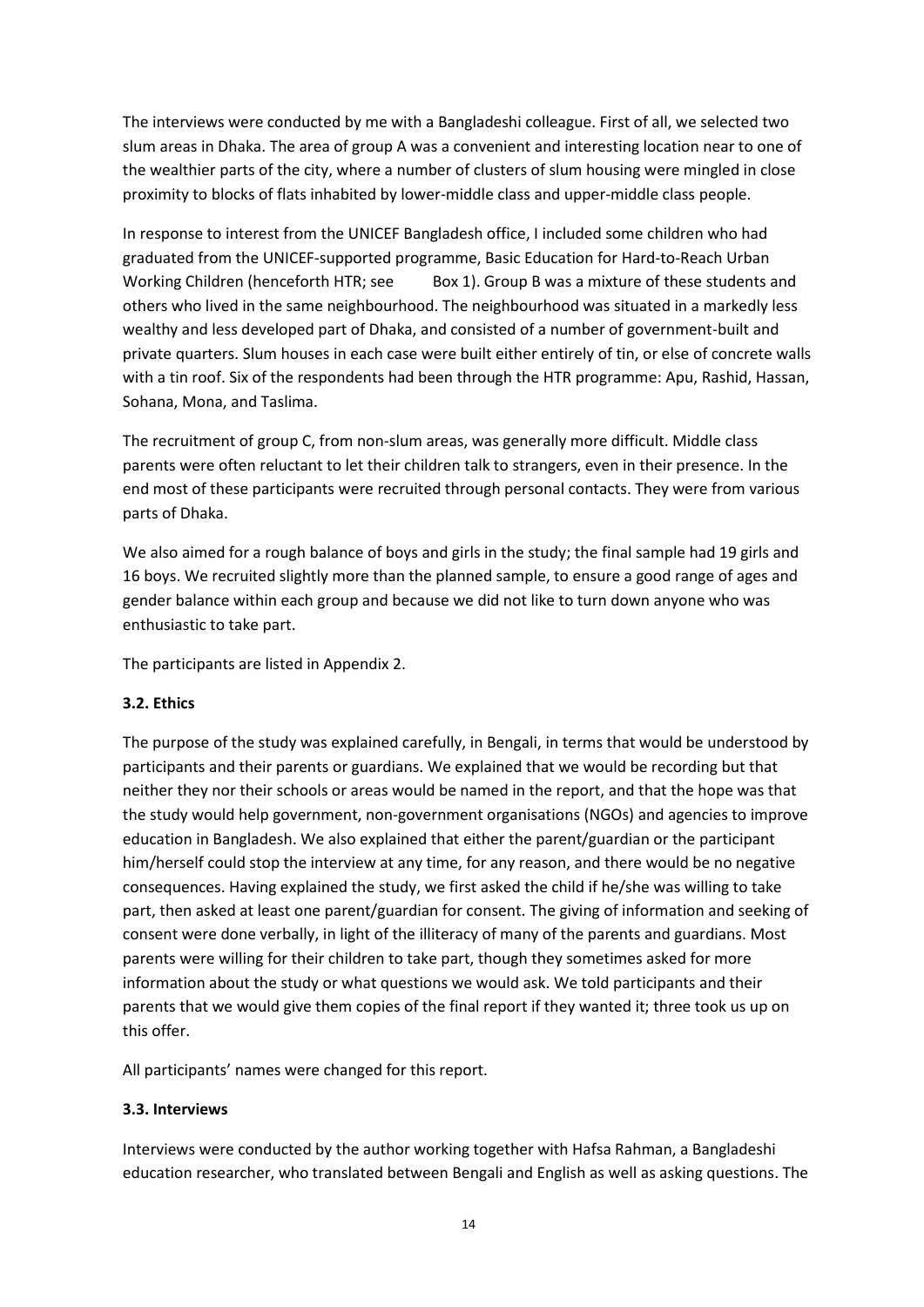duration was typically around 1½ hours, but varied from 30 minutes to over 2 hours. We recorded the interviews and I also took detailed notes in English. Whereas the notes captured the main information, selected parts of the recordings were later translated to provide verbatim quotations, in order to better convey the children's voices.

From the point of view of obtaining information, we would have preferred parents not to be present during interviews, so that children would feel able to speak freely. However, this was not always possible, because parents were often interested in the study so wanted to watch; because they did not trust strangers to be alone with their children; and because, in slum environments, all the participating families lived in one-room houses and there was no quiet space where we could reasonably take children to interview them.

# **3.4. Focus groups**

Focus group discussions were conducted with the same participants, in most cases after interviewing them individually, but in some cases before. Activities in focus groups included: participants interviewing each other about education, and reporting back on what they found; drawing pictures depicting good and bad things that happened in school; enacting a debate on the proposal, "Teachers should be friends with their students"; participants discussing what they would see as an ideal school. For each of these activities further discussion was encouraged when topics of interest for the research were raised.

Two focus group sessions were conducted in slum environments (for groups A and B), and one, for the children who were not from slums (group C), was conducted in UNICEF offices.

# **3.5. School visits**

Although it was not central to the study, we also visited two schools run by NGOs and two low-cost private schools in slum areas, and talked to staff about the teaching methods, curriculum, and student backgrounds.

# **3.6. Analysis**

The results were analysed thematically using a coding system based on the eleven domains in which barriers to learning or differences between slum and middle class students were anticipated (these are listed in section 2 above). The aim was not simply to gather evidence under each domain, however, but to consider how the types of barrier would relate to other types of barrier, to the school context, and to the student's background. Categories and codes were devised and placed in a hierarchy through an iterative process: the initial literature review influenced the interview design; our interpretation of interview responses led to ad hoc adjustments in questioning within and between interviews; in the process the set of categories was altered to try and capture how what was said related to the overarching research questions of this study. After the interviews had been finished, more thorough reading of the results led to further revision of the categories.

In the following sections, the analysis is presented under three broad themes: learning and testing; relationships and risk; and attitudes and outcomes. First, though, I present some of the context, using results from both the present and previous studies.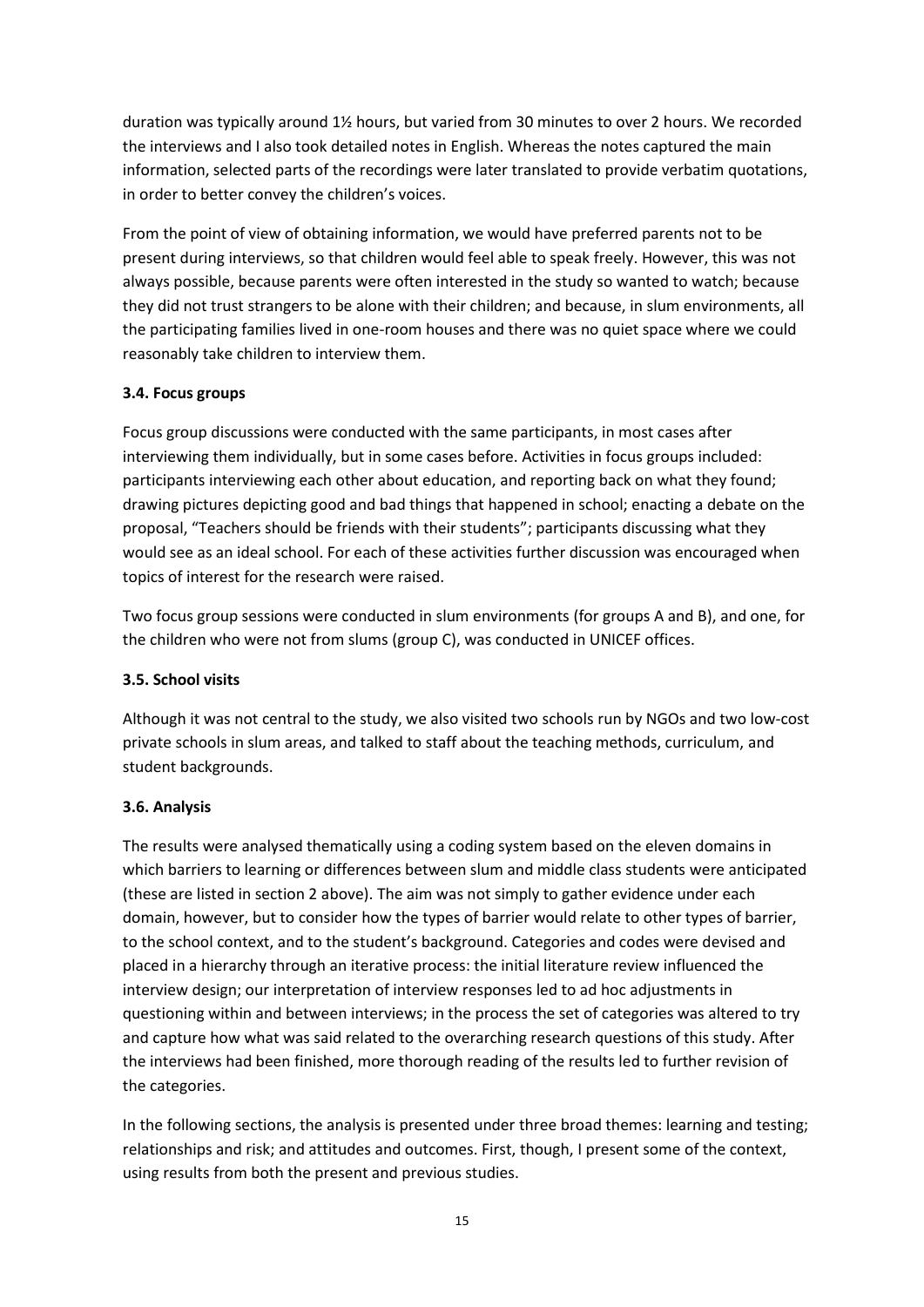# **4. CONTEXT**

The following sections give some context, drawing on both the present study and previous work, about the nature of children's lives in Dhaka, for both children in slums and middle class children; and on the different education options open to the different groups of children.

#### **4.1. The urban divide: children's lives in poor and middle class households**

Depending on the poverty line and data set used, between one third and one half of Dhaka's residents can be characterised as poor. Inequality is higher in Dhaka than elsewhere in Bangladesh; per capita expenditure amongst the richest quintile is estimated to be more than six times that of the poorest quintile (Baker, 2007). More than one-third of the city's population are thought to live in slums, where typical incomes were around 3000-4000 taka per month in 2005. The slum population is thought to have doubled between 1996 and 2005 and the number of slum communities increased by 70% (CUS et al., 2006).

Slums in Bangladesh are built on both government and private land, and as elsewhere are characterised by low-quality housing, overcrowding, poverty, poor environmental conditions, and limited access to services. Bangladesh has one of the highest population densities in the world, at 2600 persons per square mile, but the density in slums is almost 200 times higher (UN-HABITAT, 2008). Houses are usually made of flimsy materials, do not have access to piped water or their own toilets, and are vulnerable to fire and monsoon rains. Many slums are built in low-lying areas and have insufficient drainage, and so are often flooded (CUS et al., 2006; Baker, 2007).

There are serious constraints to delivering services such as education in slums, including a lack of policy providing specifically for the urban poor; frequent evictions of slum residents by government or landowners; and the role of criminal gang leaders in controlling what people can do in the slums (Rashid & Hossain, 2005). The government is generally unwilling to take account of households residing in an area illegally; but the insecurity of land tenure in slums and constant possibility of eviction also creates problems for NGOs, who stand to lose their investment if they set up permanent structures such as schools. Teachers employed locally may also have to move in the event of an eviction.

Violence, often linked to political conflicts, is recognised as an issue in slums in Bangladesh. Kabeer and Mahmud (2009) describe how fighting and even gunfire in one Dhaka slum led some parents to keep their children inside or take them to work. Rashid (2004) talks of a culture of "gang wars and violence" in slums in which young men are particularly likely to get involved, and police persecution; the violence has a particular effect on girls and young women, and was an important incentive for early marriage. In other contexts it has been shown how exposure to violence impairs children's cognitive and socio-emotional processes with long-term consequences for learning (Chaux, 2009), and violence in society can also affect learning directly when it spills over into schools (e.g. Chaux et al., 2009, in Colombia; Baker-Henningham et al., 2009, in urban Jamaica). Thus the prevalence of violence in slums is likely to have effects on children's learning within schools. As I will describe below, however, there was also evidence of violence in and around the school and home affecting the learning of middle class students.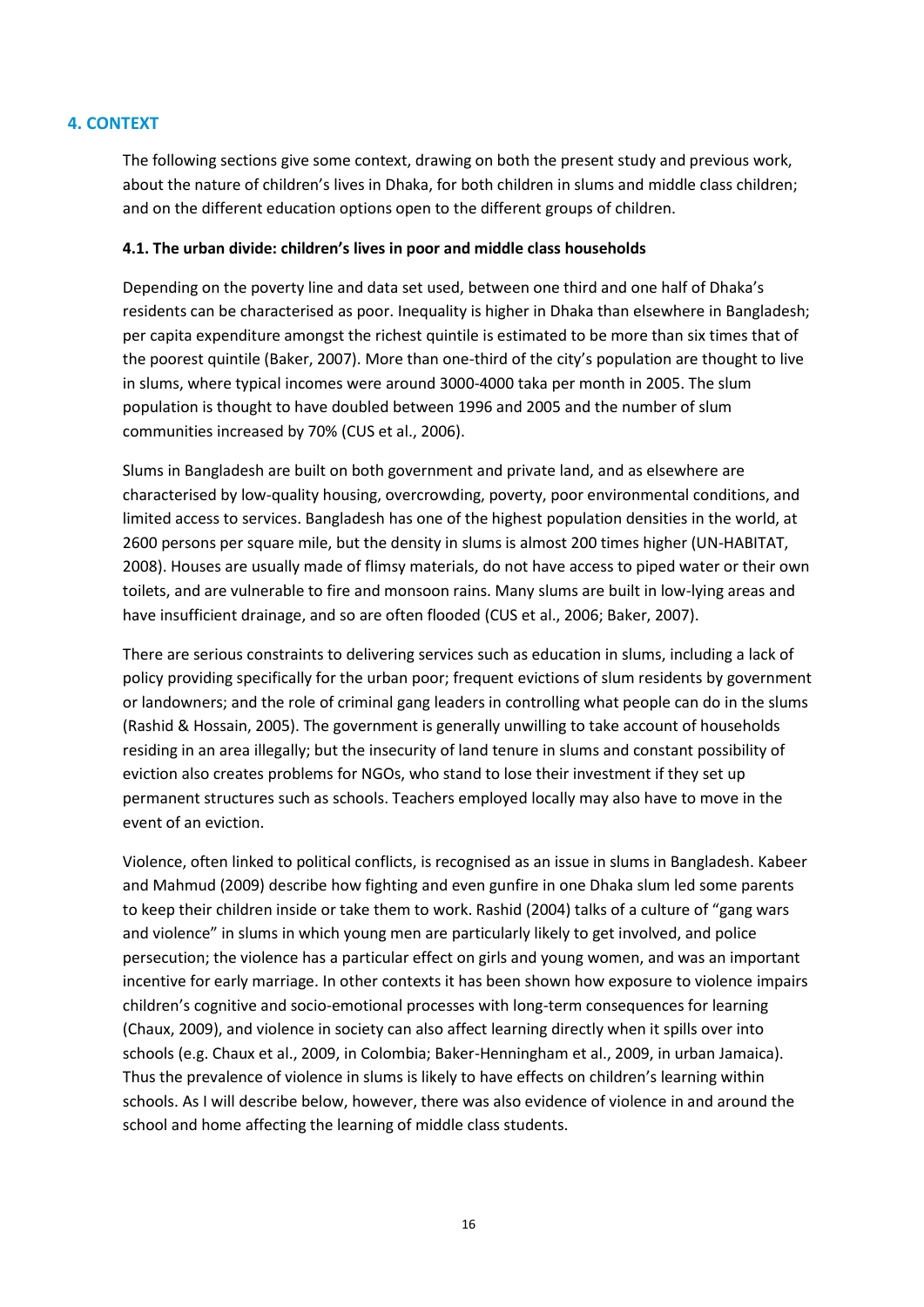My earlier research (Cameron, 2010, 2011) in four slums profiles the limited resources available to households which were likely to have impacts on children's learning. Most adults worked as rickshaw drivers, street sweepers, day labourers, or garment workers, and average incomes were around \$2 per day per person (at purchasing power parity). Adult literacy was low: under 50% of men, and under 40% of women, said they could read and write. Only two-thirds of children were in good health and 26% said children had been sick in the past 30 days. Children from relatively wealthy slum households were in better health, and taller for their age, than children from the poorest households. Around 40% of the households had migrated within the past 10 years and tended to have fewer friends and relatives nearby than longer-settled households.

The respondents in the present study who lived in slums came from similar households, although it is important to keep in mind the variation within a slum area. Sharif, for instance, lived in a larger house than others in his area; it was a simple building made of concrete and tin but had two rooms rather than one. His father ran a small shop. His relatively unproblematic path through education, reaching grade 7 at the 'correct' age, has to be seen in this context; the household was able to spend money as needed on school fees and private tuition. At the other extreme, Sohana's father was absent (having remarried and started a new family) and her mother had to stay at home to look after her young children. Sohana and her mother were totally dependent on relatives to support them financially. Sohana had studied for around four years in an NGO school, been accepted at grade 3 in a private school, dropped out when her parents could not afford the fees, and been readmitted at the same grade. The same age as Sharif (13), she was still in grade 3.

The extent of child work in slums in Bangladesh is somewhat unclear and probably depends on age group and location. In Afsar's (2004) surveys during the 1990s, one third of children in slums were working. Baker (2007) reports that "in the poorest households [of Dhaka] with child workers, earnings from the children are significant, representing about one third of total household income" (p. xiv). But MICS data from 2009 found that only 6.5% of children aged 6-14 in slums were working and not attending school (UNICEF, 2010). While in past studies boys have usually been found working outside the home more commonly than girls, in the MICS data roughly equal proportions of boys and girls were working.

In the present study a few of the children had been working, particularly those who had been in the HTR programme (se[e Box 1](#page-22-0) [below\)](#page-22-0), which targets working children. Most reportedly worked at tea stalls or as domestic workers. Some children set up their own small businesses, such as Rashid, who sometimes missed his work (and the money it brought him) selling stickers to other children from a stall, but was unable to return to it now that he was fully engaged in study at grade 6. Mona sewed decorations onto dresses during her school holidays. Taslima had done similar work when she was in the HTR school. Some students, particularly girls, had to spend time helping their mothers with domestic chores. Work and higher study were not necessarily incompatible; for instance Mukti, a grade 10 student, was able because of her education to offer private tuition to young children. But for some reported cases there was a direct relationship between their work and absence from school:

Teachers beat Samir because he misses classes. Samir intentionally works in a tea stall of his own choice. His father asks him not to work in the tea stall and to go to school but he doesn't listen to him. If Samir sees any teacher on the road he pretends not to see them. – Mona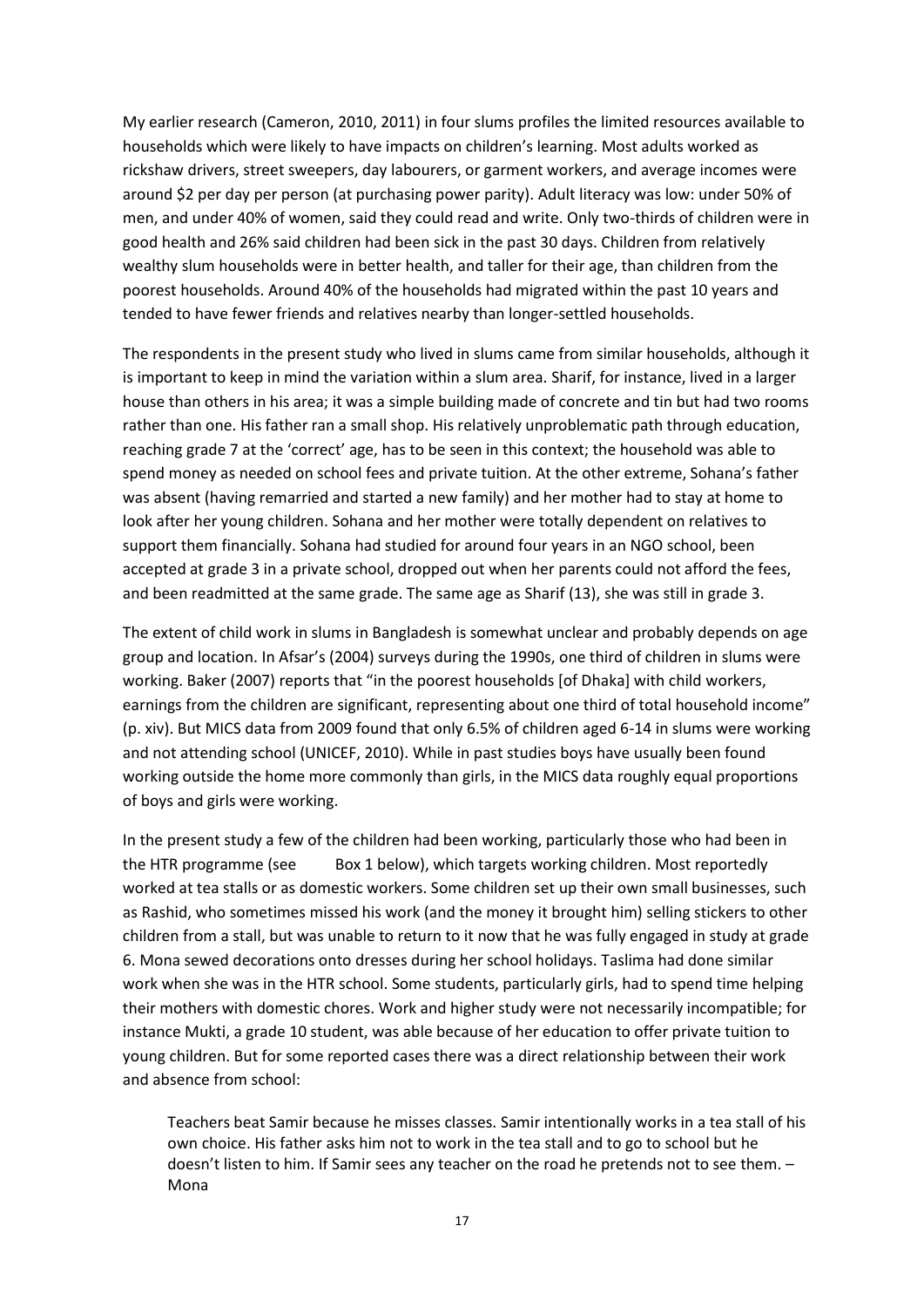This study does not focus on children or young people who have dropped out of school to work, but there were evidently many. For example, Mona's sister dropped out of school at grade 8 because her father was ill and they needed her to earn money; she went to work in a garment factory. Our respondents who were still in school could see their lives diverging from their peers who had left to work, and sometimes consciously avoided them:

I sometimes see my old classmates on the road. I don't know where they live. Most of them work. Some of them maybe joined school. They live that way in a slum. – Mona

The lives of middle class children in the study were very different. To some extent the Dhaka middle class can be characterised as part of a global middle class. Like the English parents discussed in Ball's (2003) work, the participants' parents worked intensively to find information and choose schools as part of strategies for securing their children's futures and avoiding risk. The participants' hectic lives are reminiscent of developed-country studies such as Lareau (2000), which documents how a group of middle class children in the United States spent time in activities organised by adults and stressing public performance and skill development, while working class children's lives revolved much more around informal play, visiting kin and 'hanging out'. Middle class children are thus prepared for the types of performance expected from them in school, a preparation that can be seen as active investment by parents in their children's social or cultural capital. The respondents in the present study differ from those followed by Lareau, however, in that their hectic timetables were heavily dominated by the combination of school, home study for examinations and tests, and private tuition; there was little sign of other types of structured activity.

Children in the two settings (slum and non-slum) were connected in different ways to the global economy and foreign cultures. Households living in slums would have felt the impact of the global economy through food prices and the internationally-trading garments industry. Children experience other cultures mainly through television. Not all slum households have televisions but children could usually watch television at neighbours' houses if they did not have their own. Younger children from both settings watched *Doraemon,* a Japanese animation series dubbed into Hindi (about a boy who seeks help with his troubles at school from a robotic cat) almost universally, even though they could not always understand. But middle class children can probably think of themselves as global citizens more easily. They enjoyed a mixture of Western and Indian television programmes, were in some cases allowed to use the internet and online social networks and, in a few cases, had travelled abroad.

The children also had different long-term prospects to look forward to. Respondents in earlier research have talked about how job markets are far from open in Dhaka; bribes and connections, as well as qualifications, are needed in order to compete, and the job market is severely segregated by gender (Cameron, 2011; Sweetser, 1999; Rashid 2004). Students who continue their education beyond grade 10 will have to compete for admission and pay for college and university. Knowing about these obstacles to higher education and good jobs is likely to have shaped parents' and children's choices and attitudes earlier on in the education system. Sadia, a student in grade 10 in area B, intended to work in a bank, reflecting her choice of the business studies stream in grade 9 and 10. Studying science, her family affirmed, would have been a problem for them later on, as it would have been more difficult to gain admission to colleges to study science, and also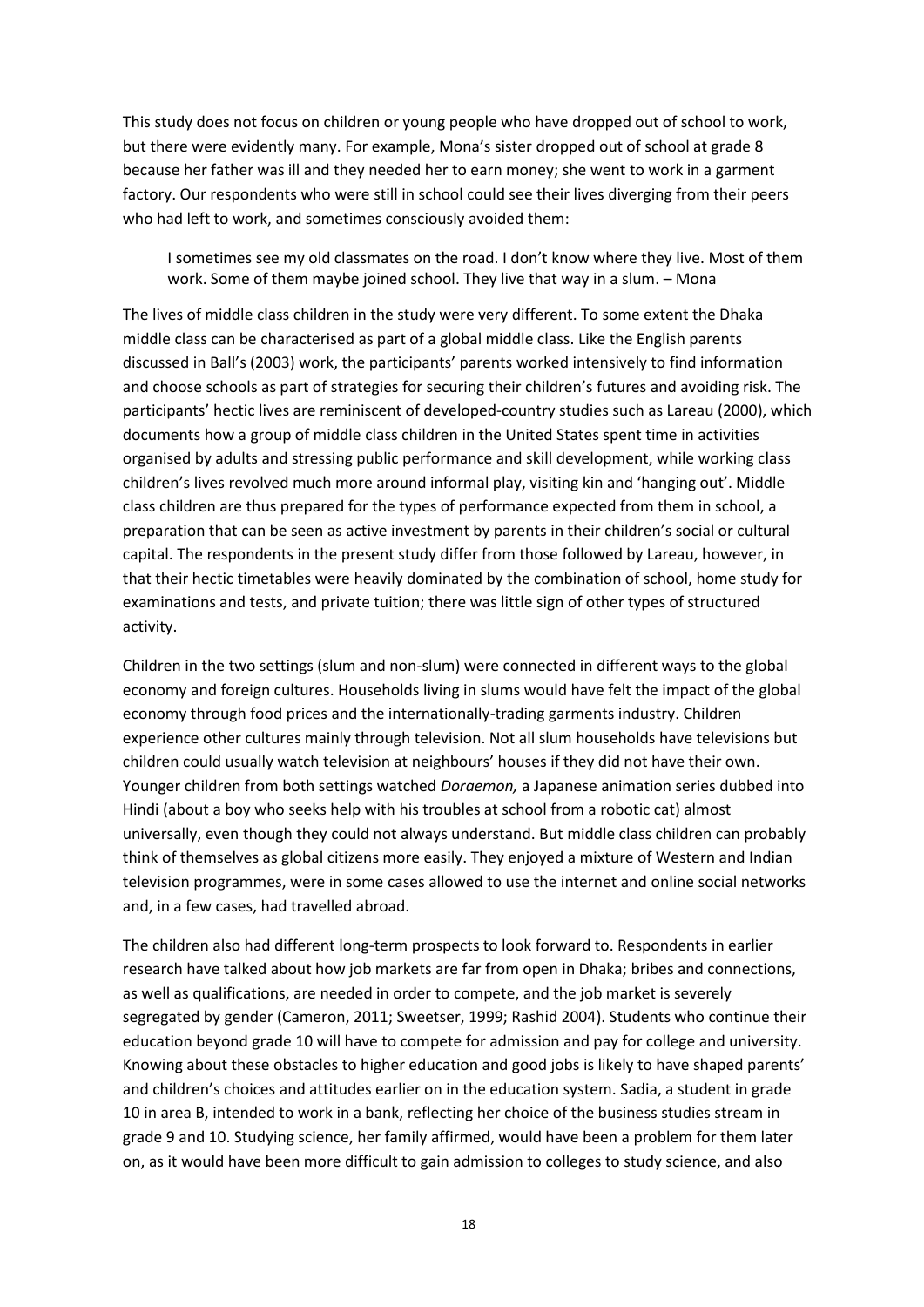more expensive. Middle class students often had clearer ideas of a route through college and university and into a career.

Nevertheless there were some common elements in the lives of middle class and slum children. They watched similar television programmes. Most boys loved cricket, and in the group A neighbourhood there was a cricket ground where lower-middle class boys played together with those from the slum area. For teenage girls from either setting, playing outside was not really an option; they could chat in the playground during school breaks but no longer played after the age of 12 or 13. Whereas sports were available as an accepted way for adolescent boys to meet friends and spend time outside of their homes, there was no equivalent for girls.

### **4.2. School 'choice' and forced transitions**

School enrolments in Bangladesh grew rapidly in the 1990s before stagnating in the 2000s. There appear to be far too few government school classrooms in Dhaka to cater to the number of students, and location near a government school was important for enrolment in one in my previous slum study (Cameron, forthcoming). NGOs, and to a lesser extent private schools, met some of the excess demand where government schools were not available nearby. There is a severe bottleneck at the point of transition between primary and secondary education, as government and private schools charge fees at secondary level, and NGO schools mostly only offer primary grades. Many students drop out around this time.

This context is important because it needs to be kept in mind that the adolescents from slums interviewed here are, on the whole, not from the poorest or most vulnerable groups. The focus of this study on 11-16 year olds who are *still in school* excludes many of the most disadvantaged. Most of the participants in the present study were in secondary school, but some in the slum groups were still in primary grades, despite being above the official age.

As well as being less likely to be in school, children from slum settings have a different range of choices. As I noted in the previous study, children from wealthier families, those with better social connections and more highly-educated parents are generally more likely to be in private schools rather than government or NGO schools (Cameron, 2011). In the present study, children in group A were mostly in government primary schools, NGO schools, or in relatively cheap private secondary schools. In group B there were no government schools nearby or NGOs with secondary grades, so the students were all in low-cost private schools, and had mostly been to NGO schools for their primary grades. In group C students were in a mixture of government and private secondary schools, generally paying much higher fees than the two groups living in slum areas. Parents from all three groups expressed their unwillingness to send their children long distances to school. There are both safety and (for girls, especially) reputational issues connected to sending a child a long distance, and a time problem caused by severe traffic jams. For parents living in the two slum areas, affordability was clearly a constraint. Sohana's parents tried to bargain with the school over the 250 taka per month fees which they had great difficulty paying. Shabanna changed to the school at which her mother worked, mainly because she could benefit from discounted fees for the children of staff.

These different schools offered very different physical environments for children to learn in. In area A, there was an NGO school taking up two stories of a block of flats, with a small covered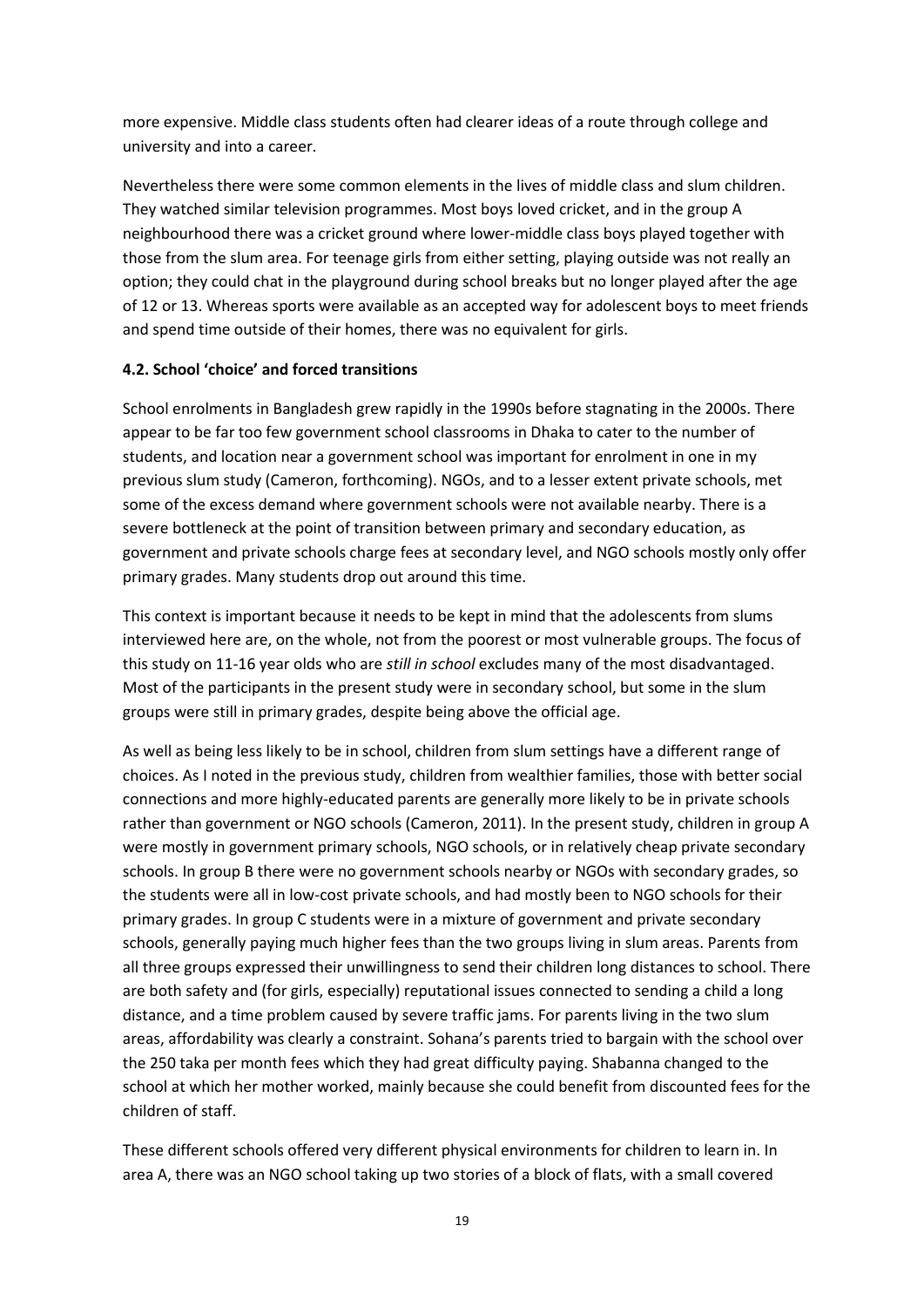courtyard where children could in theory play, but which when I went there was full of students revising for forthcoming tests. Private secondary schools in the area reportedly had smaller premises and fewer facilities. In area B, the private secondary schools I visited were, similarly, small buildings consisting only of classrooms and a head-master's office; there were no playgrounds, a few broken windows and no generators. Students in such schools complained about the lack of playgrounds as one of the main things they disliked about their schools. Both private and NGO-run schools were sometimes found occupying one or two floors of an apartment block, with little space for play or anything other than sitting in class, and occasionally problems with the people living in neighbouring flats.

That school was in a rented building. Everything was okay but women of the neighbouring area used to yell at us a lot. – Apu

By contrast, some of the middle class students in 'good' schools enjoyed large amounts of space within their school compounds. Across the groups of students, there were complaints about the heat and lack of adequate back-up generators to rely on during power cuts. (Power cuts occur several times a day during the hot season in Dhaka, leaving classrooms extremely hot and dark if they do not have a back-up generator.) Some schools had science laboratories and computers, although these facilities were generally reserved for the upper grades and younger students had often never even seen them. The lower-cost private schools sometimes shared the facilities of other nearby schools. One NGO school managed its resources by having a single computer centre serving several of its schools. A few students complained about inadequate toilet facilities.

#### *How was your experience in the [government school]?*

It was a combined class. They merged all four sections together. … I like it but not much… It was overcrowded (*onek ganjam*)… We had to sit 4 students to one small bench. The toilets were extremely dirty. – Sajid

The teachers say we have a lab but they haven't showed us yet. I haven't seen it. – Rahib

The school had a big playground beside the school. It was a public playground. Our new school doesn't have a playground.

#### *Then why did they move the school?*

There was a water logging problem when it rained. We used to get wet in the rain inside the classroom. The roof was made out of tin. Now it's in an apartment building. – Rashid

Class sizes ranged a great deal among the respondents, from 6 (grade 6 in a small low-cost private school) to 89 (grade 9 in the science stream of a prestigious private school) at the extremes. The small private schools used in area B typically had classes of 20-30 students. In some cases they evidently had difficulty finding enough students to make up a class, because of drop-out and students transferring to other schools. NGO schools also had small classes of 30 or fewer. Some respondents described government primary school class sizes of around 50. But the really huge classes, of 65 or more, were in larger and relatively prestigious private schools. According to the students' accounts, these schools actually depended on a high rate of absenteeism, as otherwise there would not be enough space for all of the students, and it would also become very hard for the teacher to manage the class.

*How many students do you have in your class?* Eighty.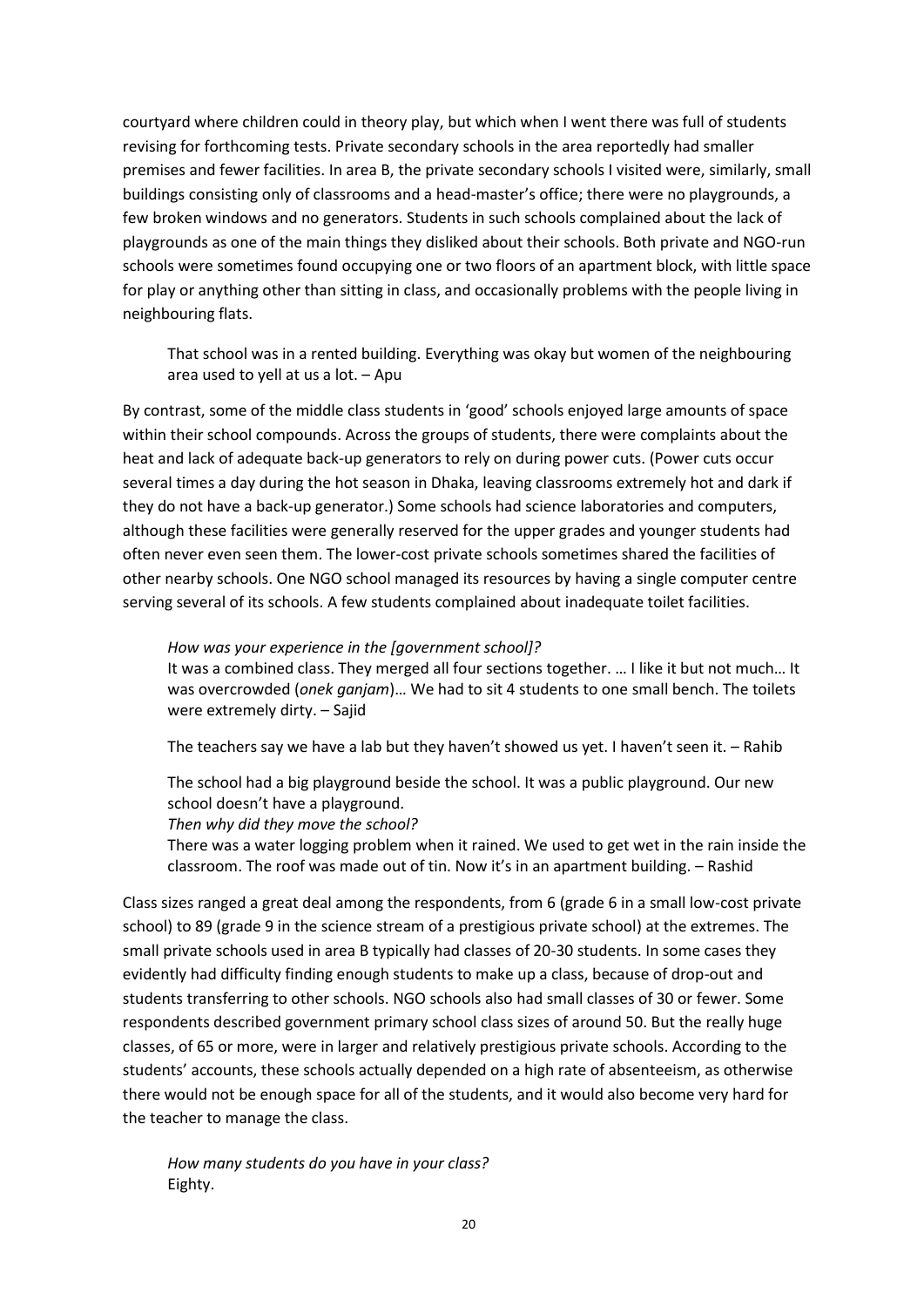*How many of them are present on an average day?* It varies. If there is a class test then there are more. Usually it is less. *How many usually?* Forty to fifty. *Is there a problem if everyone comes?* Yes. We were in a smaller class room. Now we are in a big classroom. Even then if all of us are present it becomes a problem for us. We have few benches. – Zafreen

It is also important to understand differences in children's education prior to secondary school. Many of them may reach the end of primary grades with quite limited ability to read and write. It has been suggested that the rapid growth in primary enrolments was associated with a decline in quality in Bangladeshi schools. Chowdhury et al. (2003) report that the proportion of children nationally aged 11-12 achieving basic learning competency was generally low (30% nationally), and lower for girls than boys, especially in urban areas. Chowdhury et al. attribute the drop in urban achievement to increases in slum populations and failure of educational facilities to keep pace with population growth. Primary teachers given simple tests in Bangla and mathematics have themselves achieved surprisingly low scores (FMRP, 2006). Another factor underlying quality trends may be the widespread use of double-shifting, whereby primary grades 1 and 2 are taught in the morning and 3, 4, and 5 in the afternoon. Similar systems are used at secondary level; all of the schools of participants in the present study had two shifts.

Some of the participants living in slums had been first to primary grades in NGO schools, and then had sat but failed the primary school completion exam. As a result they were sent back to earlier grades of primary school – there were four cases of going back to grade 3 having previously completed grade 5. Afsana, for instance, explained that she had failed in the mathematics part of the admissions test, having only learned times tables up to 10 when multiplications up to 20 were required in the test. Sohana was enrolled in grade 3 of a low-cost private school (as already noted, there were no government schools in the area), which had not required her to sit any admissions test, on the advice of an NGO worker who said her English was not good enough to enter a higher grade. Others had to switch schools in examination years (grades 5, 8, and 10) because nonrecognised private schools were not usually able to enter their students for public examinations.

Although for different reasons, some of the middle class students had also been through several different schools. At the extreme, Rahib had been in six different schools between grades 1 and 9 (including a repeat of grade 9), for a number of different reasons. As we will see, Ratna and Shipon's parents planned to change their schools because they no longer saw it as safe. Silma had to change school because she was ill and missed her primary completion exam. Nadia planned to go to a different college for grades 9 and 10 as the college attached to her school did not get good results. I will explain below that the schools attended by middle class students were, according to their accounts, far from ideal in many respects. In some cases their families seemed to seek schools with a good reputation, and perhaps with students from similar backgrounds, rather than good quality, per se.

It's not really a good school but all the students are very good and competitive. All of them are from a civilised (*shobho*) family background. – Zahirul

Common to all these cases, though, is that when a problem arose in a child's education, parents were able to solve it by changing school. In most of the areas where these participants lived, there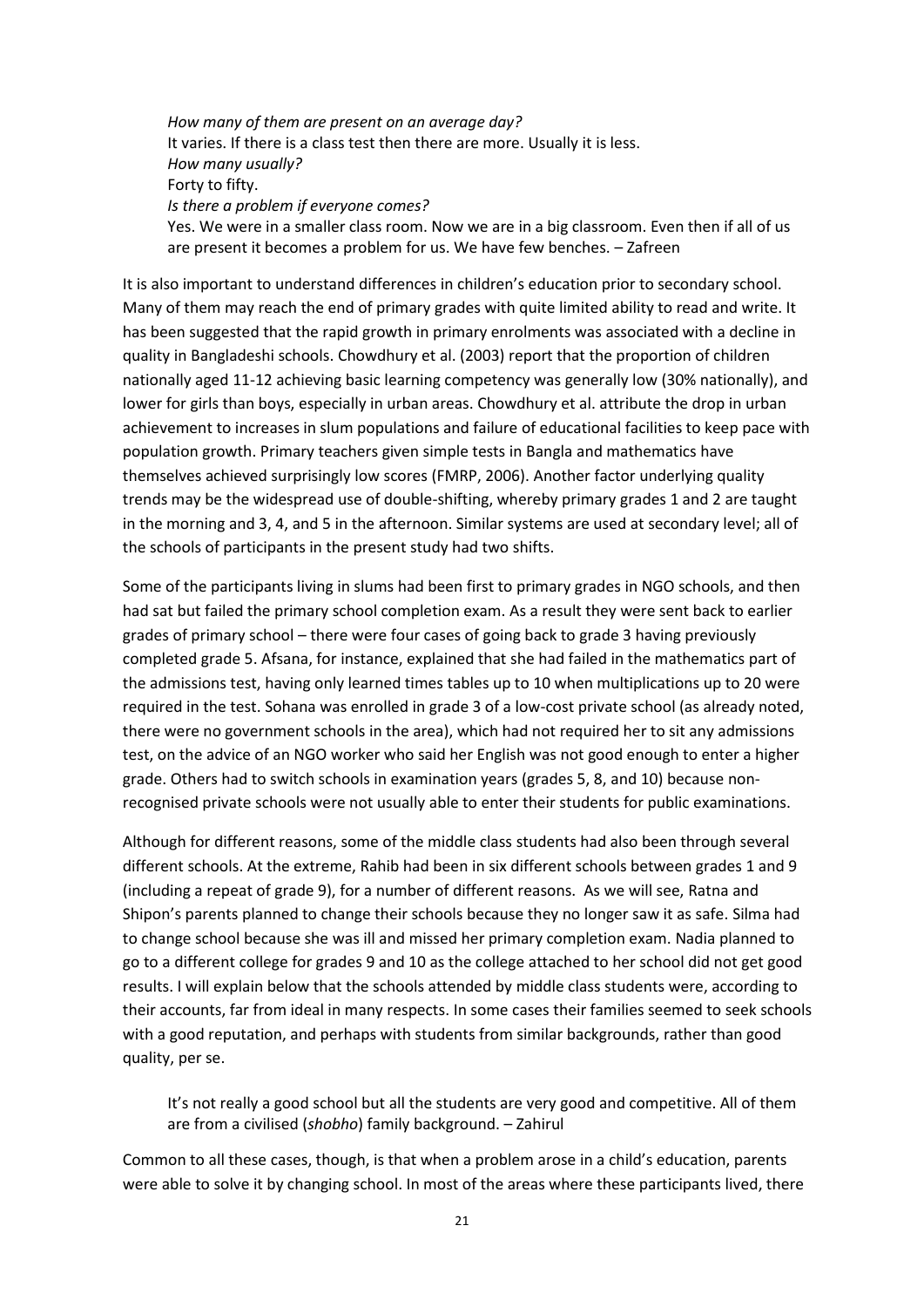were enough schools to change if needed, and like middle class participants in developed country studies (e.g. Ball, 2003) parents had the financial means, social contacts and information to shop strategically in the market for education.

As well as having greater difficulty choosing a school and gaining admittance to it, slum households are likely to be at a disadvantage in terms of managing the relationship with the school afterwards. Institutions of public accountability generally are weak for the urban poor in Bangladesh (World Bank, 2001; Baker, 2007). Large differences between the school and the household in terms of class, power, and education, would likely put parents at a disadvantage in this process. One study in rural and urban areas (SIDA Bangladesh, 2010) finds that many parents felt uncomfortable and embarrassed about interacting with the school because of their own lack of education and felt that teachers knew what was right. Similarly, Ahmed et al. (2005) report findings from focus groups and interviews with parents, teachers, students and other stakeholders:

There is an absence of common criteria and understanding regarding quality of education and how a school's performance should be judged. The concept of accountability … appeared to be lacking. Absence of models or knowledge about effective schools, and high quality teaching-learning practices also may have led to the acceptance and tolerance of the familiar (Ahmed et al., 2005, pp. 33-4).

According to teachers in the same survey, it was common for first generation learners to lose interest in school, and these children were likely to be verbally and physically abused for lagging behind and "not behaving properly". Parents also felt that teachers had a bias in favour of children of the well-off, and told their children in some cases that they should leave school because they did not have the "brain" to study (Ahmed et al., 2007, p. 38). Similarly in my previous study I found that some families reported discriminatory treatment of children from slums both by teachers and in the form of bullying by other students (Cameron, 2011). This is not to say, however, that managing the relationship with the school is always easy for middle class parents. Rahib's elder sister explained what happened when she visited one of the schools that Rahib had attended:

The teacher said "There are other students who are doing well. What's wrong with your brother?" He was screaming. He was being very loud and rude. There are some drug addicted students. The teachers knew about them. But they used to pretend not to know anything about it. – Rahib's sister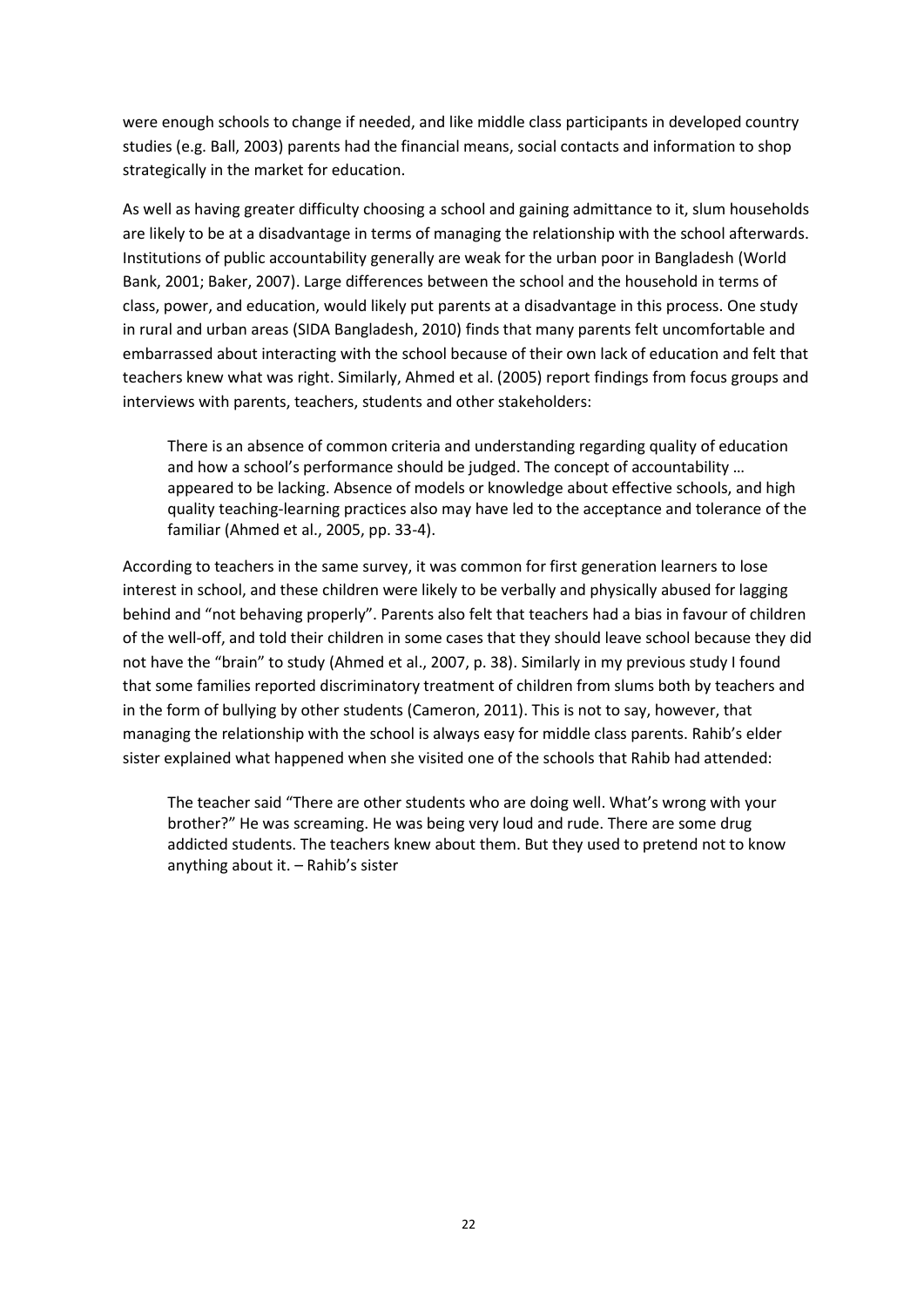#### <span id="page-22-0"></span> **BOX 1. BASIC EDUCATION FOR HARD TO REACH URBAN WORKING CHILDREN**

The UNICEF-supported Basic Education for Hard to Reach Urban Working Children (henceforth HTR) programme ran from 1997 to 2012 and provided informal education to working children living in urban slums (UNICEF, n.d.-a; UNICEF, n.d.-b). It used a shortened (two and a half hours) school day so that children could continue to work, and targeted children aged 10 to 14 who were not attending any other school and who worked at least seven hours per week. The education included basic literacy and numeracy, life skills, health care, and issues relevant to their situation such as their rights and hazardous work. The courses ran for 40 months – 5 cycles of 8 months each. It enrolled 346,000 children in total across six cities during its first phase, 1997-2004, and during its second phase it opened around 6000 learning centres and was enrolling 166,000 children at a time (UNICEF, n.d.-a). The running of the centres was sub-contracted to NGOs selected by a committee that included staff of the Ministry of Primary and Mass Education. In Dhaka there were 6765 centres as part of the first phase, catering for around 200,000 learners (Rahman et al., 2010).

Studies of the programme note some weaknesses as well as successes. Cameron (2002) examines the first phase of the programme, finding that areas where working children lived were not always clearly identified, and a lack of clarity over NGOs' qualifications and responsibilities. A third of the NGOs had been established after 1990, and half had only recently begun working in the field of education. Some had been established specifically for the programme. The programme worked best where the partner NGOs were experienced and already possessed strong ties with the communities they would serve. Although the teaching was intended to be participatory and to build on children's existing knowledge, the low educational levels and lack of training and experience of teachers meant that formal methods were used more often. It was clear that many of the children turning up at the learning centres were not working, though they were still from deprived backgrounds. Barkat et al. (2010) report a lack of effective links between HTR and the formal education system, or of provision for families who move house (voluntarily or involuntarily), which frequently resulted in children dropping out.

Although only six students (Hassan, Apu, Mona, Rashid and Taslima) from HTR schools were included in the present study, their responses are revealing. They appreciated the way that the HTR school fitted into their schedules, allowing them to work part of the day. Apu had worked in a tea shop, Rashid sold stickers, and Taslima pasted decorations onto clothes. As in Cameron's (2002) study, however, they did not all seem to have been working since the first grade of HTR school, raising the question of why the school - which explicitly targeted working children - recruited them. They joined the HTR school because there was no government school nearby, and at least in Rashid's case, because they had only just moved to the area from their home village, and didn't know anyone in the area.

The participants described the teachers in the HTR school as friendly and warm, and said that they did not scold students very much. Apu thought that the HTR teachers were better, noting that the teachers in his current private school were themselves still students, notwithstanding the fact that a single teacher taught all lessons in the HTR school. But worryingly, they stated that the HTR teacher sometimes beat the students. They said that this happened in "extreme" cases of misbehaviour, such as students screaming in class (which risked raising complaints amongst the neighbours with whom the programme shared a building), and happened less than in their current private schools.

What were the prospects for children who completed HTR? The students we interviewed had all since joined low-cost private schools, mostly with both primary and secondary grades. Their transitions between schools were far from straightforward. Students were unable to sit the primary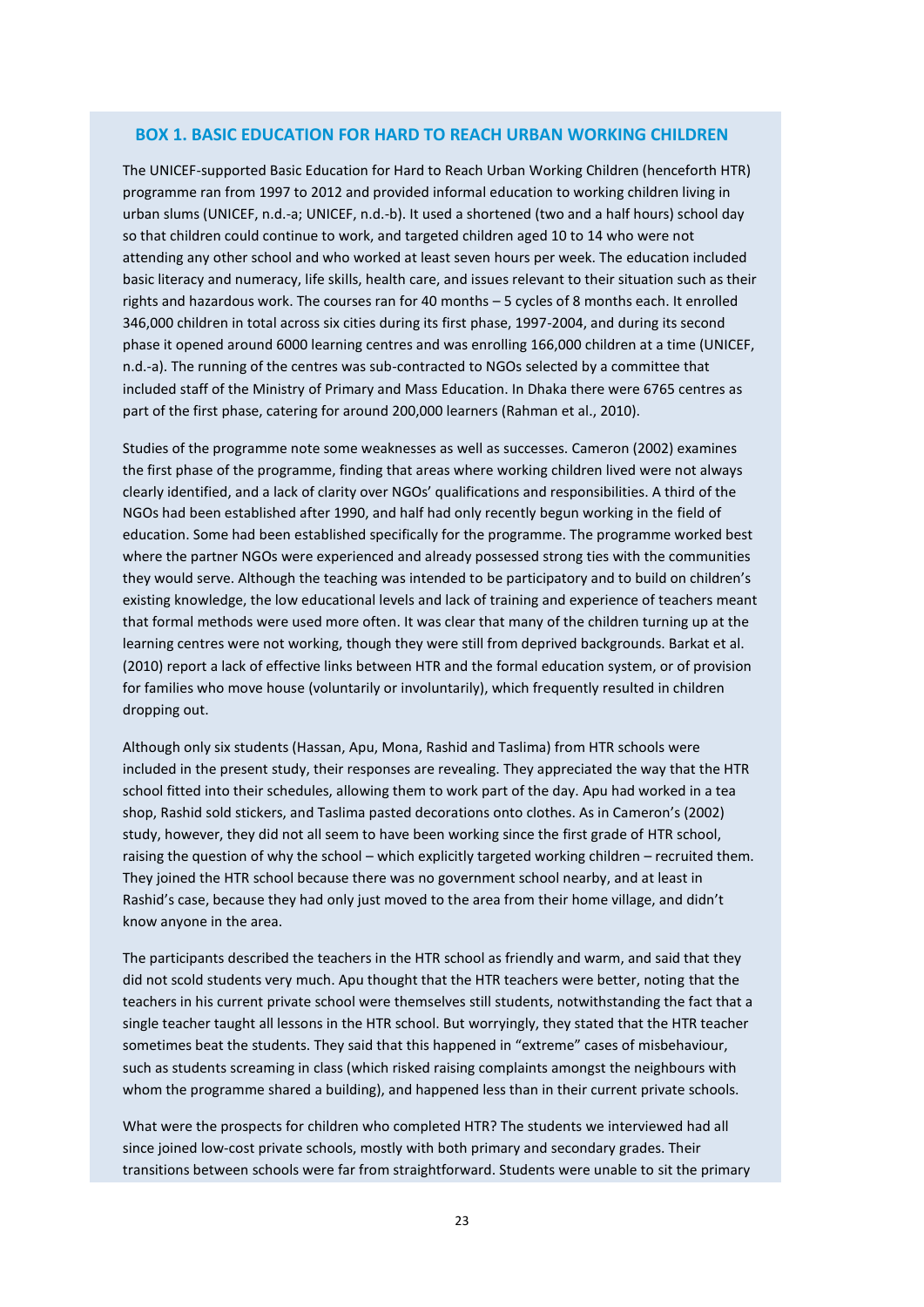completion examination in the HTR school and so had entered private schools to do so, which sometimes meant repeating grade 5. Hassan had joined another NGO school but left after some time because it was too far away, and eventually entered a private school at grade 4; when we interviewed him he was repeating grade 5. His had thus not made any actual progress for several years. Sohana's progression through the grades was also taking a long time; she had been sent back to grade 3 upon entering the private school, because she was perceived as having low ability. She had been held back further because she was suspended when her parents were unable to pay school fees.

Our participants, who were at least able to continue their studies, seem to have been in the minority. Most of their former classmates were reportedly working. This was despite efforts by HTR to follow up with its graduates. Apu said the school had helped him to find a place in secondary school, and Hassan and Apu had both been offered vocational training in machine sewing after finishing HTR primary education. Hassan went to a course for a few days and was paid 50 taka per day for it. Apu did not go because, having entered grade 6, he was too busy with his schoolwork. While vocational training might have been useful for children who dropped out of school, the participants of this study saw it as irrelevant and a distraction from the path of formal schooling that they had chosen. Training in skills such as sewing was available from the small informal businesses that operate as sub-contractors in the garments industry, and it was not clear whether the HTR training offered anything different or better.

While strong conclusions should not be drawn from six interviews, this research does raise several questions that need to be addressed in a fuller evaluation of the HTR programme. The participants were clearly appreciative of the programme, which catered to the needs of households that were extremely poor and vulnerable because they had recently migrated, and who were entirely neglected by the government school system. The evidence of physical punishment in HTR schools, however, is shocking given that this was both illegal and a denial of children's rights (UNICEF, 2009). Any evaluation would have to investigate carefully how widespread this was, using appropriately sensitive research methods.

Although programmes such as HTR usually operate with very limited resources, they need at least to be aware that many children will aspire to education beyond the primary level, and may also not be very interested in vocational training options, especially when more relevant training may be available elsewhere. As with other NGO schools attended by participants in this study, there was a sense of students being cut loose after reaching a certain low level, with little by way of recognised certification or routes into the formal education system.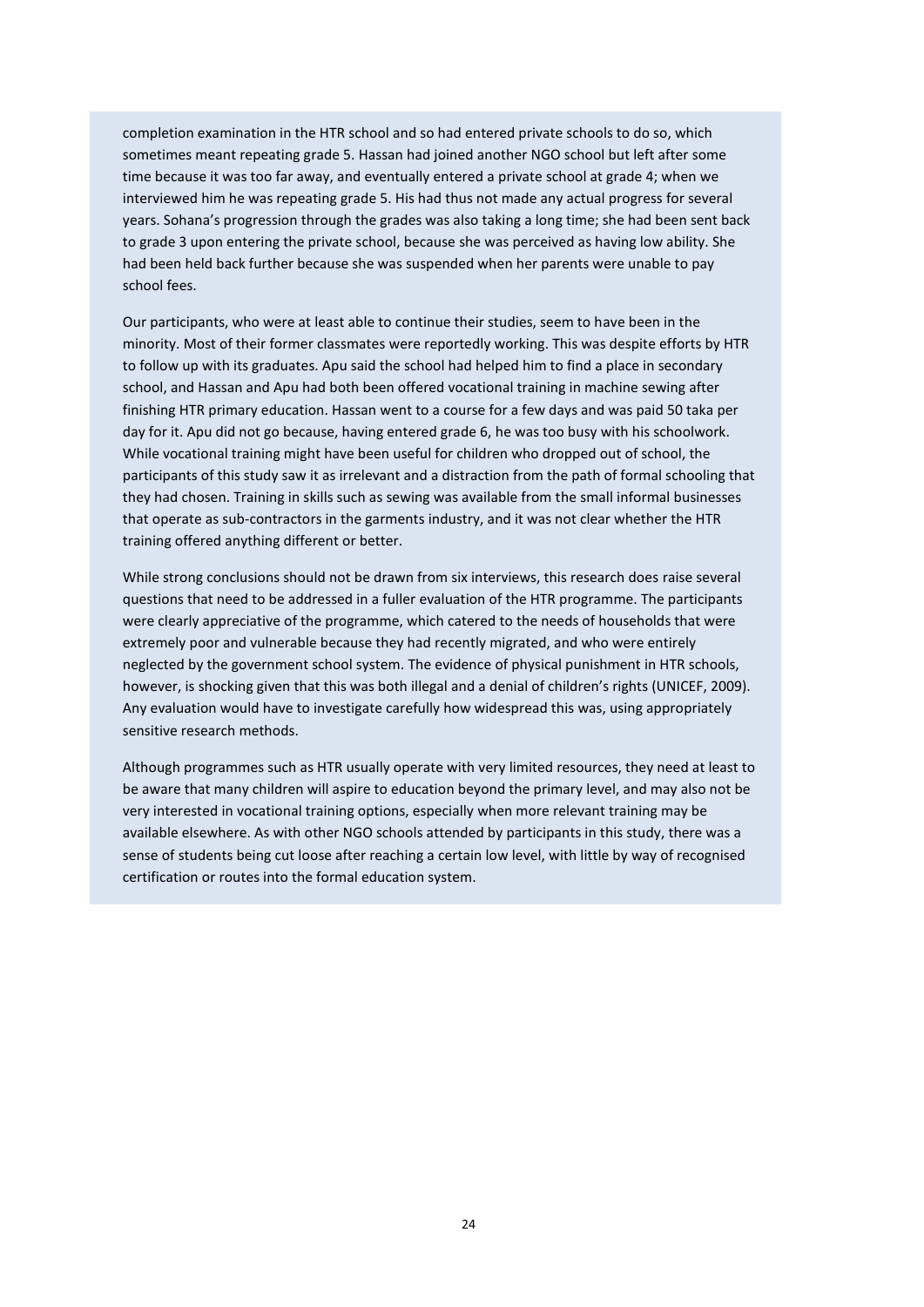#### **5. LEARNING, TESTING AND TUITION**

As seen above, changes of school were not always freely chosen by the parents but forced by problems with the school or examinations. In this section, I argue that examination plays such a central role in the education of the participants in this study that other educational objectives fall by the wayside. Lessons are based around presenting material to be memorised and understanding is limited to that required to answer examination questions. The knowledge on offer is formal, dry, and schools do not place any value on students' existing knowledge. As has been suggested in developed country studies, high-stakes testing defines many aspects of students' school lives, and teachers emphasise transmission of knowledge in a way that favours some students over others (Reay & William, 1999; Harlen & Deaken Crick, 2002).

Although the emphasis on assessment applies to all three groups of students, middle class students enter the examination hall better prepared because their parents and schools are able to invest more resources, and invest more effectively, in such preparation. This happens most obviously through paying for private tuition. Moreover, schools place nearly all of the responsibility on students for completing the syllabus and learning the curriculum contents, meaning that examination outcomes depend heavily on private tuition and the ability to complete work at home.

Learning within regular school hours was sometimes limited by students spending relatively short hours in school. Most schools operated double shifts, for instance with early grades coming in the morning and upper grades in the afternoon. Even so, the length of the school day reported by students varied between 3 and 5 hours. These figures are similar to national averages of around 500 hours annually in grade 1 and 2, rising to 700 hours in grades 3 to 5, found by Rahman et al. (2010, citing the Directorate of Primary Education). Some private schools were operating two shifts in morning and early afternoon and then offering coaching sessions in the late afternoon or evening.

In most cases, students reported that teachers arrived on time and gave their full attention to the lesson. This was not always the case, though. Mamun complained that teachers were usually 10 to 15 minutes late for lessons lasting 30 minutes, because of administrative tasks or because they are held up in the common room. Several other participants complained of teachers not coming regularly on time to class, of coming and going to complete other tasks or attend to other classes, and of coming but then sleeping during the lesson. Ratna explained that, in her school, if teachers did not arrive within five minutes of the start of class, the class captain could go and speak to the principal, and the teacher would get into trouble. However, she admitted that this had never actually happened.

Our class duration is for 40 minutes. Teachers are usually late. Sometimes teachers do not come at all. At that time students talk among themselves. If another teacher comes, they stop for a while then start again once that teacher has gone. – Nadia

The English teacher gives lot of things to write as students cannot finish them in class. He sleeps in class when students are busy with class work. No student has the courage (*sahosh*) to ask questions to him if he doesn't understand anything. – Zahirul

I don't like the social studies teacher. *Why?*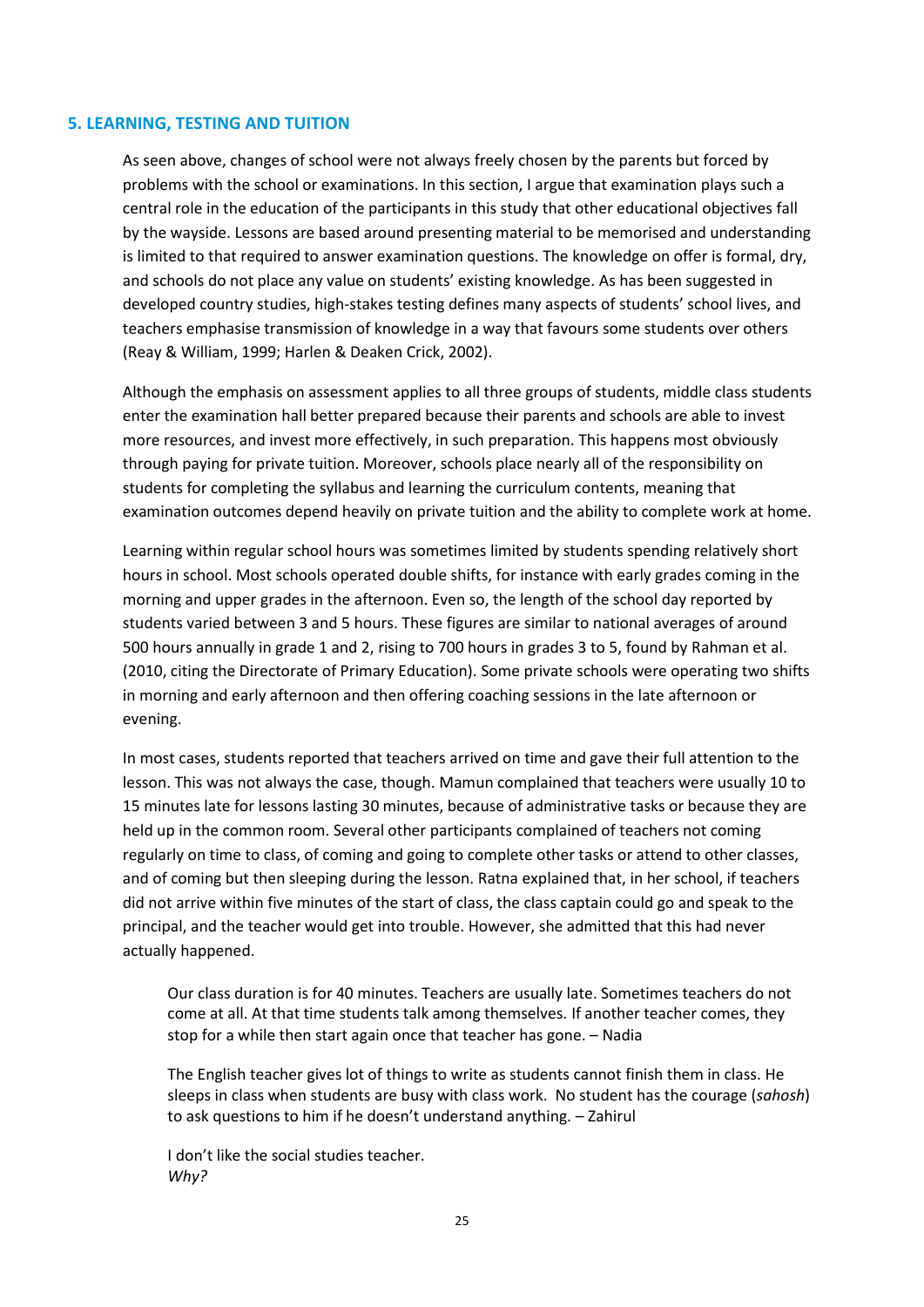She doesn't give us time. She comes and goes out. She doesn't take our class properly. She comes at 12. She is the class teacher of grade six. She goes to that class when they make noise. – Shipon

Short hours of teacher time on task appeared to affect middle class and slum students more or less equally. Although teachers were on time (and awake) at her school, Ratna complained of teachers who enter, set work, then 'sit idly' rather than lecturing or answering questions. Several students were annoyed by teachers who did very little in class other than set work at the beginning. Khadiza's least favourite teacher was one who took a very passive approach to teaching, writing the class work on the board and refusing to offer further explanation. Mahmuda related how in her Bangla class the teacher simply reads, not giving them any class work or homework. Sajid explained that after examinations, teachers and students were relaxed and so simply 'sat idly' in the class:

A proxy teacher came to take Bangla class. The regular teacher didn't come. He taught us arts and craft. … our proxy teacher said we would have regular classes from Saturday. *Does this happen often?*

No. We have just finished our exams. So, teachers are absent.

*What did you do in your maths class?*

The teacher was there but he didn't teach anything ... He was checking the multiple choice questions answer sheet ... We sat idly. We were calm and quiet. – Sajid

Some of the participants also mentioned problems with student absenteeism. Some students apparently bunked classes because they were unprepared for lessons, did not have the correct uniform, or were late and so decided to avoid the class altogether. As seen above, there were one or two cases of children skipping school to work. In other cases they had gone to their home towns, or simply did not want to go to all of their lessons, preferring to play cricket or 'roam around' (*ghure berano*).

#### *Are there students who are often absent?*

*…* Those students who are absent sit on the back benches. The teacher catches them when he asks them any questions as they cannot answer it. Then teacher beats them. – Sajid

There are two types of students [who don't understand things in class], those who don't have good concepts and don't understand things properly. And the other type who are not attentive and regular. … Usually only 30 to 33 students come out of 40. Others do not come to school. They are neglectful (*fakibaj*). They roam around outside. They tell their parents they are going to school. Sometimes the teachers see a group of girls outside wearing school uniform and talk to their parents. Some have changed after this happened but others do not change. Sometimes teachers see them, but don't give them TC [transfer certificate]. – Silma

There are 80 students in the class. Usually 40 to 50 students are present. If there is a class test then there are more present. – Zafreen

If students miss their class then the teacher asks the reason. But if they are late they don't come to school. They stay at home. There are two or three students who come one day then don't come for two or three days.

*Is there anyone who misses class often?* 

Yes there is a one boy who doesn't come. He is very irregular. He plays cricket throughout the day.

*Is he your friend?*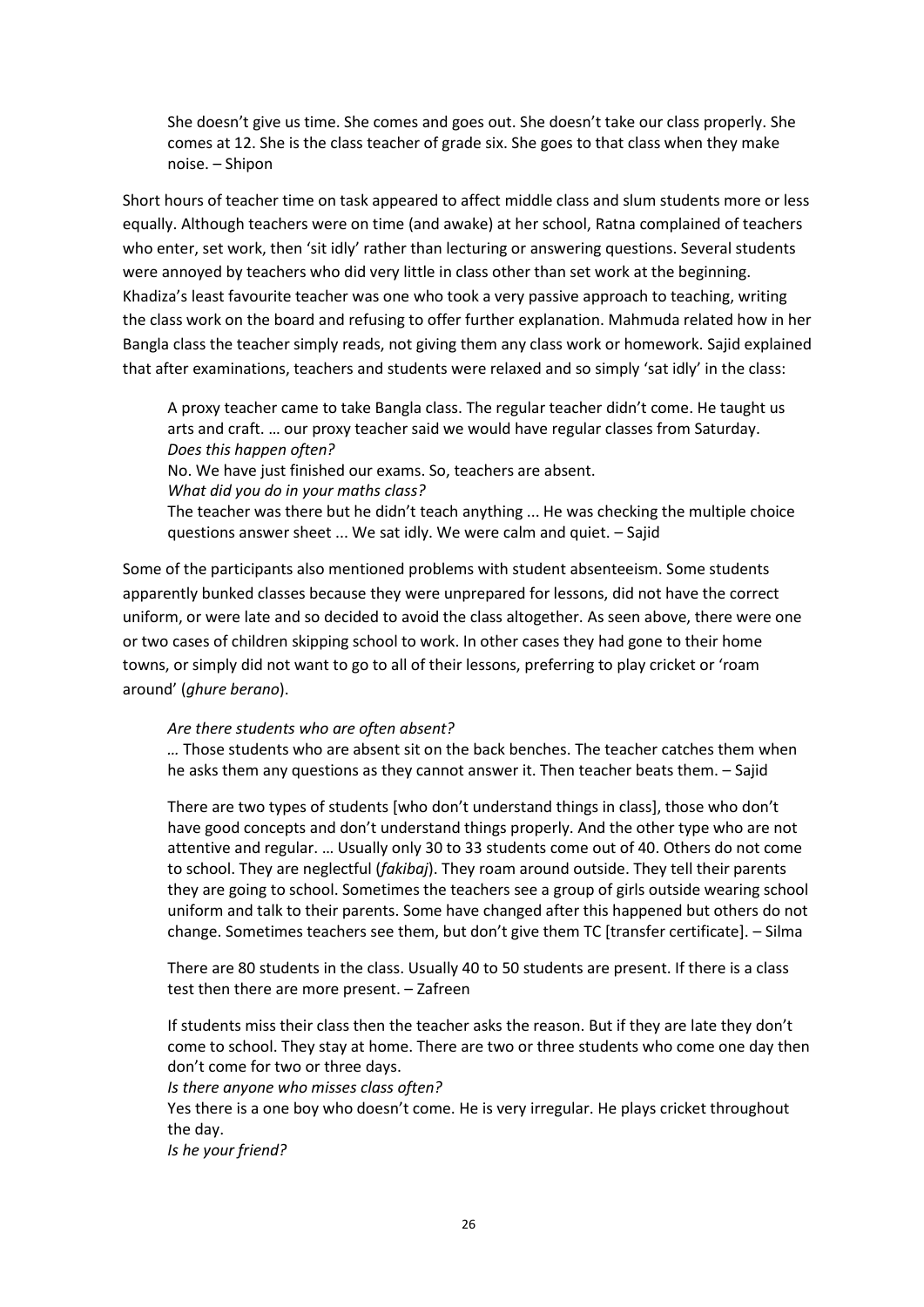No I am not friends with him. We do not talk to him. If we talk to him he invites us to go to playground. – Rashid

Irregular attendance on a day-to-day basis happened both among children from slums and those from middle class areas, the latter sometimes taking advantage of the sheer size of their schools and, seemingly, a disinterest on the part of teachers and headmaster, to skip classes. Among the slum students, some had also left school for extended periods of several months, to spend time in their families' villages or because their families had financial problems.

As already noted, several of the schools had class sizes of 70 or more, making it impossible for teachers to give individual attention to students within a 30 to 40 minute lesson. Even in smaller classes, there was little evidence of formative assessment. Teachers were apparently unwilling or unable to check homework and offer feedback. There *were* frequent class tests, but the essential function of these was to test their memorisation of some part of the material that they would need in final exams. Sometimes marks from class tests counted towards a student's final mark for the year, meaning that the pressure to perform was more or less constant.

Teachers do not check the homework copybook properly. They just put a tick. They do not read it. Once I wrote my friend's date of birth instead of an answer in homework copybook to test her whether she reads it or not. Madam didn't check it. She ticked on the answers. – Zafreen

The teacher marks the answers; but we find the questions and answers from the guidebook. Sir asked me to buy a guidebook called *Nolok*.

*… Does the teacher mark answers from the book himself, or do you find them out yourself?* We find out from the guidebook.

*Do you have guide books for all subjects?* Yes – Arshadul

While the potential role of assessment in helping students assess and improve their own understanding was neglected, the role of assessment in judging, labelling and sorting students was paramount. Students were assigned 'roll numbers' based on their aggregate performance in the previous year's annual exams, which then influenced seating, treatment by teachers, division of the grade into sections (in schools where grades were large enough to be split), and selection of 'class captains' (see below). Test results were in this way kept salient at all times.

If I don't understand I can ask questions, but I usually don't do this. Our teachers tell us to ask questions if we don't understand. When everyone in class says they understand, if I say I didn't understand it makes me feel embarrassed. Roll number 1 and 2 ask questions in class. They ask question even though they know the answers. They do it to test the teacher. They pretend that they did not understand and the teacher also thinks if roll 1 doesn't do well in exam it will be problematic. – Mahruf

Classes were geared towards school tests and, ultimately, public examinations, and teachers were expected to be open about which questions would arise in tests, so that students could learn the answers. Sajid and Biplob both said that, in the period leading up to exams, their homework and classes become dedicated to learning questions and answers, and giving advice, for the exams. Teachers at Biplob's NGO school worked extra hard in this period, and the school stayed open on Fridays (normally a holiday). After exams, some schools either closed or opened but with fewer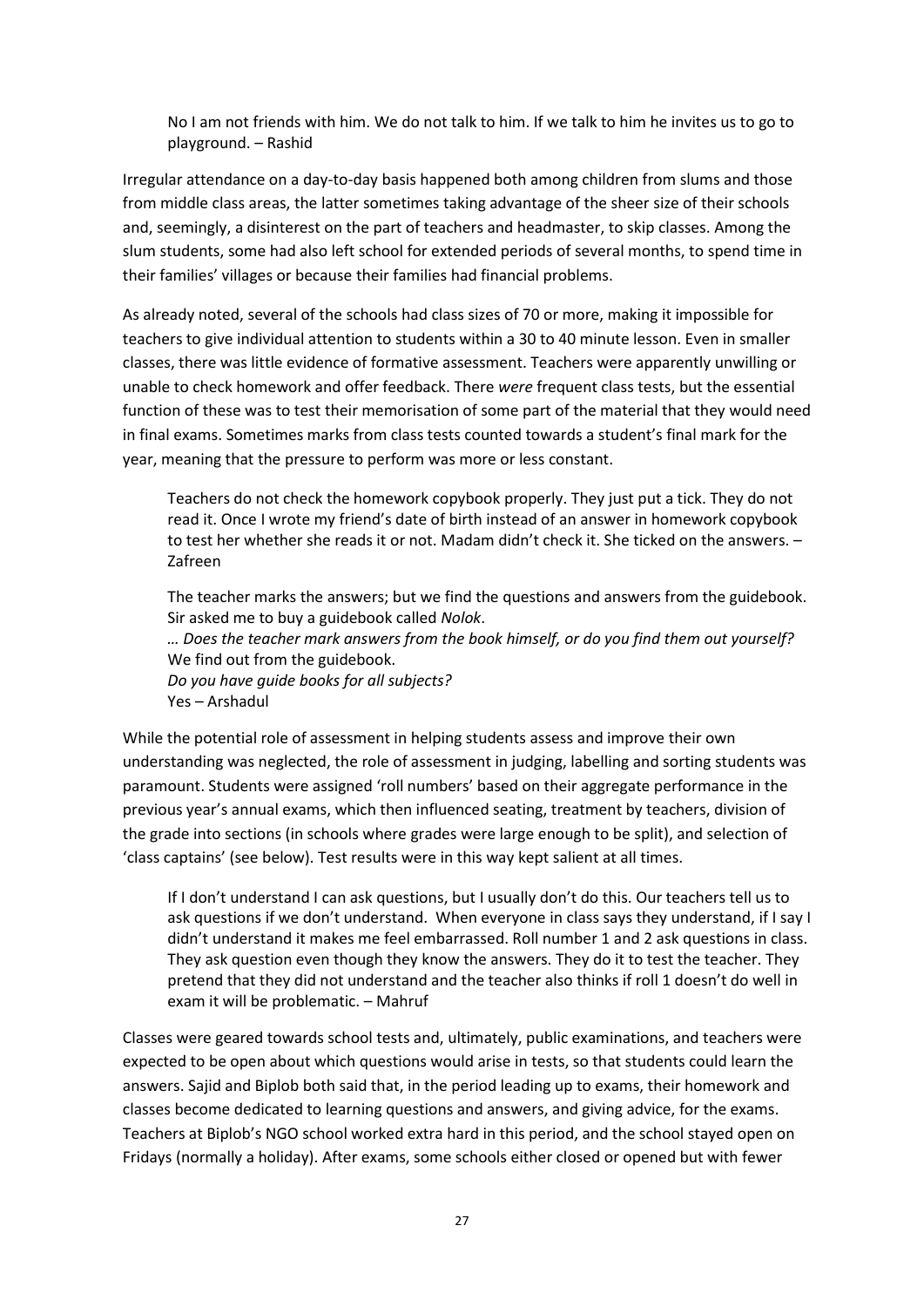teachers or less teaching activity; teachers were marking exam scripts or else simply decided to give the students a break.

Notwithstanding the hard work that some teachers put into preparing students for tests, in general it was seen as the student's own responsibility to prepare for each class by learning the previous lesson, complete the syllabus, and pass tests. This led some students to feel stressed, and some to skip classes where they had not prepared sufficiently. It also meant that students could not depend on teachers to help them, and so their outcomes in examinations would be heavily influenced by the amount of support they could draw on at home and from private tutors.

If the students do not finish their syllabus then teachers tell them, the exam is coming. You have to study at home to complete the syllabus. You have to do well in the exam. … If they don't do well then they call the guardians and tell them your son couldn't finish the syllabus. – Sharif

In our school we have to work hard. We have to study ourselves. Our teachers do not play any role. If we follow our teacher's guidance we cannot do well. We have to make our own effort to do well in exams. We can get very little help from our teachers. Most of the schools are like that. – Nadia

The content of lessons often sounded dry and formal, with little enjoyment or depth of understanding. Participants could often not tell us anything about a poem or story they had covered in class, or tell us what the use of learning logarithms is after having studied them for a week in mathematics. The learning offered in schools was clearly detached from students' lives, was sometimes not useful, and placed no value on knowledge gained outside the school. Reading fiction was apparently seen by teachers as a frivolous waste of time; students were enjoined to spend their time studying their textbooks instead. Students' fractured understanding of English and Hindi, picked up from television, songs, and the internet, was not acknowledged in school lessons, which focused on English grammar with little attempt at listening or conversation practice. Bangla lessons were similarly formal and based on rote learning. Taslima said that teachers did encourage them to write creatively, but she did not feel qualified to write essays on subjects such as 'the rainy season' for her Bangla class; writing about her personal experiences would apparently not have sufficed. Sharif talked about how he was forced to make up parts of an essay when he was unable to memorise the one in the textbook.

I had a syllabus for every subject for the holiday; many students couldn't memorise the subjects before the holiday. The teachers gave them application letters and essays to write… I can write essays on "our school," or "duties for parents", but I cannot write on "the rainy season". Teachers give us more marks if we make it up. *Why can't you write an essay on the rainy season?* Because I don't have any idea about the rainy season. – Taslima

The teachers asked the students to write an essay on seasons of Bangladesh. He explained how to write it, like introduction, description, flowers that bloom in different seasons. I memorised half of it, it was too long so I couldn't memorise the whole thing. Then I made up the rest. I wrote an introduction and conclusion from the book and made up the rest. The part I made up was good. – Sharif

In these respects I found little difference between middle class and slum participants. Unlike work in developed countries in the tradition of Bowles and Gintis (1976), students followed a uniform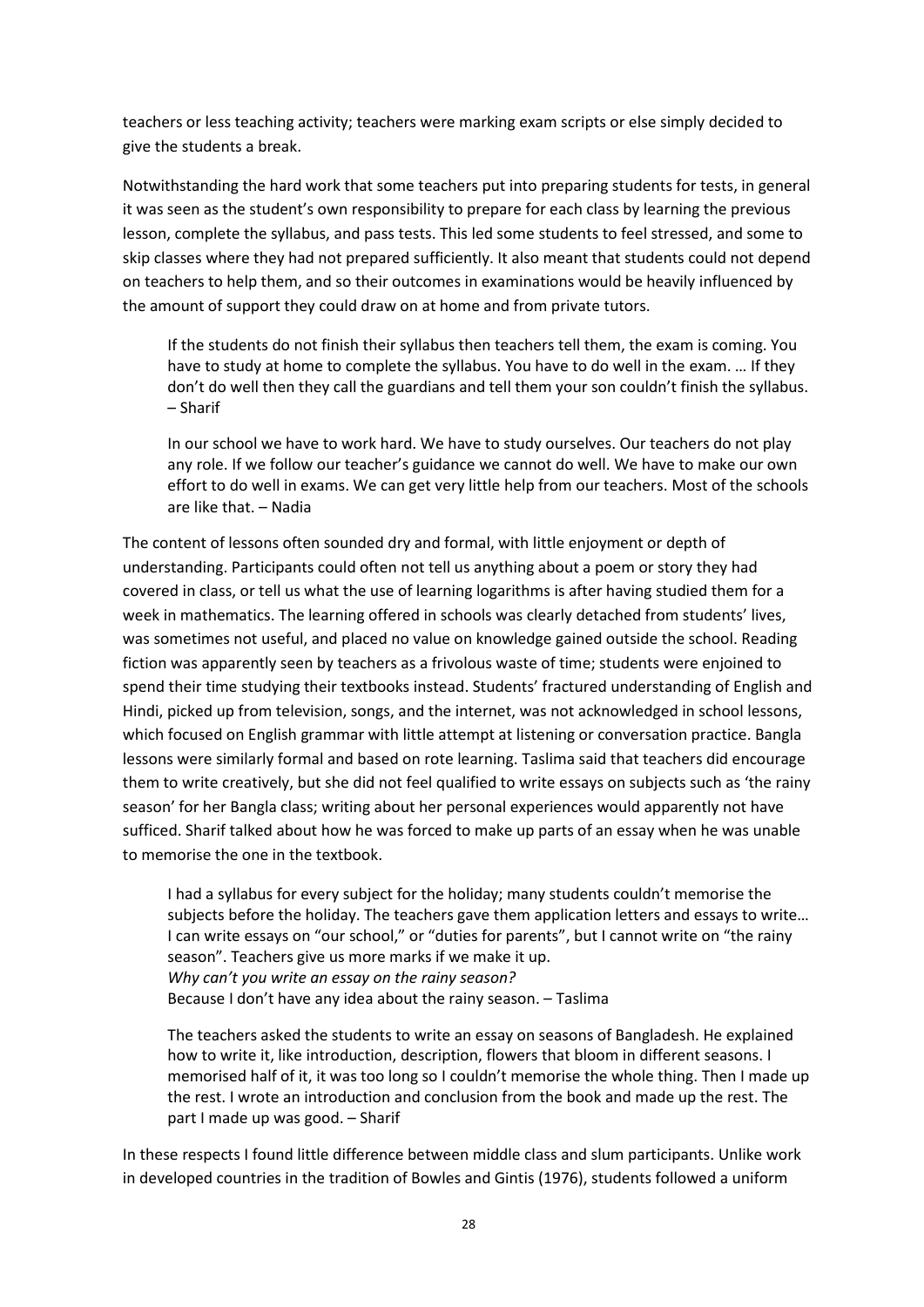curriculum and it would be difficult to argue that they were imparted with types of knowledge geared towards their future social class positions or jobs. Neither was there overwhelming evidence for differences in the abilities of students to produce the kinds of language and knowledge that are valued in schools (as in Bernstein, 1975). Students from all three groups often seemed mystified about what they were studying in school and unable to tell us much about it. On the other hand students from all three groups were also able on occasion to use academic styles of language to explain things to us, as for instance when Rashid (group B) explained to us in rather scientific terms that it was difficult for him to study at home because his home had a tin roof, and metals such as tin conduct heat easily. The children of parents who had recently migrated to Dhaka and who previously worked in rural agriculture – such as many children living in slums – may actually have a relative benefit in the Bangladeshi curriculum, with its focus on rural life. Most male students studied agricultural science, even though few of them have any prospect of having to manage a farm; but at least for students whose families have maintained a close link with the village, they would have had some ability to relate this subject to reality. (Whether the content was of any practical use for farming, is a separate question I did not explore in this study.)

Middle class students were, however, clearly better prepared for their lessons than the students living in slums, especially through the use of private tuition and coaching. Previous studies have found that private tuition has "become a norm" in Bangladesh (Ahmed et al, 2005); in my previous study in four slums in Dhaka (Cameron, 2010) over half the children who were studying in the primary grades (1 to 5) had been in private tuition in the past week. Similarly in the present study, there were only five participants who did not have any form of additional tuition – two from group C, who could get by without tuition because they were not currently in grades with major examinations and could rely on support from family members if they needed it; and three from groups A and B, including Sohana, whose family could not afford private tuition.

Private tuition was often recommended by teachers and in some cases was nearly compulsory. Shabanna reported that coaching was 'compulsory' in her school; students either had coaching within the school or with an external private tutor. The difference, she said, was that in coaching they merely repeated the same lessons taught within the school, whereas a private tutor would set new work. Coaching can in such cases be seen as an additional school fee, discretionary only for those who can afford more expensive tuition instead. Other participants from slum households said that private tuition was needed because they could not easily work by themselves at home, because of heat and power cuts, or because they 'feel like playing' when they go home. In private tuition there were also greater opportunities to ask questions than was possible in the classroom, resonating with the view expressed by parents in Nath's (2008) study, who said that "[i]f a school functions well, private tutoring is unnecessary, but the schools do not function well" and that students were not able to ask teachers questions, but were able to do this in private tuition (p. 19).

Tuition was focused on learning for examinations, and in some cases there was the explicit expectation that in private tuition teachers would reveal the questions that would be asked during examinations (and the answers). Teachers had similarly told several students to buy guidebooks, which presented the answers to their test questions in a form ready for memorisation. In other cases the expectation of private tuition was more that teachers would use the time to give clear explanations of a kind lacking in their school lessons: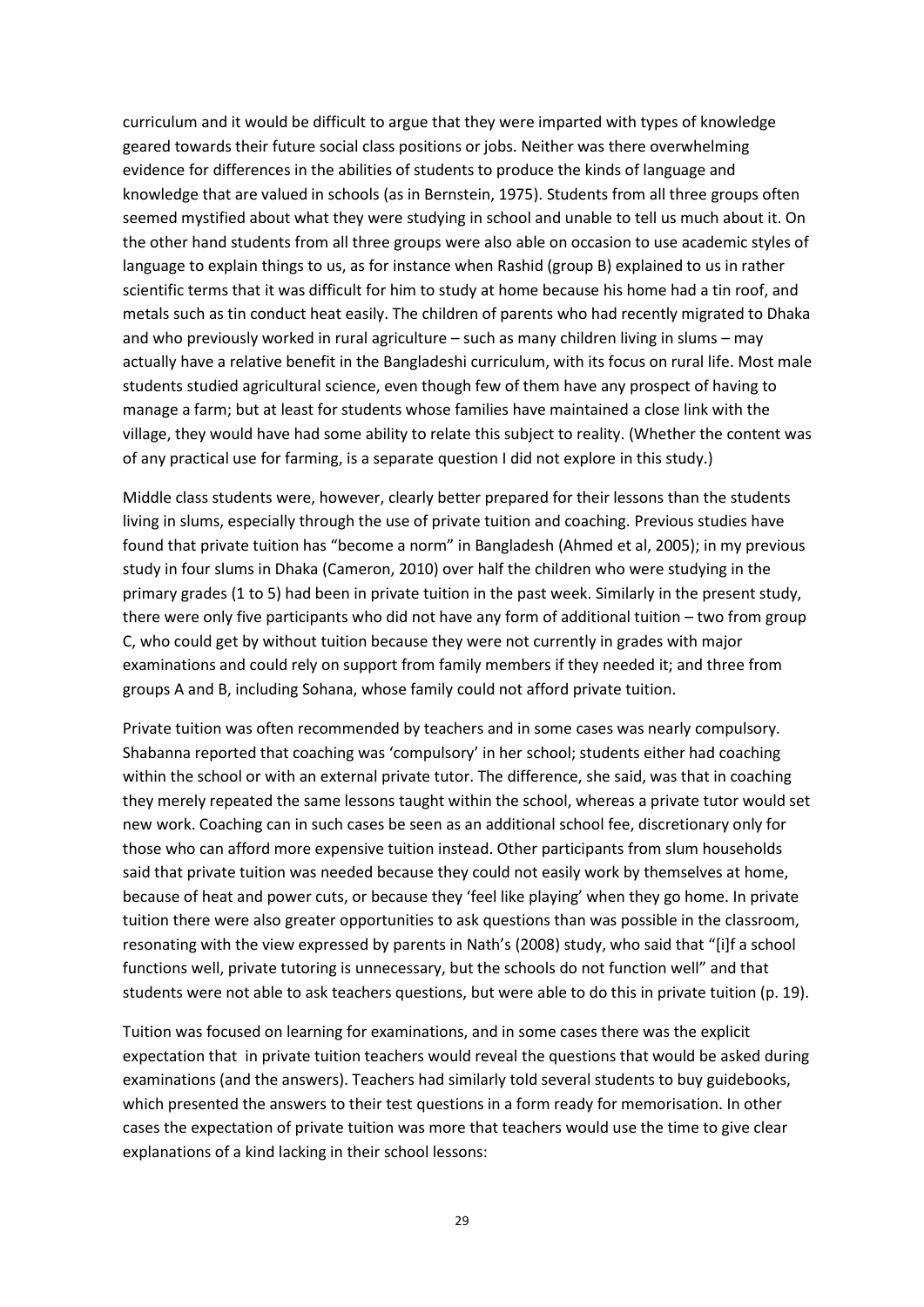I changed my private tutor because whatever he taught me never came in the exam. He was from [name of a private school]. Now I have a tutor from my own school. – Arshadul

The physics teacher makes tough questions in class. He explains lessons clearly and properly in coaching class, not in school. There are some teachers who give more marks to those students who go for their private tuition class. They also tell exam questions to them ... my higher maths teacher is like that. He doesn't explain things properly in class. He also teaches students in batches [private coaching]. I do not go to his coaching. I will not even join. He explains things in his own way. He wants us to write the answer in the exam script in his way. If we study from the book, for instance geometry, he doesn't give us marks. – Nadia

In the last Bangla class as it was before the first term exam the teacher marked all the questions for the upcoming exam. In coaching class I learned the answers. Madam [the teacher in private coaching] marked the answer from the textbook. – Hassan

Of the rest, whereas children in groups A and B usually had one private tutor, those in group C often had two or three, or a combination of one-on-one private tuition with group coaching. Amina, for instance, had three sources of private tuition. She spent two hours every day with a private tutor at home, who was also her maths and science teacher at school. She attended a coaching centre within the school, set up specifically to help students prepare for the JSC. This was normally for one hour on alternate days, but during the vacation was for four hours. It served 50 students. According to her mother, parents had asked the school to set up this coaching centre. On the days when she was not going to the school's coaching centre, she went to a second coaching centre outside the school, each session lasting 3½ hours, and with groups of 8 students. This private tuition was evidently important to Amina and her parents, yet Amina played down the significance of it, admitting that some students seemed to manage well without it.

*Would it be difficult if you didn't have a private tutor?*  Yes. The school may not follow the same topic, for instance I am doing algebra in coaching whereas my maths teacher is doing arithmetic. Therefore, I cannot ask questions in class. If I ask then the teacher say I will explain it later when I do this chapter in class.… *Are there some students with no private tutors?* Yes there are students *Do they do okay?* Yes. *How?* They can't do too badly or too well in exams. – Amina

In this and a few other cases, the combination of private tuition and school clearly dominated middle class students' lives:

I don't have time for anything other than studies. My coaching starts at 10am. Then I have to attend school. I come back at 5pm. When I come back from school I have to study at home. I have two private tutors back to back. – Shipon

There is a close relationship between the role and form of assessment, teaching methods and styles, and the need for private tuition. Examinations in Bangladesh are high-stakes; children's life outcomes depend heavily on them. So it is not surprising that teachers emphasise preparation for examinations, nor that parents are willing to invest as much resources as they can afford for private tuition. Since examinations tend to test memorisation and regurgitation of written material, this is the type of preparation that classes and private tutors spend most of their time on.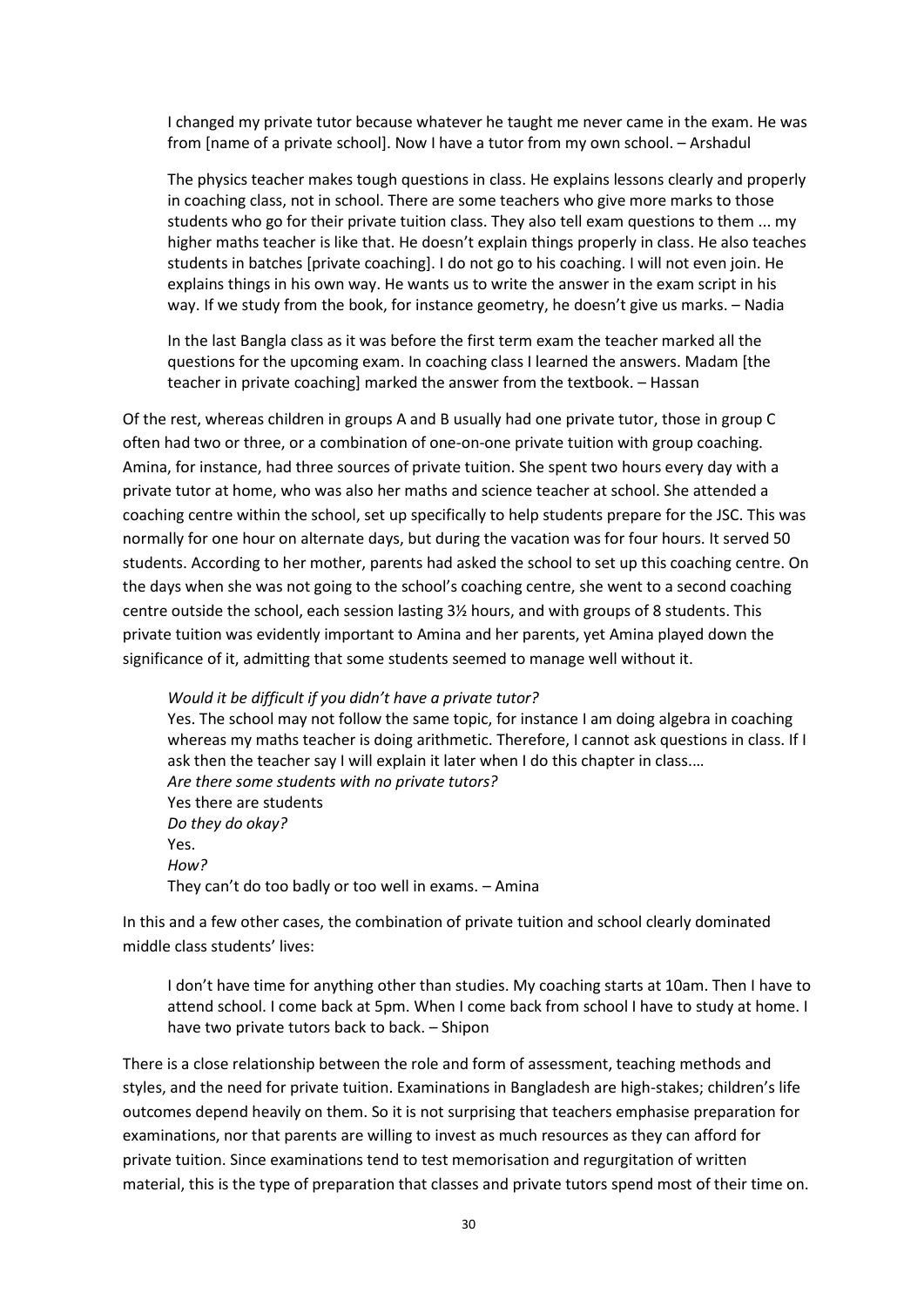Recent changes to the national curriculum have tried to shift away from this pattern by introducing 'creative learning'. Few students mentioned this, but those who did were ambivalent about it. Khadiza complained that, since moving to the new creative system, she had to memorise the whole chapter, whereas before they only had to learn specific answers from the text. Zahirul's mother said that teachers do not yet know how to work within the new system.

Teachers told us to send them to coaching. The teachers also panicked us. We were scared as it was a new system. Eventually I realised it was nothing to worry about. – Zahirul's mother

Questions in the exam are thinking based as well as memorisation based. Bangla is the subject with most thinking. The test has multiple choice questions for 40 marks based on memorisation. The essay type part is 60 marks. For example in Bangla there will be 4-5 lines from a Bangla poem. There are 4 parts of a question. The first question is an objective question. The second part is explanatory and in the third part students have to find out difference and similarities or apply the concepts. In the fourth part we have to provide our opinions. … I think it's a much better system and it has given me the chance to think more. It works much better than the previous system. I didn't have this system in grade five or before grade five. I have got it in grade six. – Zafreen

In the low-cost private schools used by group B students, there was not even a pretence of having shifted towards creative learning.

Most NGOs working in education in Bangladesh have long emphasised the creative and childcentred nature of their curricula and teaching methods. Students who had been through NGO schools said they had enjoyed aspects such as greater use of story books, group learning activities, and caring teachers. But on the other hand one NGO school serving group A was also appreciated, especially because of its emphasis on examinations; its teachers worked particularly hard in the run-up to examinations, and students were proud that they and their classmates were among the highest-scoring in public examination centres. Thus even NGO schools are not immune from the pressure to focus on examinations, and nor do students and their parents oppose this focus, because they realise how important examination performance is to a child's future.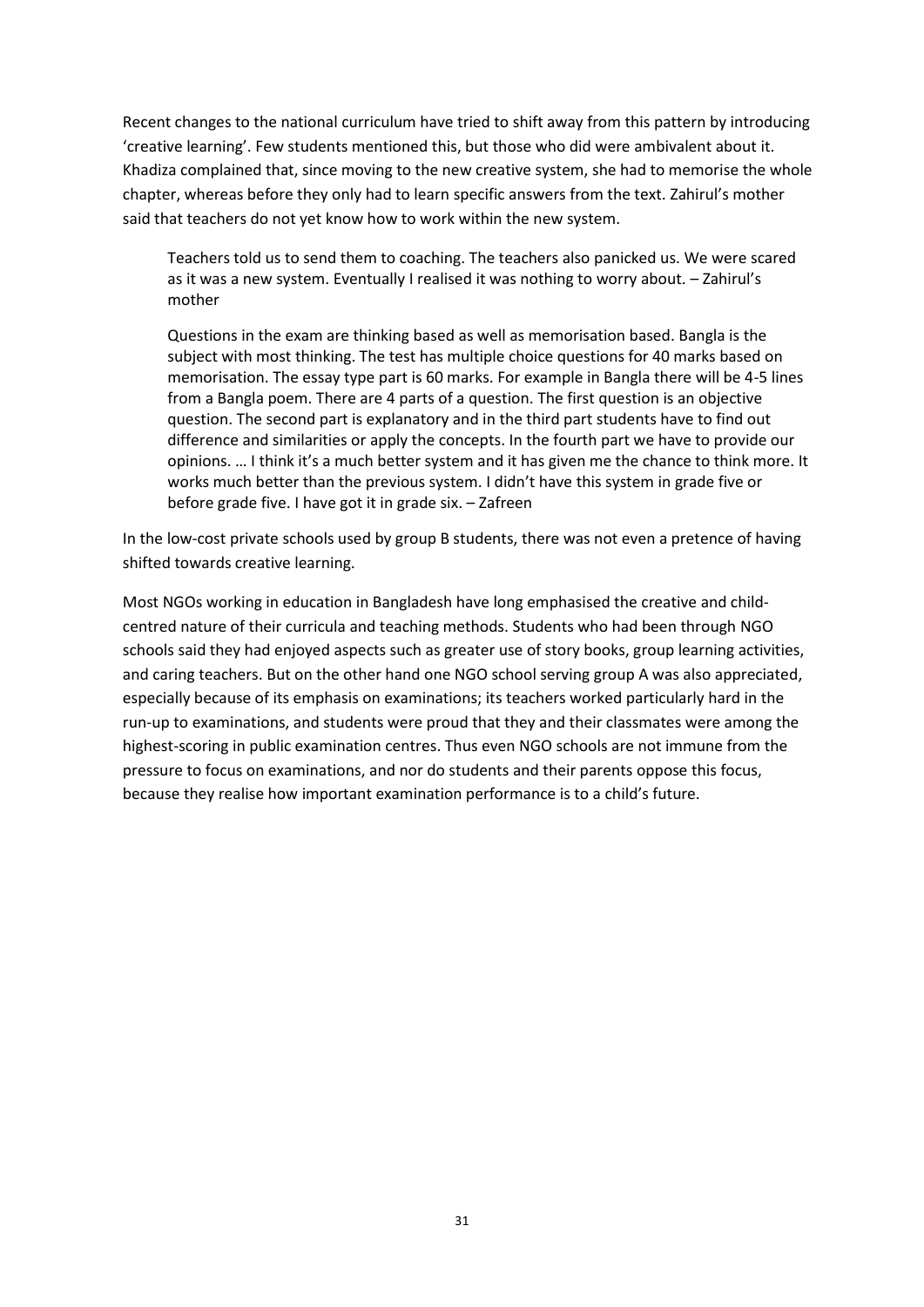#### **6. RELATIONSHIPS AND RISKS**

The above discussion has brought out how lessons are often dry and boring for students, with little room for creativity or original thought, and with an overwhelming focus on examination. Unfortunately boring lessons were not the only deterrent to school attendance. In this section I explore the risks of violence that students undergo both outside and inside the school, and the ways in which relationships between teachers and students, and among students, can be problematic for some groups of students – particularly those who struggle with academic work – but in ways that vary across different types of school.

Violence is frequently a problem in slums in Bangladesh (Rashid, 2004; Kabeer & Mahmud, 2009; see section 4.2 above). A surprising finding in the present study, however, was the extent to which the risk of violence on the way to, and outside the school, affected students from all kinds of background. The school attended by Ratna and Shipon (a sister and brother) although in a wealthy part of the city, was also close to the offices of a political party, where a bomb had recently been found and defused by the police during school hours. This illustrates rather grossly the way that a violent political context can work its way into children's lives in school. (This was also apparent when *hortals* – violent political strikes – closed down the city, including schools, and caused examinations to be delayed.) Their mother anticipated moving them to a different school out of fear for their safety. Rahib had also moved school after becoming caught up in gang violence:

There was a quarter [housing complex] besides the school. There used to be problems between youth from the quarter and grade nine students from the school. Some of the problems were related to women. I don't know about the other problems. They used to bring knives. When guardians complained about it the teachers denied it. They used to say they didn't know about it. I think they knew about it but they just pretended. – Rahib

For girls there were particular risks of sexual harassment and loss of reputation; girls' own behaviour was often blamed for incurring these risks, and consequently teachers and parents involved themselves closely in governing their behaviour:

I am not scared to go to coaching myself. Guys make comments but they will not eat me. But my mother worries. – Zafreen

Tanzina, a girl who is our class captain, came to this area to buy her tiffin [lunch]. A boy student of our school who took his SSC [secondary school certificate] this year saw she was having her tiffin in a narrow lane. He complained to the head teacher that she was talking to a guy.

*(Her father interrupts: Why do you have to talk about that?)* She was beaten by the head teacher. The head teacher beat her with a big stick on her hand. – Fahima

As noted in the previous section, students were labelled through assessment and these labels kept salient through their repeated use in the classroom. These labels clearly dominated students' learner identities (in sociological terms) and their self-efficacy (in psychological terms). Socialisation with students labelled as 'failed' because they were repeating a grade was seen as risky, as if their failure could be contagious. Teachers mostly encouraged good and bad students to sit separately, particularly through seating plans based on roll numbers. In one case (Shipon) teachers did the reverse, trying to make students of different abilities sit together so that the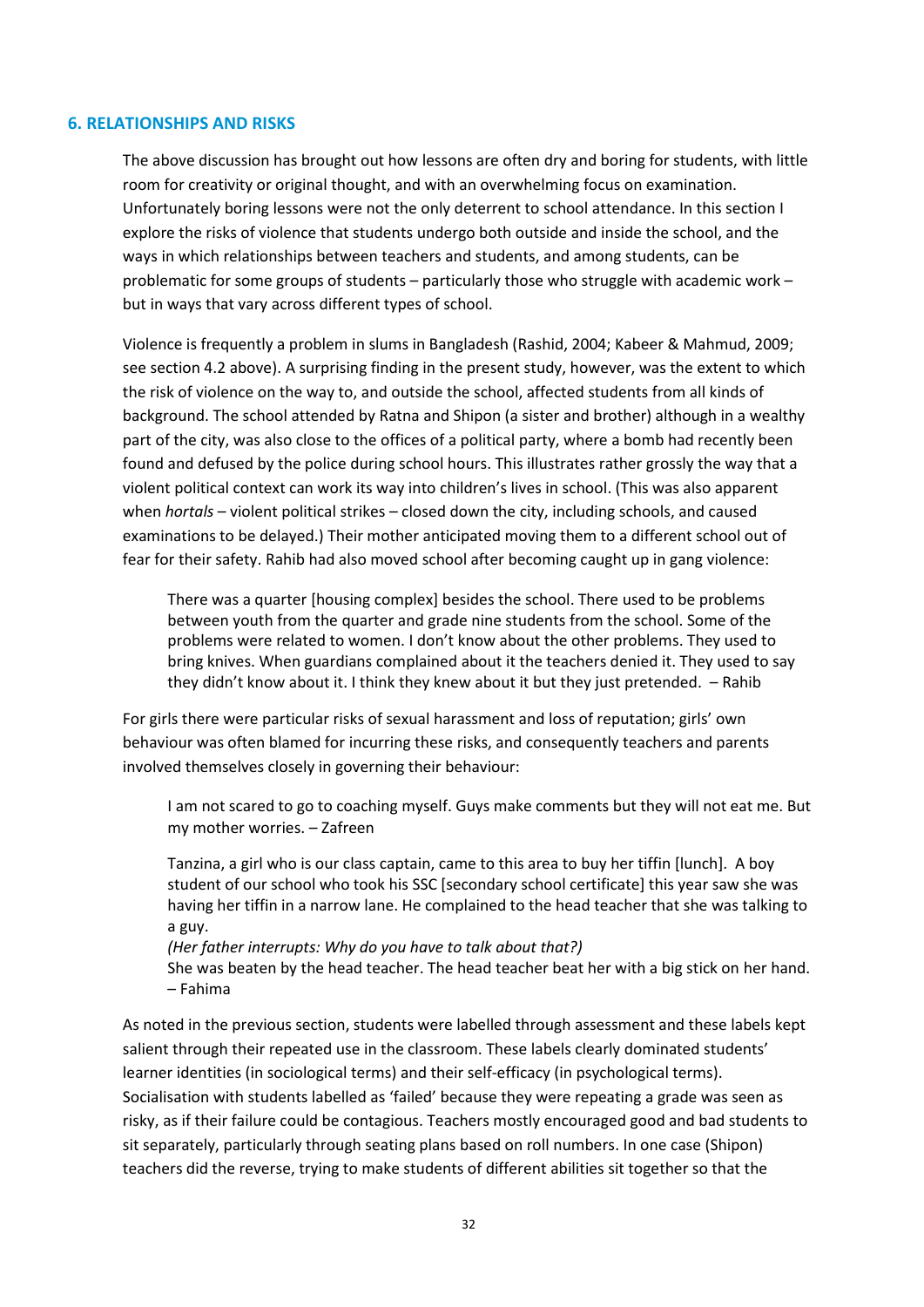'strong' students could help the 'weak', but this seemed to backfire because of the stigma attached to the latter. Other students worried that their own marks would be dragged down and moved seats as soon as they could.

*…Do you talk to them (failed students)?*

No, because they always ask for help. They always ask me to do this and that. They are older than me.

*Why don't you talk to them?*

I don't talk to them because they are older. They failed. My big brother also asked me not to interact with them. There are 15 [failed students, in a class of around 50] –Afsana

There is a separate zone for mischievous (*paji*) girls. They all sit together. Teachers ask them not to socialise with these girls but to help them in their studies.

*… when you say they have a separate zone, who decides that they have to sit there?* They have chosen their own seats. No one else sits on their benches. ... The teacher asks us to change our seat if we sit beside them. We could get a bad influence. – Silma

For slum students there was the added risk of being influenced by students in the neighbourhood who were not serious about studying, or who had dropped out and were working, and whose behaviour was seen as bad:

*—Do you have friends outside of school?*

No... yes, I have friends outside school but I am not intimate with them. They do not go to study. They are not good. They experiment with drugs. – Kabir

I don't socialise with my neighbours and nor do my children. I don't allow them to socialise with neighbourhood kids. They don't study. They are not serious about their school. If they do they can get spoilt. – Rashid's mother.

If children live in a good environment, they become good human beings. – Rashid's father.

Indeed for girls, merely mixing with boys in the same building posed a risk to their reputations. Where schools were mixed, therefore, great care was taken to provide some separation between boys and girls, by putting them on separate sides of the classroom or in separate shifts. For the low-fee private schools serving children in the slums, small classrooms sometimes made it difficult to maintain this separation.

As well as these risks outside the school, students were subjected to violence from teachers within the school. Teachers in almost every school reportedly beat students using a bamboo stick or ruler, or slapped them. This type of punishment was given variously for talking in class, otherwise misbehaving, for not having done homework, and in some cases for failing to understand a lesson that has already been explained to them more than once. All types of school, including NGO-run schools, were implicated. Other forms of punishment included telling students to stand up, stand on the bench, hold their ears, or leave the classroom.

Sumon is naughty and annoying, and that's why the [name of NGO school] teacher used to beat him. The private teacher doesn't beat us but beats Sumon. He makes mischief (*shoytani*). – Sabiha

[A nearby NGO] school is very strict; they beat students; every day I see at least one of the students cry. — Taslima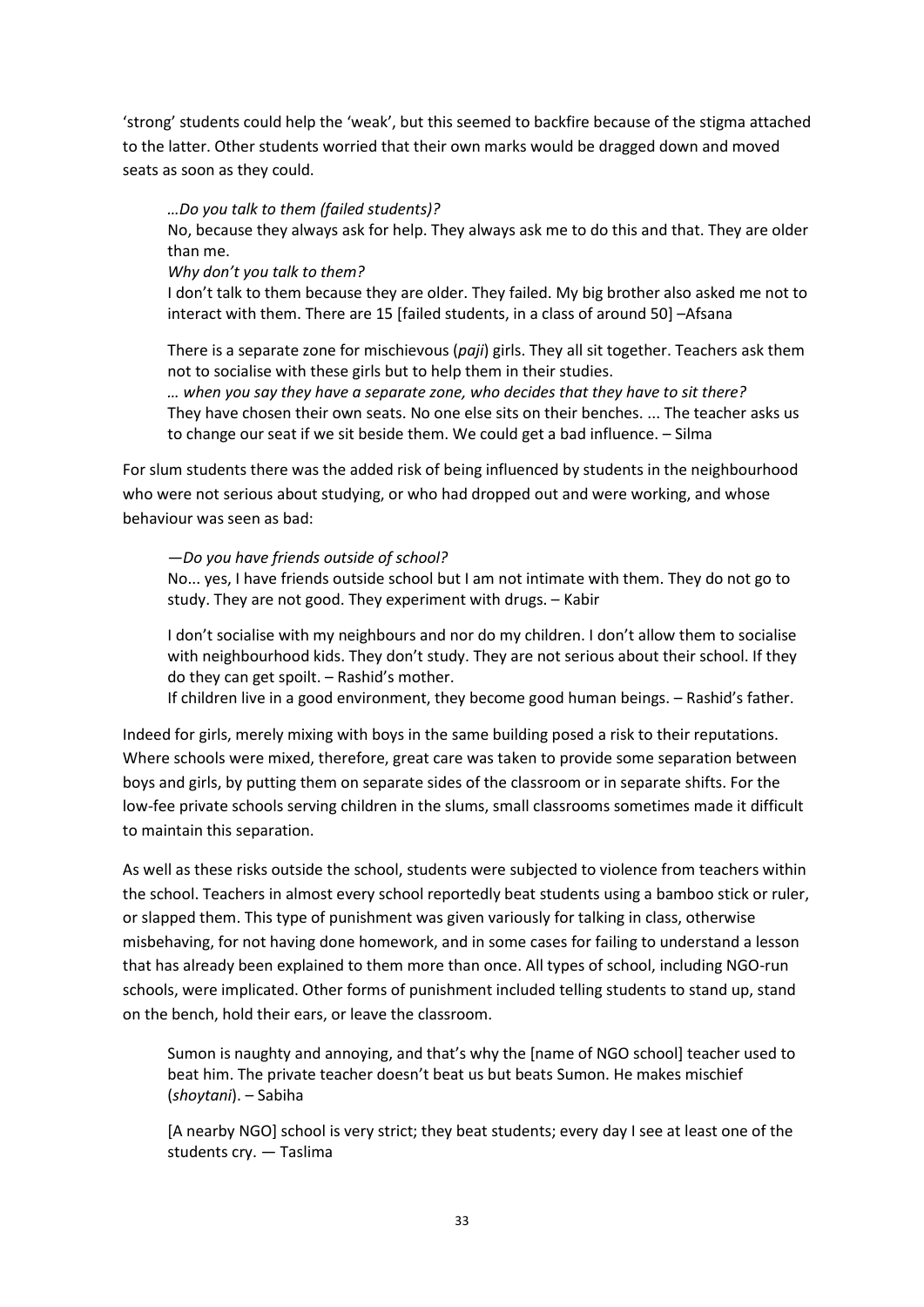Teachers beat them [students] on the backside. I was beaten in science class. I couldn't answer one question. I didn't understand but I didn't ask it to the teacher. I was scared of asking. I didn't cry. If I cry others students make me feel embarrassed. Those students who get beaten every day, they do *shoytani*. They don't study in coaching classes. They don't study at home. They play cricket. They want to copy each other's answer in exams. – Ripon

*Do teachers beat you?* Yes. … When we don't do our studies or scream… They use bamboo sticks. *Why?* I couldn't do my lesson. *Why?* The answers were long. I can't memorise them. – Arshadul

These findings are not surprising given previous research in which 91% of children reported physical punishment in schools in Bangladesh (UNICEF, 2009). Corporal punishment in schools had recently been made illegal in Bangladesh, and this change was beginning to be reflected in a few of the schools, which devised alternative punishments to replace it. These usually involved either humiliating the student in some way, or making him or her miss lessons.

Teachers' means of managing classrooms included appointing some students as 'class captains', charged with overseeing the behaviour of the others when the teacher was not present, and with tasks such as handing out exercise books. Class captains were appointed variously based on their roll number, performance in a particular class, the teacher's discretion, and by a class vote. The class captain system created a direct meritocratic link between academic performance and power in the classroom, casting the worse-performing students as responsible for their own powerlessness. Being class captain conferred a closer relationship with the teacher, and was seen as an honour, but it was also seen as divisive and creating conflict between students.

Class captains write down names even if we don't talk. *Why?* They intentionally do it. *Do you like them?* I like one of them. If those class captains get punished I like it. *Did you vote for those girls [in the elections for class captain?]* Yes I thought they would be nicer. *Why do you think they write down your names?* They want us to get punishment from the teachers. – Madeena

In Kabir's school, the head teacher had gone a step further in his surveillance efforts, installing a closed circuit television (CCTV) camera at the front of the classroom, allowing him to monitor the class from his office. His feelings about this parallel those of the participant in the UK study by Archer et al. (2011), who felt that CCTV made his school feel "like a prison" (p. 27).

There was a CC [closed circuit] camera in our class. Our classmates were very naughty. They used to fight, roam around, bunk... I feel bad about it. I was very worried all the day. If I make any mistakes the head teacher would see it. Now every class has the camera. The head teacher has installed it. – Kabir

On the other hand, some students wished there was 'more' discipline in their schools, recognising that, especially in large classes, the inability of teachers to manage the class resulted in less time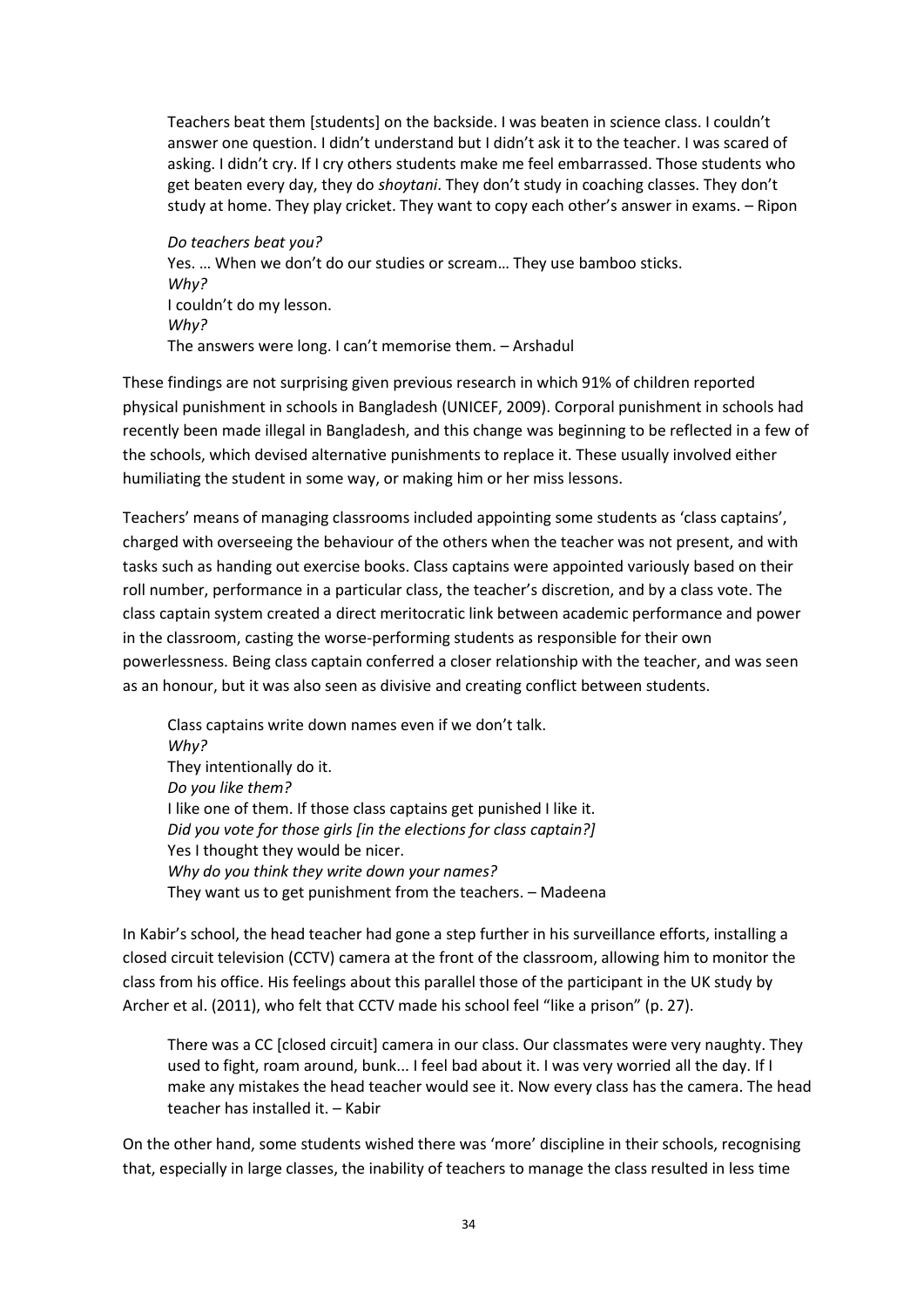spent learning. Madeena said that if she could change one thing about her school, she would prefer more discipline in the class. But it became clear that this was basically a complaint about teachers being absent or not teaching properly:

I would like to get back discipline in school. *Why don't you have discipline in school?* We do but I want more discipline. The teachers should take care of their students more. *What kind of discipline?* Sometimes teachers do not take classes seriously or properly. *Why?* Sometimes they do not come to school, maybe they have an important task. At that time we miss our classes. *What happens if the teachers don't appear?* Proxy teachers come. If proxy teachers do not appear we talk or scream. – Madeena

As already seen, there was some degree of stigmatisation of students who failed exams or behaved badly; other students tried to avoid socialising with them. In general, relationships among students varied from cooperation and friendship to conflict and competition. Changing school, which some students had done a lot, meant having to build new relationships each time, although participants said they managed this without too much difficulty within a few days or weeks. Students who had been subjected to humiliating punishment could not always rely on the solidarity of their friends or classmates, who sometimes enjoyed the spectacle:

Students are ashamed of physical punishment. It is insulting. I have to stand up in front of my classmates. They are sitting and I am standing. Some of them laugh. – Nadia *What do feel when teachers beat you?* I feel bad… When they beat my friends I also feel bad. *When they beat someone you don't like?* I feel good. *Is there anyone you don't like?* Yes, Tarik. Because he doesn't study, he makes mischief (*shoytani*). *Why do you like when teachers beat him?* Because he is extremely naughty (*onek beshi fazil*). – Arshadul

A few responses indicated that there were some students in the class who on a repeated or even daily basis, were beaten or otherwise punished by the teacher for perceived wrong behaviour. Such students were usually also ostracised by other students, and their behaviour was associated with failure, grade repetition, and the risk of expulsion.

Although most participants could give negative examples of the relationship between teachers and students, most also had positive things to say about their own experiences, which included teachers being friendly, caring, occasionally fun, and patient in helping them to understand.

For instance the way I talk to my class friends, some of the teachers used to talk that way. If we couldn't understand they came close and put their hands on our shoulders and asked us to study. They made us understand by saying "why can't you do it. You have to do it." – Shobub

As students advanced through grades they generally developed better – more equal and friendlier – relationships with teachers. In some cases going to private tuition with a teacher was a way to increase this sense of familiarity.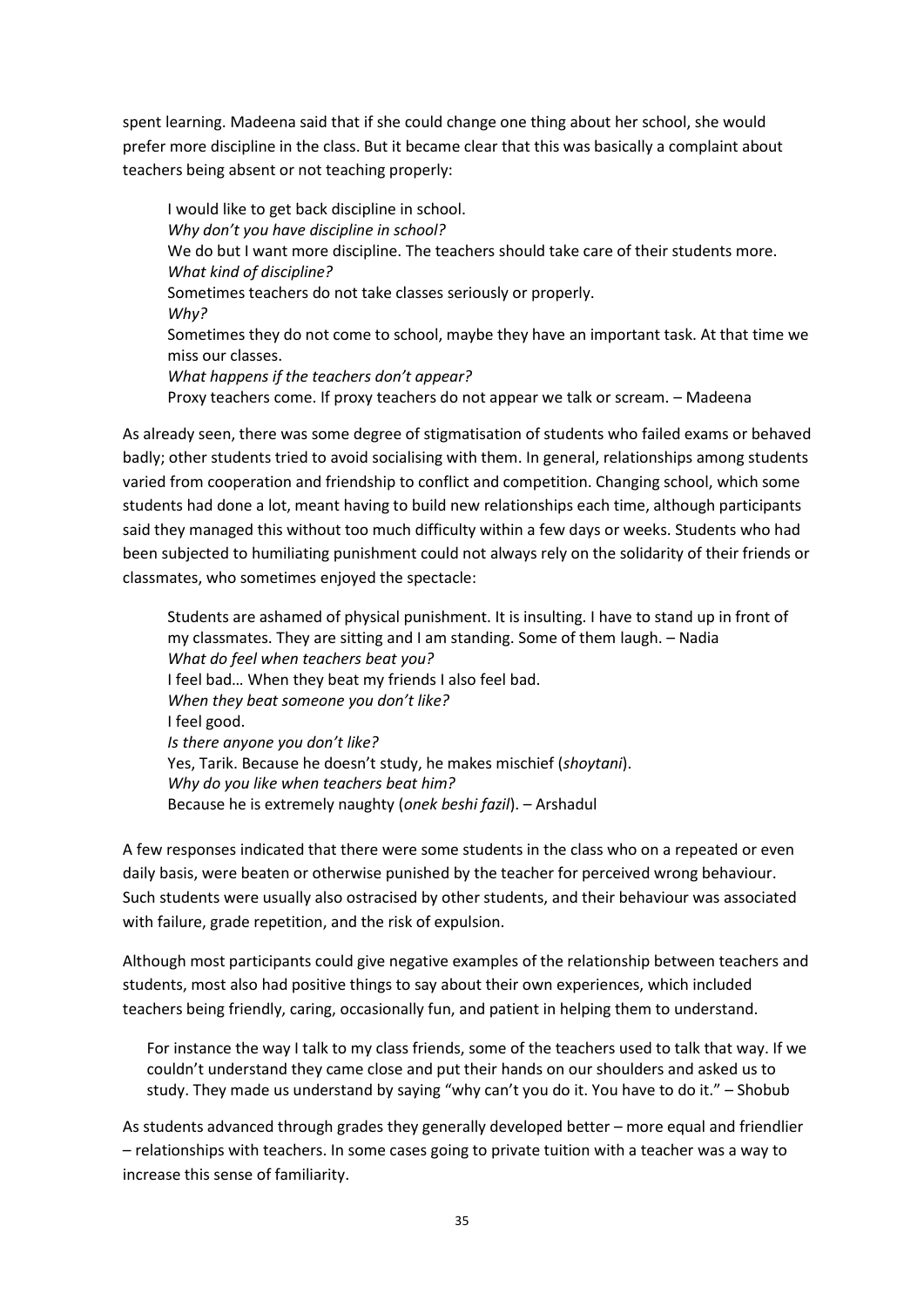## **7. ATTITUDES AND OUTCOMES**

Given some of the problems in school that I have highlighted, what were students' overall attitudes towards their schools and towards learning? Perhaps surprisingly, for the most part they were quite positive. Nevertheless there were some who voiced disaffection with, and even outright dislike of, their schools. Some were scared of their teachers because the teachers beat students; others were more scared of the humiliation of being given other 'physical punishment' such as holding one's ears. As the UNICEF (2009) report on physical punishment noted, most students accept physical punishment, even if they also say they would prefer less severe forms of discipline. Students' wellbeing, as they depicted it in their own accounts, seemed more sensitive to humiliation, loss of dignity, a sense of injustice, stress or boredom, than to physical discomfort or pain.

Some students were nervous about forthcoming tests, but most seemed confident. Most got more confident in school and more at ease with teachers as they progressed through the grades. Their school lives appear to have improved with age in other ways too; for instance teachers were said to beat older students less. Some of the students from all three areas said they enjoyed school, found school work interesting, and were enthusiastic about going to school. Even those who complained found some subjects interesting.

The teachers wanted to give them long holidays because they wanted to go back to their hometown. But we protested because we didn't want to miss our classes. – Mona

I don't like any subjects but compared to others I like chemistry. I read about air or space in the newspaper. I find them interesting. – Nadia

Some, however, reported high levels of stress around exams, boredom, and dislike of their teachers. Students, especially from the slum groups, often struggled with their lessons and there was little they could do to improve the situation.

The worst thing about my school is having seven long periods of often boring lectures every day. There is no gap in between them. – Mahruf

If I finish the syllabus before the test and revise it then there is not much stress. Sometimes I don't finish the syllabus. – Sharif

They put a lot of pressure on the students [at the NGO school neighbouring her house]. Teachers give them lots of tasks at home. They have a lot of studying to do; if they can't do it teachers beat them. – Taslima

I don't like maths because I don't understand it. I have to try and answer questions without understanding. – Fahima

Students from slum areas were mostly reluctant to criticise their teachers and rarely admitted to being bored at school. Instead their accounts focused on stress and their struggle to complete the work that was required of them. Students from middle class backgrounds more often talked about finding school boring and disliking teachers. It should be remembered, however, that many students from slum areas in this age group have already dropped out of school. The ones who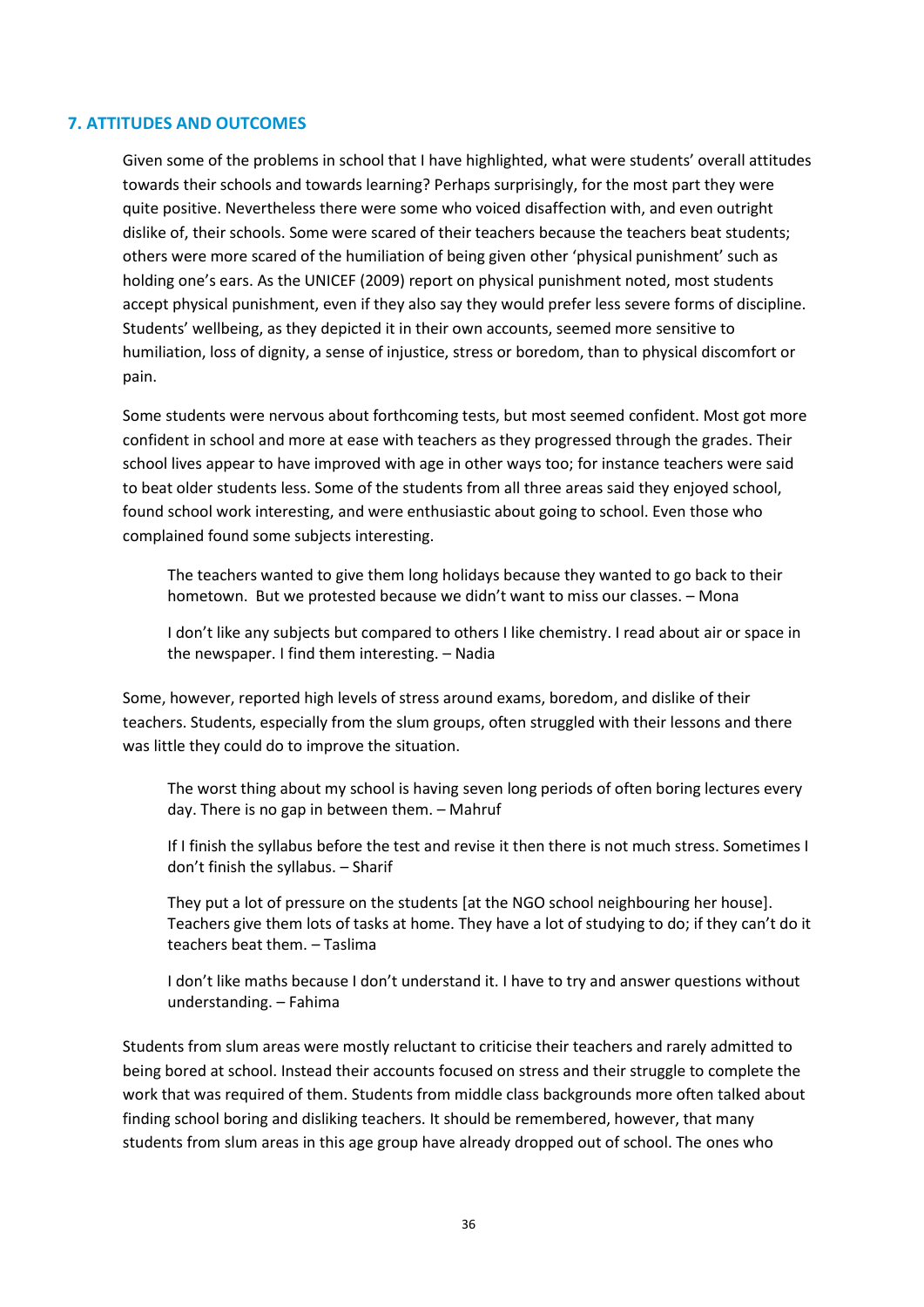remain, including the participants in the present study, are likely to be those who are more committed and enthusiastic about school.

It is useful to consider how the types of behaviour characterised by Ray (1988) as negotiation, withdrawal, quiet resistance, and open resistance, are manifested among these students' accounts. Negotiation – students negotiating with teachers to influence the course of the class – was apparently rare and not always successful, but seemed more common among middle class students and those in higher grades.

### *What do students do if they find the class boring?*

They can change things by asking the teacher. Sometimes they can ask if they feel extremely bored, then they ask the teacher, but not always. We say "we don't want to study it today. We are sleepy". Then the teacher says, "okay read the rest of the chapter at home and if you find any problem then ask me next class". We cannot always ask for this because if we do then the teachers will say "you won't like anything" – Amina

Students talk to each other or they try to study. We cannot change the lesson. – Hassan

A more common response to a class that was boring or that the student was unable to follow, is withdrawal – not paying attention to the class, staring blankly, daydreaming – and quiet resistance – breaking rules but in a covert way. Such students sought to escape the notice of the teacher, and in later grades, found ways to leave the classroom altogether.

There are some students who do not learn their lessons every day; they sit on the back bench and chat. If they do it, if the teachers see, the teachers say "don't do it. If you do you won't understand the lesson." – Shabanna

I prefer the middle rows because I can talk there. The teacher has eagle eyes on the last bench. And the first bench is risky, the teacher asks questions to first bench students. I talk. Sometimes I sit quietly. I sometimes think of other things but it depends on my mood. If I am in a good mood then I think what I will do when I come back home. If I am in a bad mood then I think how I can teach a lesson to the teacher. If there were a new teacher or I could use a remote control I could pause or mute her. – Zafreen

If the lesson is boring I go to the washroom or the library where I can chat with my friends. I tell the teacher "I need to borrow this book" and then I go to the library and chat with my friends. I come back with a book so that my teacher cannot understand [that she was chatting with friends]. I go to the library with my friends. This was not possible in earlier grades. I sat head down. If teachers asked then I used to tell them "I have a headache". – Silma

There were a few cases of more open rebellion. In Mahruf's school, a boy's school run by a branch of the military, students who had been there some time were increasingly unfazed by beatings and, as they grew older, willing to stand up to, and even humiliate, their teachers.

There is one teacher whom the students sometimes humiliate, students neglect him a lot. His name is Fokir ['Beggar'], so students put one taka or two taka coins on his desk. He gets angry and beats us. – Mahruf

Nadia explains how some students openly disobey the teacher, in most cases backing down once threatened with physical punishment, which still retains the power to instil fear in them. But the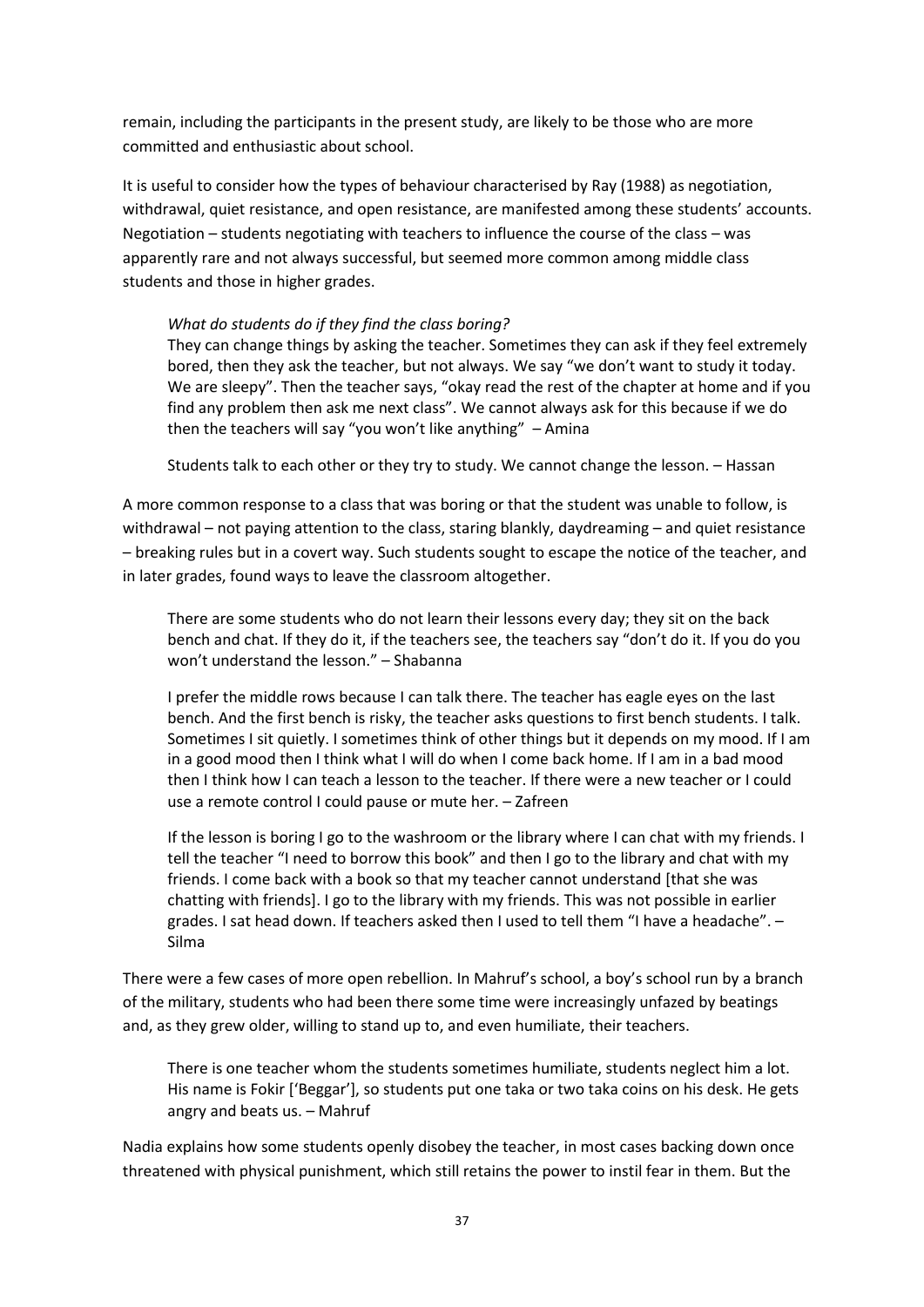teachers were evidently also scared of where these confrontations might eventually lead, and this left some space for occasional open disobedience.

Sometimes there are students who don't want to stand up [when the teacher enters] and ask the teachers [not to make them stand up]. Most of the students stand up. I have found very few students who refused to stand up. I have seen one student who refused, who insulted the teachers. She said "it's not my fault, it was your fault". The teachers get scared if students refuse to stand up. So they do not force them. – Nadia

In schools attended by children from slums, there were many cases in students' accounts of other students (and themselves) being 'naughty,' quarrelling, joking with teachers inappropriately, and being absent from school, to work in tea stalls or play cricket. In Kabir's school, I described earlier how a CCTV camera had been installed in one of the classrooms. Here he recalls the episode where his friend sabotaged the camera. The consequences were severe; he was beaten in front of his parents, and did not come to school for several weeks afterwards.

One day a student pulled off the [CCTV] connection. *How did they find out the culprit?* He went in front of the camera so Sir caught the person. *How did you feel about it?* I felt bad about it. One of my classmates was beaten. He damaged the camera so, the principal Sir, he was beaten by him. *Why did you feel bad? Did you feel bad for your friend or for the camera?* I felt bad about it because one of the students from my class was beaten. – Kabir

Outright rebellion of this kind is extremely risky for students from poor households. They can easily be given 'transfer certificates' – a bureaucratic euphemism for expulsion – but whereas middle class families can usually find another school, poor households do not have this option. Withdrawal and covert forms of resistance may have been natural responses to lessons that they could not follow and in which they had no control. But even these behaviours put students at risk of failing examinations, and consequently dropping out or being lastingly labelled as failures. Students from poor households had few support mechanisms if they were doing badly, and unlike middle class students, could not take it for granted that they would pass their SSCs one way or another. As Sohana's grandmother explained, "We want her to study up to matric [SSC] if she has it in her fate. If she cannot do it then we will not send her to school".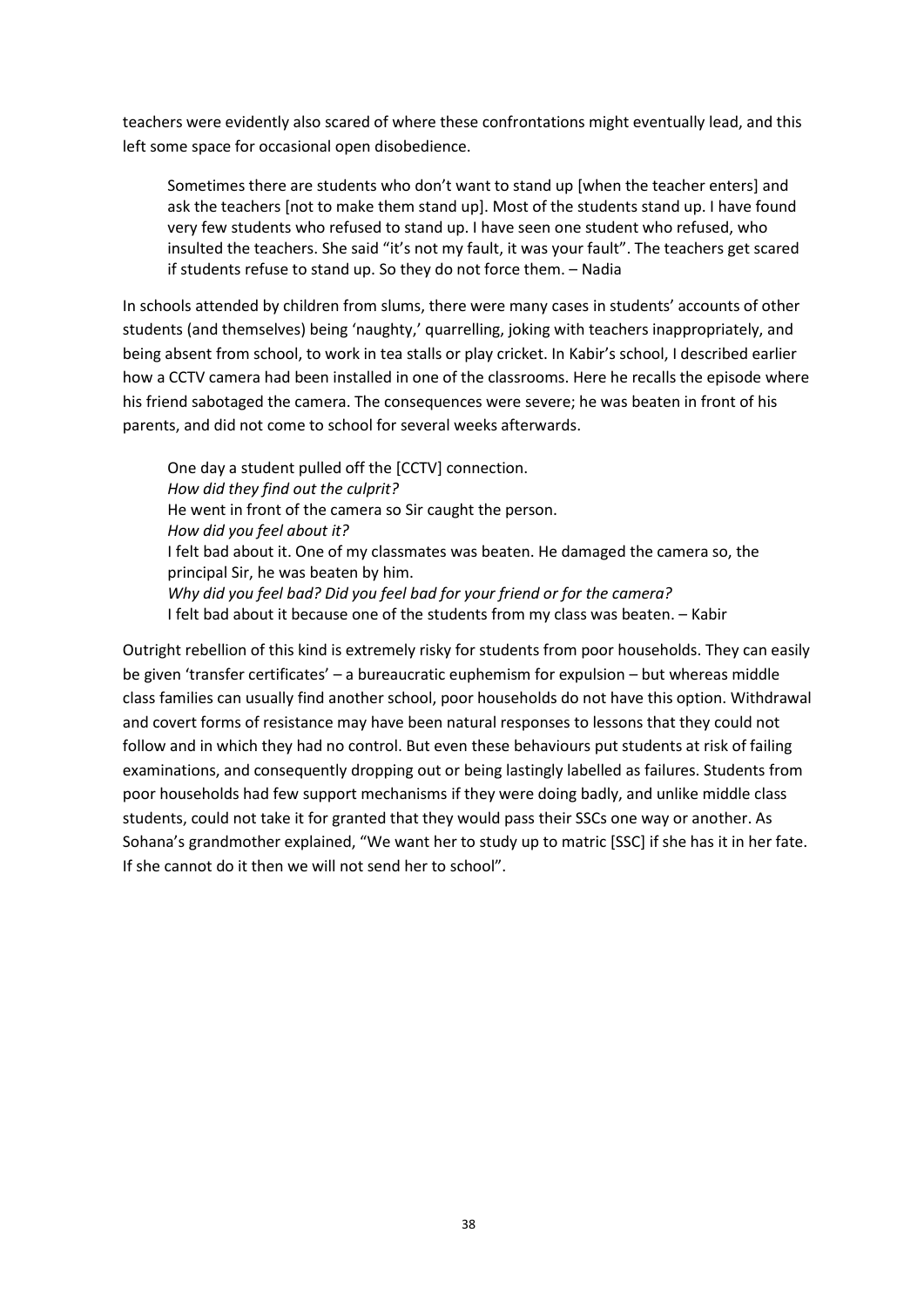#### **8. CONCLUSIONS AND POLICY IMPLICATIONS**

This paper examined what 11-16 year olds living in slum and middle class areas in Dhaka had to say about their experiences in school. It aimed to identify processes within the school that would support or undermine the possibility of education being a route out of poverty, by placing students from slums on an equal footing or at a disadvantage relative to their peers from better-off families.

In some ways there was a surprising degree of uniformity. Although they were going to quite different types of school, the participants mostly studied a common curriculum (except for those in NGO schools). Learning was overwhelmingly geared towards assessment in all of the schools. In practice this usually meant memorisation of set content for tests. As a result lessons were sometimes boring, irrelevant to students' lives, and with little scope for active student engagement. A new emphasis on 'creative learning' in curricula and teacher training had, at the time of the study, yet to filter into the classroom. Relationships between teachers and students varied from the supportive to the abusive, with beating and humiliating punishment commonplace in all types of school, despite a recent legal ban on the former. Students were subject to the risk of violence both outside and inside the school, no matter whether they came from a slum or a middle class household. Among parents in both types of area there was little sense of being able to discuss a child's education with teachers, or to hold schools or teachers to account.

There were at least three types of process at work that stopped these uniform aspects of education from translating into uniform outcomes. First, although teachers were sometimes hardworking in preparing their students for public examinations, ultimate responsibility to complete the syllabus and learn everything fell to the students. The support that students could rely on at home, and in particular their parents' ability to pay for private tuition and coaching, were centrally important to their learning and examination results.

Second, middle class families had the resources to change schools strategically, as well as paying for private tuition or coaching, and often used these options in response to academic or nonacademic problems their children were facing. They could pay for transport if necessary to access schools over a wider area. For middle class students there was a sense of inevitability, that whatever the obstacles they would stay in school until at least completing their secondary school certificates. For students from slums this was far from certain. While school accountability was low in both contexts, at least middle class families had this ultimate option of changing school. Families living in slums certainly also strategized about their children's education, but over a much more limited range of options, determined by affordability and proximity.

Third, after both in-school and public examinations, students' performance was kept salient at all times through roll numbers, seating arrangements, and class captains. Students who initially struggled were enduringly labelled as failures and in some cases excluded or stigmatized by teachers or other students, reducing their scope for improvement. This is likely to have been particularly detrimental for first generation learners and those whose families were not able to support them with private tuition and other help outside school.

To put these results in context, it should first be emphasized that for the participants of this study, as in survey results from other studies (Cameron, 2011; World Bank, 2006), the type of school students attend varies strongly by household type. There was not very much overlap in the type of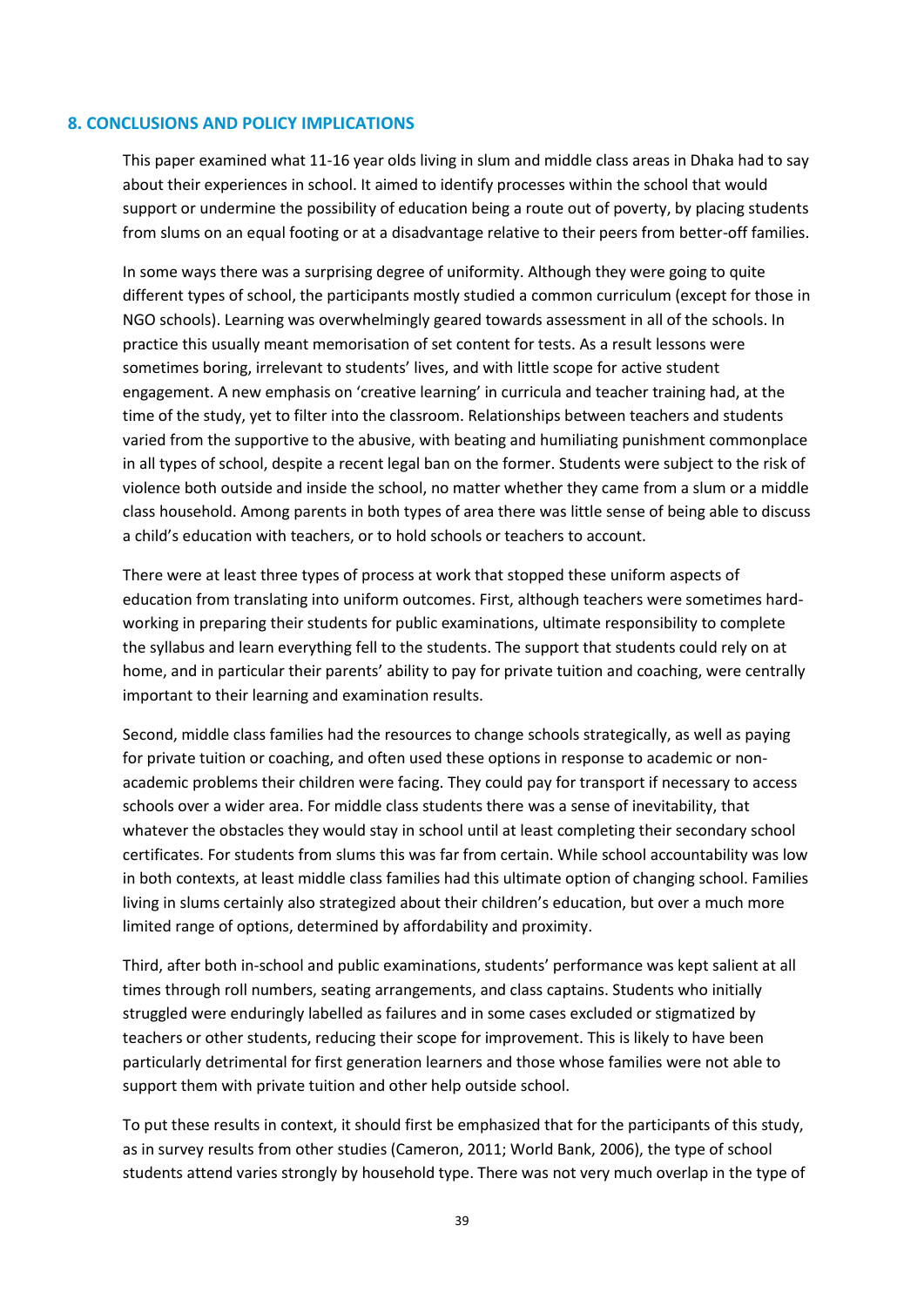school students were going to. Those from slums were enrolled over-age in government primary schools, or were in NGO schools, or in small, low-fee private schools. The middle class participants were in larger private or government secondary schools. Furthermore, this study only captures a portion of the educational disparity in Dhaka because it did not include students in elite English medium schools.<sup>2</sup>

To what extent do these processes apply more widely, reproducing inequalities in urban Bangladesh? Taking the results of this study in combination with earlier studies gives some indication. The shifting of responsibility for learning from schools onto the students themselves and their families appears to be a widespread phenomenon, judging by the common use of private tuition found in previous studies (Nath, 2008; Ahmed et al., 2005). Earlier survey research has shown how the educational options open to a household depend on the range of resources – money, influence and education – it has, and how households in slums possess these in very short measure (e.g. Cameron, forthcoming; World Bank, 2001; Baker, 2007). Ahmed et al. (2007) has described how first generation learners often lose interest in school, lag behind, and are labelled by teachers as incapable of learning.

While the findings of this study suggest that violence inside and outside the school is a problem for students from both kinds of background, past research has shown how the situation is probably worse for students from slums. The widespread use of physical punishment described here is in line with survey research in which 91% of children reported physical punishment in schools in Bangladesh (UNICEF, 2009). But that survey finds it was *most* common among students from poorer households. Previous studies have also documented extreme levels of violence affecting children's lives outside school in some slums (Kabeer & Mahmud, 2009; Rashid & Hossain, 2005).

Similar types of experience can lead to different outcomes, depending on the family's expectations and the resources it can use to overcome problems. When faced with problems at school, slum students often had the choice of either enduring them or dropping out. There is evidence from earlier studies that difficulty in lessons and dislike of schools can precipitate drop out. SIDA Bangladesh (2010) finds that it was fairly common for children, especially older boys, to leave school because they didn't like it or were failing. Similarly Ahmed et al. (2007) find that punishment and beatings were sometimes given as reasons for leaving school. Where children decide to leave school or play truant, parents living in slums are in many cases unable either to monitor their attendance or to force them to go. Kabeer and Mahmud's (2009) respondents had particular difficulty controlling the behaviour of older sons, and one respondent did not realise his son had stopped attending until his admission was cancelled, because both parents were working all day. The heavy assessment orientation, boredom, physical punishment, and occasionally fraught relationships between teachers and students, could both worsen learning outcomes for students who stay in school and increase the risk that they will drop out before even taking their final examinations.

Turning to policy implications, it may be asked what the implications of this study are for debates around the use of low-fee private schools in developing countries. It is important, firstly, to

<sup>&</sup>lt;sup>2</sup> Technically, Bangladesh has both 'English version' and 'English medium' secondary schools; the former use the standard curriculum but taught in English while the latter use a different curriculum. Not all such schools are of high quality or dominated by elite groups, and some schools claiming to be English medium in fact do most of their teaching in Bengali.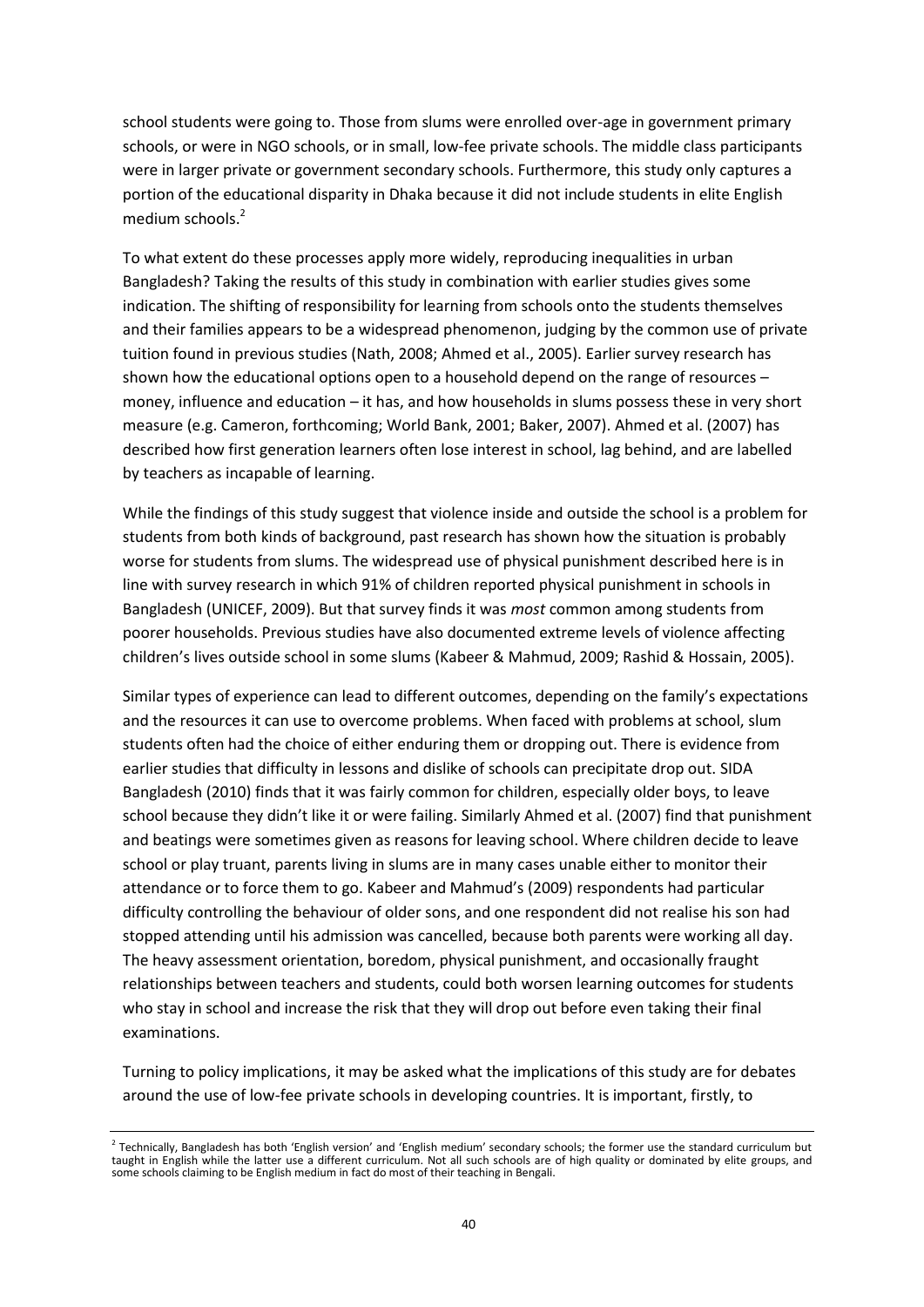emphasise the extent of privatisation that has already taken place, by default, in Dhaka. The lack of government school places, and the fact that few NGO schools offer secondary grades, has left little choice for those in slum areas other than low-cost private schools. These schools were not of high quality in terms of teacher training or facilities, and were misleadingly advertised in the many wallpainted promotions that could be seen around low-income areas.

Perhaps more surprising is that middle class parents were paying substantial fees for schools (mostly also private) that were not always of a good quality. Whereas the schools serving students from slums were relatively small, the more prestigious ones serving middle class families often had huge class sizes. Parents seemed to be paying for a reputation, and for keeping their children in a safely middle class environment, more than for better quality of teaching or learning. But in any case, schools took little responsibility for students' results, which ultimately depended on parents' investment in private tuition. The results of this study highlight the huge disparities that can arise when most of the responsibility for learning is shifted onto families in this way, and when there is a ready supply of private educational services allowing wealthier families to distinguish themselves from poorer ones.

Such unequal outcomes result specifically from the combination of a strongly segmented education system and large initial inequalities in income and wealth. The education system can in this way reproduce and widen inequality across generations. However, this also means that policies that reduce income inequality could reduce segregation in the education system. Progressive taxation and social spending, and industrial policy that helps to raise the wages of workers in the garments industry, for instance, would allow more of the poorest households to access better schooling. The situation of marginalized urban groups such as people who live in slums needs to be better recognized in policy and poverty reduction planning.

School education was dominated by the public examinations at grade 5, 8 and 10 that govern access to the next stage of education and also qualifications needed for employment. Curricula were apparently moving towards more 'creative' approaches, although there is always a danger that any such shift will be merely superficial; schools might manage to maintain the same approach but have students learn different types of material. Arguably what is needed is a greater focus on the process of learning and understanding, rather than on memorising certain information that will be of limited use afterwards. Greater use of continuous assessment, changes to examination questions, and teacher training that focuses on genuine learning rather than purely passing examinations, are the relevant policies here. Labelling students according to their assessment outcomes, and particularly making students repeat a grade, stigmatises them, and it has been shown how students' self-perceptions and their ideas about others' perceptions can negatively affect their motivation and learning (Hoff & Pandey, 2004; Schunk, 1985). At the same time, schools and teachers need to acknowledge that examination success continues to be important for students' life outcomes, and take on joint responsibility for their students' learning, for instance by offering more support to struggling students.

The role of NGOs in providing education in slum areas is currently an unresolved policy question. NGOs appear to be struggling to know how best to serve the needs of poor urban students. The NGO schools used by participants in this study were often valued for their provision of genuinely free primary education, but took little responsibility for the longer term outcomes of their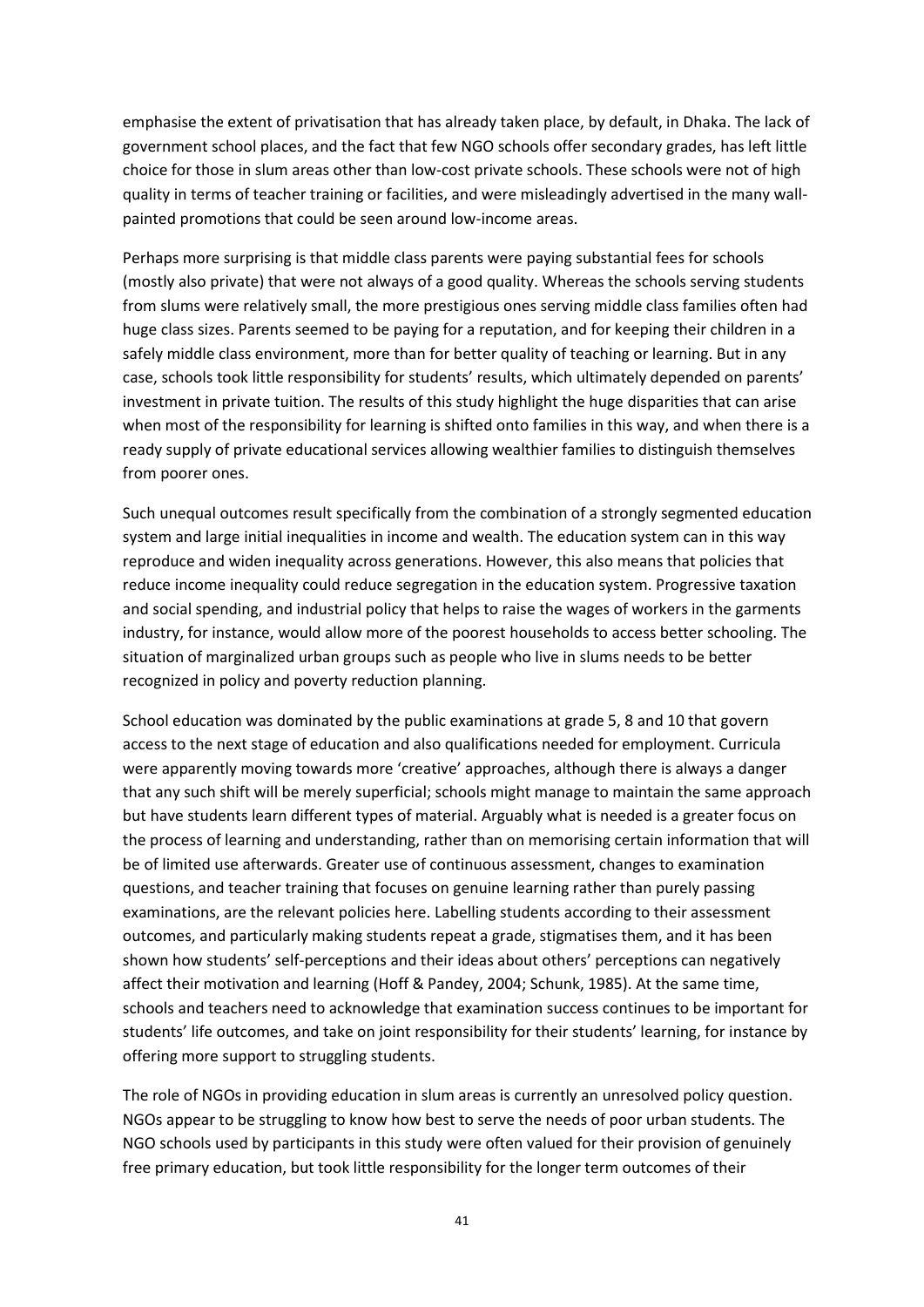students. One had shut down suddenly, leaving students to transfer to a lower grade at a government primary school, dropping two grades in the process and making it unlikely that they would progress far into secondary education. One was offering vocational training that was not really wanted, at least by the participants in this study. They could get several types of training directly from employers, and otherwise placed more value on school qualifications that could lead to higher status jobs.

The exception was one NGO that was offering grades up to 8 and supporting those who wanted to continue beyond grade 8. This NGO struck a balance between child-centred learning and examination performance. NGOs with constrained resources face a difficult trade off between helping more learners, and helping fewer learners to reach a higher level. But it is legitimate to question the value of offering only primary education in a context such as Dhaka, where secondary level qualifications are often seen as the bare minimum for finding a good job.

A disturbing finding from this study was the near-universality of beating and other humiliating punishments in schools, including in schools belonging to NGOs that emphasise child rights and child protection. The recent law against beating students needs to be enforced. But teachers also need to be given ways to manage students without using beating or other humiliating punishments that cause resentment. Punishments that are "cruel and degrading," even if not physically painful, are still incompatible with the Convention on the Rights of the Child (UNICEF, 2009).

Research from other countries has suggested that demanding student submission to teacher authority can work against learning outcomes by worsening students' attitudes towards the learning process (Plax et al., 1986), and that aggressive teacher behaviours such as group punishment, humiliation and yelling in anger, appear to be counter-productive, leading to higher levels of student misbehaviour (Lewis et al., 2008). The effects of different classroom behaviours are, however, likely to be culturally specific, and evidence on this is needed in the Bangladesh context. The results from the present study suggest, at least, that these techniques often sparked resentment among students and did not always succeed in controlling the classroom.

A recently introduced policy on private tuition (Daily Star, 2012) has banned teachers from giving tuition to students of their own institutions; allows them to give extra classes, but for a fee far below that paid by many of the middle class students; and continues to allow them to provide home tuition to students of other institutions. This may be difficult to enforce in practice, given that private tuition is arranged informally. If enforced, it may help to remove the ethically dubious practice where teachers encourage or coerce their own students into paying them for private tuition. It would not necessarily reduce the overall incidence of private tuition, as students could still go to independent tutors or to teachers employed at other schools.

This paper has aimed to demonstrate the importance of taking students' perspectives into account and looking beyond the question of whether students are going to school or not, to examine the processes within schools that can disadvantage students from poor backgrounds. It raises a number of questions for future research. Firstly, do the findings also apply in smaller cities and towns in Bangladesh, or in other countries? The Dhaka context is quite specific in terms of the level of inequality and urban poverty and the number and types of schools. Secondly, is it possible to identify systematically the relationship between these processes of exclusion or discrimination in the classroom and outcomes in terms of learning or test performance? As noted above, classroom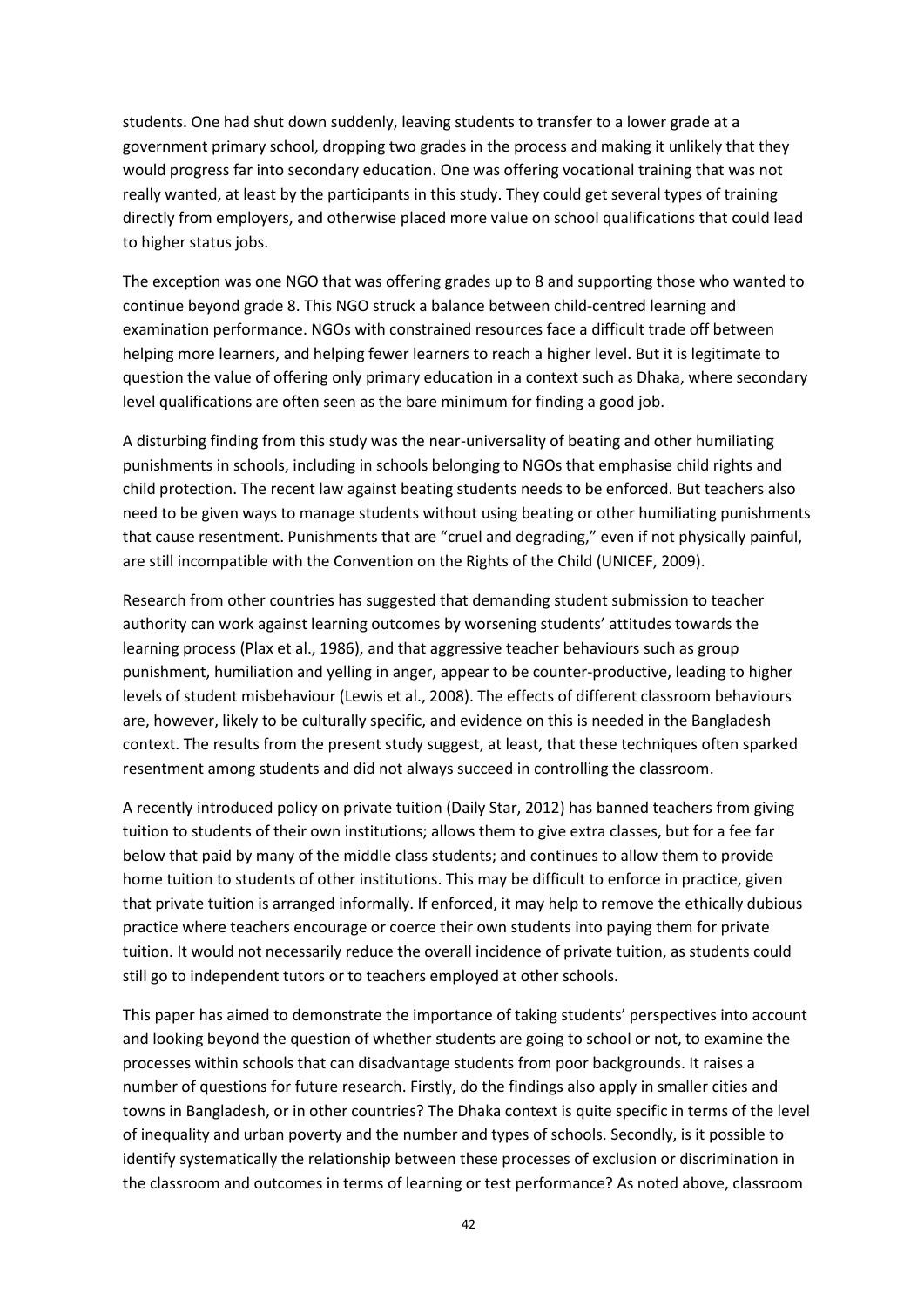management studies have largely been conducted in developed countries and there is little research on what methods of classroom management would be appropriate for the Bangladeshi context. This depends partly on clear social agreement about what the point of schooling is – for instance, is the main aim to learn useful knowledge and skills, or rather to learn disciplined and obedient behaviour?

Returning to the overarching question, is education likely to provide a route out of poverty for poor urban households? It is clear from this and previous studies that there is high demand for education among families living in slums. Parents and children have high aspirations and despite being severely constrained in their resources, are willing to devote a large share to education. Whether this results in a reduction in poverty in the next generation depends on continued growth in Dhaka's industry keeping pace with the growth of the city's population. In any case the povertyreducing effect is likely to be less than might be the case if students were provided with free education of a reasonable quality, reducing the dependence on parents' contributions. In line with a global trend of "more relatively-poor people in a less absolutely-poor world" (Chen & Ravallion, 2012), high demand for education may contribute to lowering absolute poverty, but given the large and growing potential for differentiation in an education system that leans heavily on private provision and is strongly segmented by wealth and location, there is little sign that it would do anything to reduce inequality.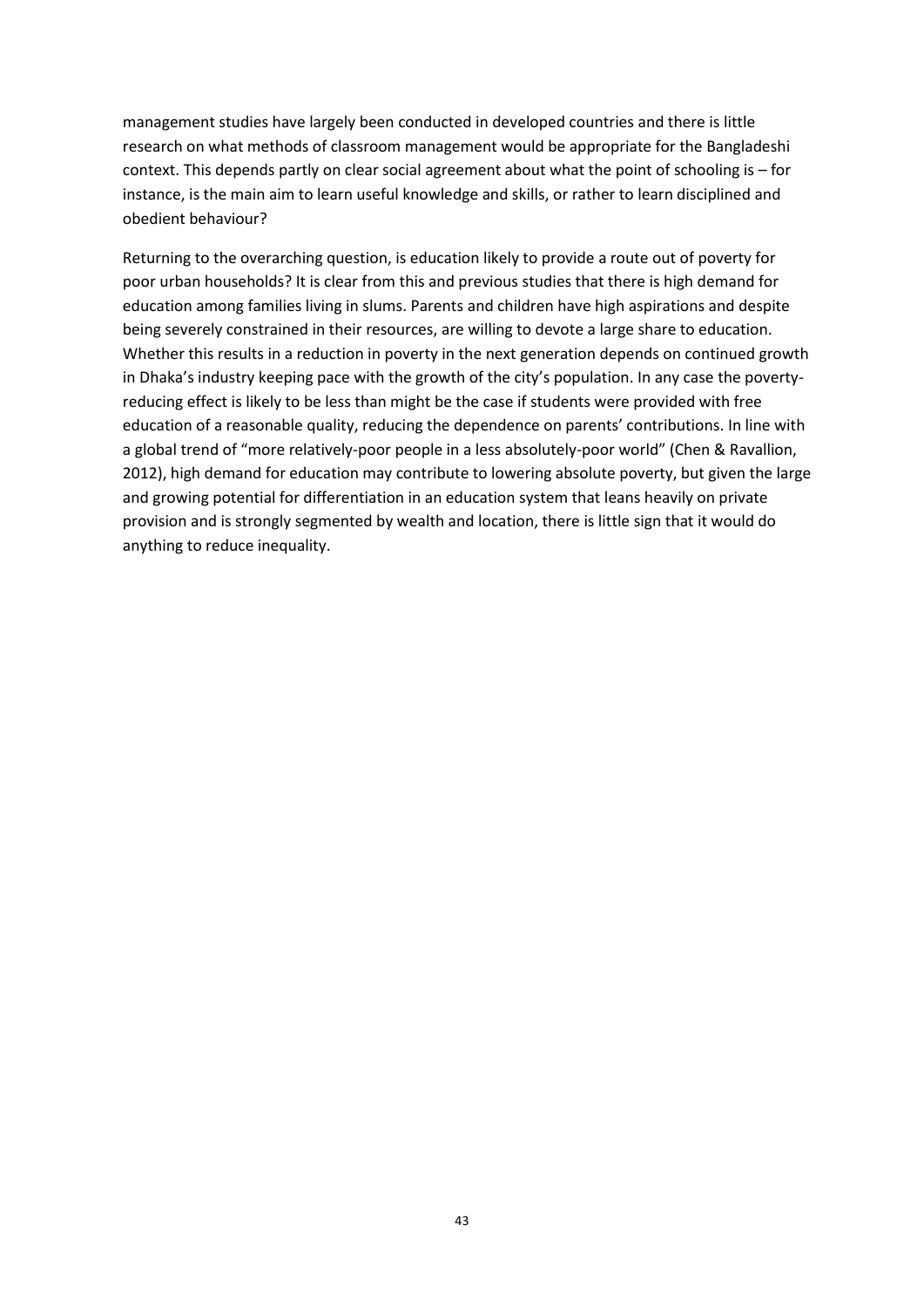#### **REFERENCES**

- Abadzi, H. (2007) Absenteeism and beyond: instructional time loss and consequences. Policy research working paper no. 4376. Washington, D.C.: World Bank.
- Afsar, R. (2004) Dynamics of poverty, development and population mobility: the Bangladesh case. *Asia-Pacific Population Journal,* 19, 2, pp. 69-91.
- Ahmed, M., Ahmed, K. S., Khan, N. I. & Ahmed, R. (2007) Access to Education in Bangladesh: Country Analytic Review of Primary and Secondary School. Consortium for Research on Education Access, Transitions and Equity (CREATE).
- Ahmed, M, S.R. Nath, A. Hossain, M.M. Kabir, M.A. Kalam, M.M. Shahjamal, R.N. Yasmin, T. Zafar (2005) Education Watch 2003/4: quality with equity: the primary education agenda. Campaign for Popular Education (CAMPE) and the University Press Limited.
- Apple M. (1982) *Education and Power*. Boston: Routledge & Kegan Paul.
- Archer, L., S. Hollingworth, and H. Mendick (2011) *Urban youth and schooling. The experiences and identities of educationally 'at risk' young people*. Maidenhead: Open University Press.
- Asadullah, M.N. (2006) Returns to Education in Bangladesh. *Education Economics,* 14, 4: 453-468.
- Baker, J. L. (2007) Dhaka: improving living conditions for the urban poor. *Bangladesh Development Series.* Washington, D.C.: World Bank.
- Ball, S. J. (2003) *Class strategies and the education market,* London, Routledge Falmer.
- Baker-Henningham, H., Meeks-Gardner, J., Chang, S. & Walker, S. (2009) Experiences of Violence and Deficits in Academic Achievement among Urban Primary School Children in Jamaica. *Child Abuse & Neglect: The International Journal,* 33, 5, pp. 296-306.
- Barkat, A., M.S. Khan, M. Rahman, T.A. Chowdhury, and A. Al Hussain (2010) Basic education for hard-to-reach urban working children: study on benefits, sustainability and cost. Report prepared for UNICEF. Dhaka: Human Development Research Centre.
- Benjamin, S., M. Nind, K. Hall, J. Collins, and K. Sheehy (2003) Moments of Inclusion and Exclusion: pupils negotiating classroom contexts, *British Journal of Sociology of Education*, 24, 5, 547- 558. [http://eprints.soton.ac.uk/54603/1/Benjamin\\_Moments.pdf](http://eprints.soton.ac.uk/54603/1/Benjamin_Moments.pdf)

Bernstein, B. (1975) *Class, Codes, and Control*. London: Routledge & Kegan Paul.

- Bourdieu, P. and J.-C. Passeron (1977) *Reproduction in Education, Society, and Culture*. Beverly Hills: Sage.
- Bowles, S. and H. Gintis (1976) *Schooling in Capitalist America*. New York: Basic Books.
- Burchi, F. & De Muro, P. (2009) Reducing Children's Food Insecurity through Primary Education for Rural Mothers: The case of Mozambique. Rome: Food and Agriculture Organization (FAO).
- Cameron, Sara (2002) Bangladesh: Basic Education for Hard to Reach Urban Children. UNICEF. [http://www.ucl.ac.uk/dpu-](http://www.ucl.ac.uk/dpu-projects/drivers_urb_change/urb_society/pdf_health_educ/UNICEF_DFID_Sara_Bangladesh_basic_education.pdf)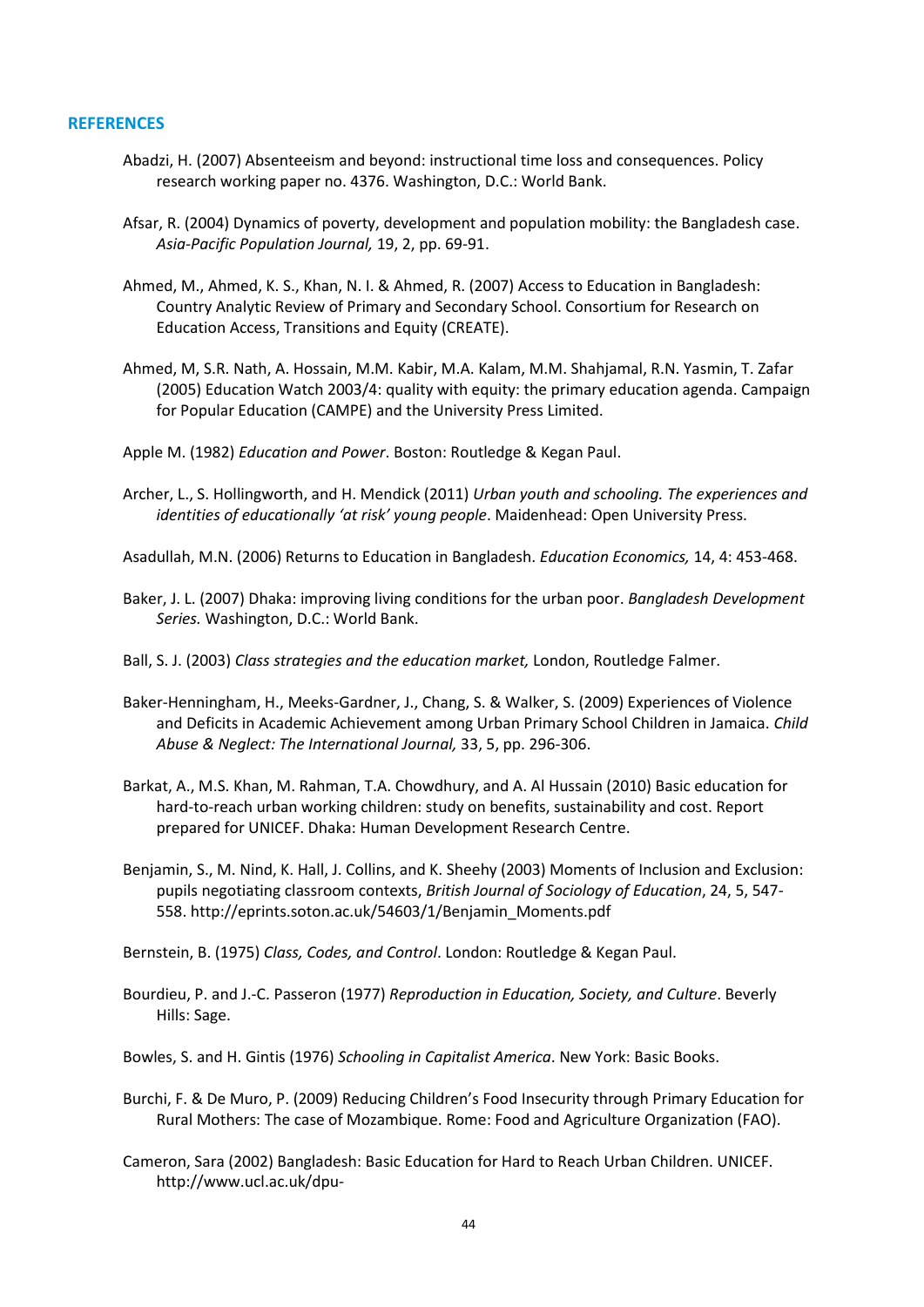[projects/drivers\\_urb\\_change/urb\\_society/pdf\\_health\\_educ/UNICEF\\_DFID\\_Sara\\_Bangladesh\\_](http://www.ucl.ac.uk/dpu-projects/drivers_urb_change/urb_society/pdf_health_educ/UNICEF_DFID_Sara_Bangladesh_basic_education.pdf) [basic\\_education.pdf](http://www.ucl.ac.uk/dpu-projects/drivers_urb_change/urb_society/pdf_health_educ/UNICEF_DFID_Sara_Bangladesh_basic_education.pdf) (accessed September 2012).

- Cameron, Stuart (2010) Access to and exclusion from primary education in slums of Dhaka, Bangladesh. Pathways to Access working paper no. 45. Falmer: Consortium for Research on Educational Access, Transitions and Equity (CREATE).
- Cameron, Stuart (2011) Whether and where to enrol? Choosing a primary school in the slums of urban Dhaka, Bangladesh. International Journal of Educational Development, 4, 31: 357-366.
- Cameron, Stuart (forthcoming) Great hopes, good jobs, affordable investments, and becoming a real person: education decisions of the urban poor in Dhaka, Bangladesh. Unpublished doctoral thesis, submitted September 2012. University of Sussex, U.K.
- Carnoy M. and H. Levin (1985) *Schooling and Work in the Democratic State*. Stanford, CA: Stanford Univ. Press.
- Chaux, E. (2009) Citizenship Competencies in the Midst of a Violent Political Conflict: The Colombian Educational Response. *Harvard Educational Review,* 79, 1: 84-93.
- Chaux, E., A. Molano, and P. Podlesky (2009) Socio-Economic, Socio-Political and Socioemotional Variables Explaining School Bullying: A Country-Wide Multilevel Analysis. *Aggressive Behaviour* 35(6): 520-529.
- Chen, S. & M. Ravallion (2012) More relatively-poor people in a less absolutely-poor world. Policy Research Working Paper, no. 6114. Washington, D.C.: World Bank.
- Chowdhury, A. M. R., Nath, S. R. & Choudhury, R. K. (2003) Equity Gains in Bangladesh Primary Education. *International Review of Education,* 49, 6, pp. 601-619.
- Collins, J. (2009) Social reproduction in classrooms and schools. *Annual Review of Anthropology*, 38, 33-48. [http://www.annualreviews.org.ezproxy.sussex.ac.uk/doi/pdf/10.1146/annurev.anthro.37.081](http://www.annualreviews.org.ezproxy.sussex.ac.uk/doi/pdf/10.1146/annurev.anthro.37.081407.085242) [407.085242](http://www.annualreviews.org.ezproxy.sussex.ac.uk/doi/pdf/10.1146/annurev.anthro.37.081407.085242)
- Crivello, G., Camfield, L. & Woodhead, M. (2009) How Can Children Tell Us About Their Wellbeing? Exploring the Potential of Participatory Research Approaches within Young Lives. *Social Indicators Research*, 90, 1: 51-72.
- CUS, NIPORT & Measure Evaluation (2006) Slums of urban Bangladesh: mapping and census 2005. Dhaka: Centre for Urban Studies.
- Daily Star (2012) Curbs on coaching. Friday, June 15, 2012. Accessed June 2012. <http://www.thedailystar.net/newDesign/news-details.php?nid=238367>
- Eskola, T. & Gasperini, L. (2010) Investing in skills for socio-economic empowerment of rural women. *Gender and Rural Employment Policy Brief.* Rome: Food and Agriculture Organization.
- FMRP (2006) Social sector performance surveys. Primary education in Bangladesh. Assessing service delivery. Final report, Dhaka, Financial Management Reform Programme.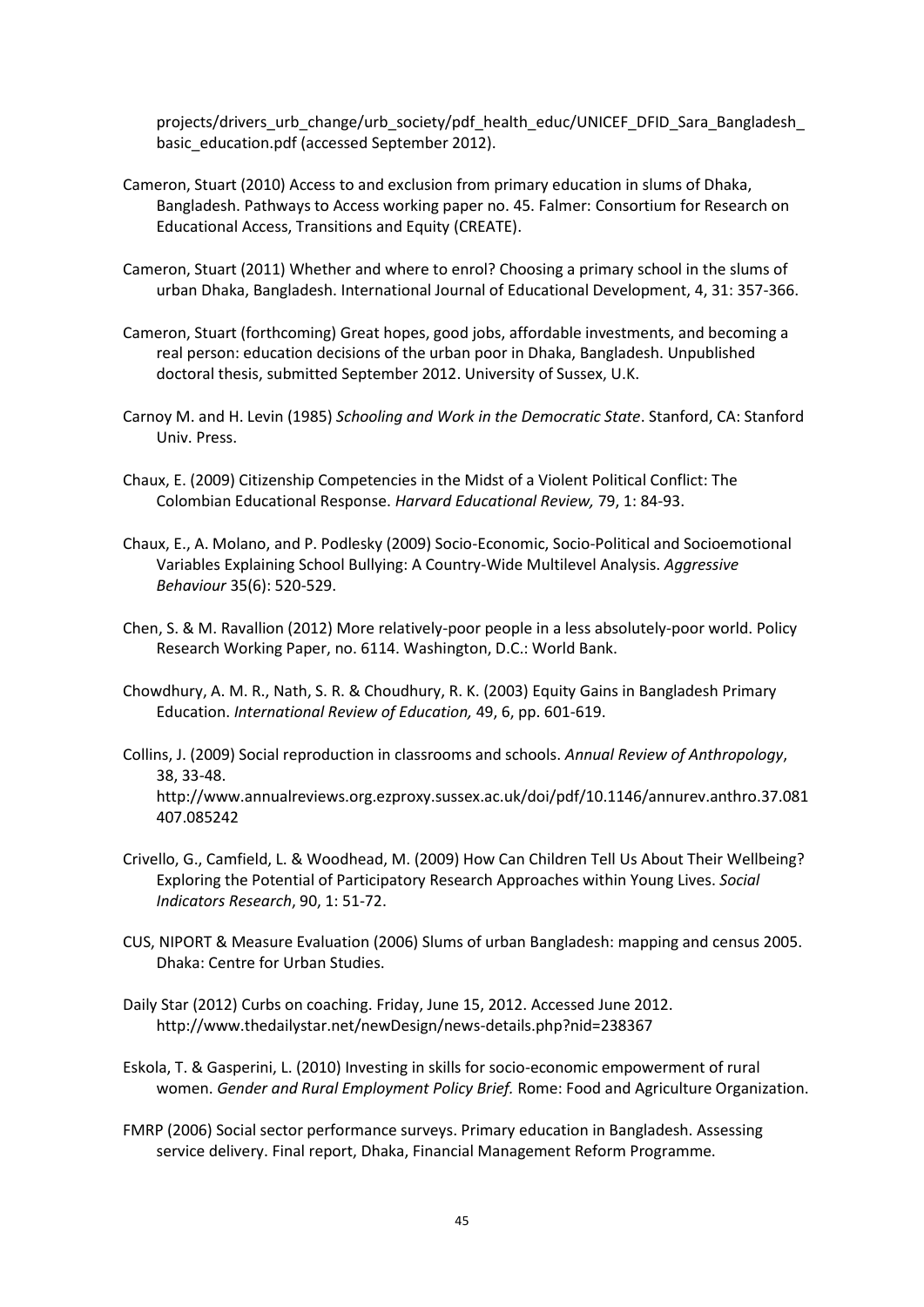- Foster, A. D. & Rosenzweig, M. R. (1996) Technical Change and Human-Capital Returns and Investments: Evidence from the Green Revolution. *American Economic Review,* 86, 4: 931-953.
- France, A. (2004) Young people, in: Fraser, S., Lewis, V., Ding, S., Kellett, M. & Robinson, C. (eds.) *Doing Research with Children and Young People.* London: Sage.
- Fuller, B. & Clarke, P. (1994) Raising School Effects While Ignoring Culture? Local Conditions and the Influence of Classroom Tools, Rules, and Pedagogy. *Review of Educational Research*, 64, 1: 119-157.
- Greene, S. & Hill, M. (2005) Researching children's experience: methods and methodological issues, in: Greene, S. & Hogan, D. (eds.) *Researching children's experience: approaches and methods.* London: Sage.
- Hall, K., J. Collins, S. Benjamin, M. Nind and K. Sheehy (2004) SATurated Models of Pupildom: Assessment and Inclusion/Exclusion. *British Educational Research Journal*, 30, 6: 801-817.
- Harlen, W. and R. Deakin Crick (2002) A systematic review of the impact of summative assessment and tests on students' motivation for learning (EPPI-Centre Review, version 1.1\*). In: Research Evidence in Education Library. Issue 1. London: EPPI-Centre, Social Science Research Unit, Institute of Education. <http://eppi.ioe.ac.uk/cms/LinkClick.aspx?fileticket=Pbyl1CdsDJU%3D&tabid=106&mid=1967>
- Hoff, K. and P. Pandey (2004). Belief systems and durable inequalities: an experimental investigation of Indian caste. Policy Research Working Paper, The World Bank.
- Hossain, A., Imam, S. R., Amin, M. N., Rahman, T. & Ghosh, S. K. (2003) Classroom situation at primary level. BRAC Research and Evaluation Division.
- ILO (2009) Report VI: Gender equality at the heart of decent work. *In:* International Labour Conference, 99th Session, 2009 Geneva. International Labour Office (ILO).
- James, A. & Prout, A. (1990) *Constructing and reconstructing childhood: contemporary issues in the sociological study of childhood*, London, Routledge.
- Jimenez, E. & Cox, D. (1989) The relative effectiveness of private and public schools: evidence from two developing countries. LSMS Working Paper. Washington, D.C.: World Bank.
- Johnson, R. B. & Onwuegbuzie, A. J. (2004) Mixed Methods Research: A Research Paradigm Whose Time Has Come. *Educational Researcher,* 33, 7: 14-26.
- Johnston, J. (2008) Children's perspectives on their Young Lives: report on methods for sub-studies, Peru pilot, April 2006. Young Lives Technical Note no. 10. Oxford: University of Oxford.
- Jones, N. & Sumner, A. (2008) Does mixed methods research matter to understanding childhood well-being? Wellbeing in Developing Countries (WeD) working paper no. 40. University of Bath.
- Kabeer, N. & Mahmud, S. (2009) Imagining the Future: Children, Education and Intergenerational Transmission of Poverty in Urban Bangladesh. *IDS Bulletin,* 40, 1: 10-21.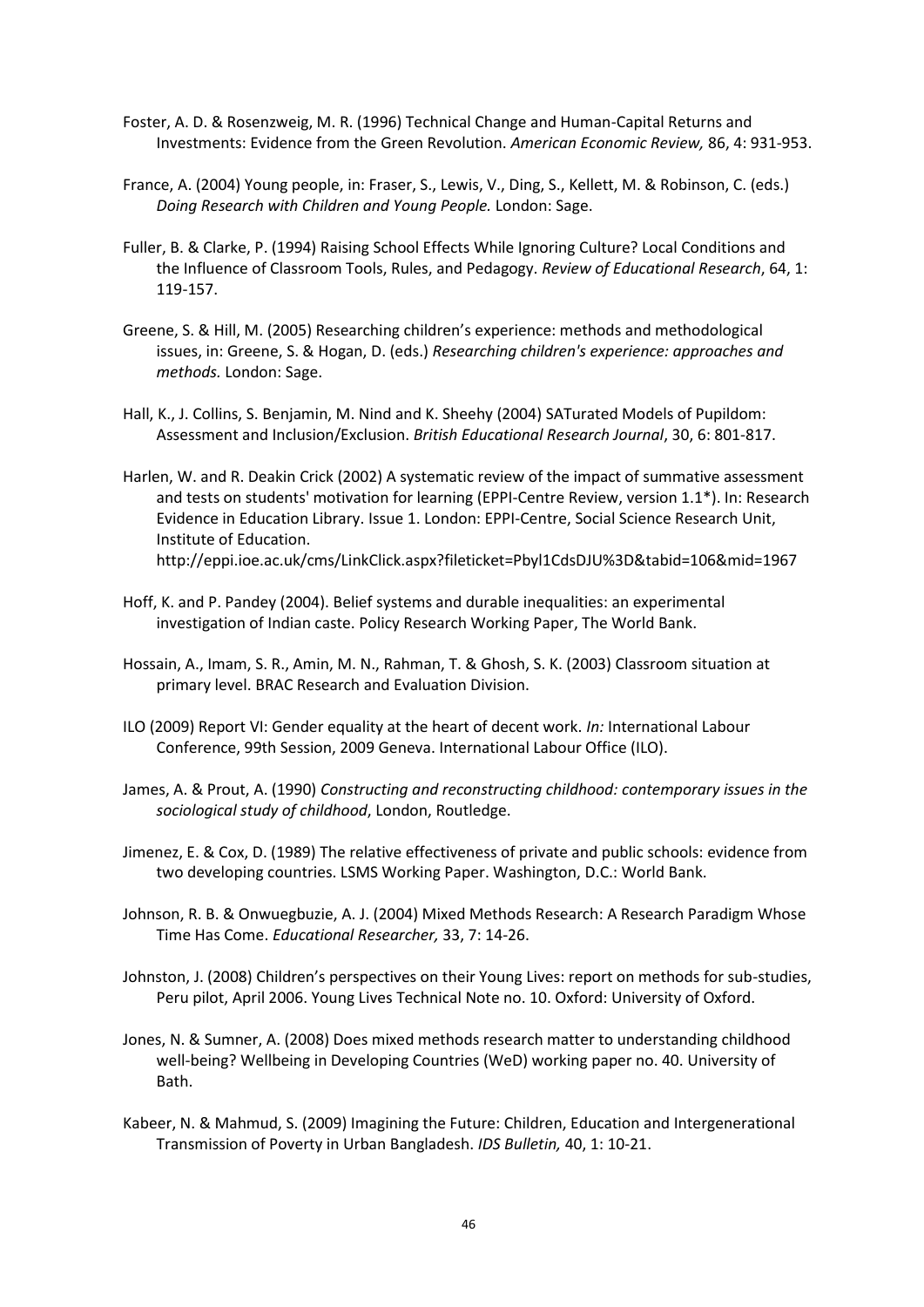Lareau, A. (2000) Social Class and the Daily Lives of Children. *Childhood,* 7, 2: 155-171.

- Lee, J.-S., and K.T. Anderson (2009) Negotiating linguistic and cultural identities: theorizing and constructing opportunities and risks in education. *Review of Research in Education,* 33: 181-211.
- Lewis, R., S. Romi, Y.J. Katz, X. Qui (2008). Students' reaction to classroom discipline in Australia, Israel, and China. *Teaching and Teacher Education* 24(3): 715-724.
- Mager, U. and P. Nowak (2012) Effects of student participation in decision making at school. A systematic review and synthesis of empirical research. *Educational Research Review* 7(1): 38-61.
- Mayall, B. (2002) Towards a sociology for childhood: thinking from children's lives, Milton Keynes, Open University Press.
- Morgan, D. L. (2007) Paradigms Lost and Pragmatism Regained. *Journal of Mixed Methods Research,* 1, 1: 48-76.
- Nath, S. R. (2008) Private supplementary tutoring among primary students in Bangladesh. *Educational Studies,* 34, 1: 55-55.
- O'Kane, C. (2003) Children and Young People as Citizens: Partners for Social Change. Save the Children, South and Central Asia region.
- Plax, T.G., P. Kearney, J.C. McCroskey, and V.P. Richmond (1986) Power in the classroom VI: Verbal control strategies, nonverbal immediacy and affective learning. *Communication Education*, 35, 1: 43-55.
- Psacharopoulos & Patrinos, H. A. (2002) Returns to investment in education: a further update. *Policy Research Working Paper.* Washington, D.C.: World Bank.
- Raffo, C. (2011) Educational Equity in Poor Urban Contexts Exploring Issues of Place/Space and Young People's Identity and Agency, *British Journal of Educational Studies*, 59, 1: 1-19.
- Rahman, M. S., Yasmin, F., Begum, M. A., Ara, J. & Nath, T. K. (2010) Impact of "Basic education for hard to reach urban children (nonformal education project–3) project" to provide basic education equivalent to class three (grade-III) for urban hard to reach children of six divisional cities of Bangladesh. *Elementary Education Online*, 9, 2: 484-487.
- Rashid, S. F. (2004) Worried lives: poverty, gender and reproductive health of married adolsecent women living in an urban slum in Bangladesh. Australian National University.
- Rashid, S. F. & Hossain, Y. (2005) Constraints in delivering services to the urban poor living in slums in Dhaka, Bangladesh. Background paper for the World Bank report, *Dhaka: improving living conditions for the urban poor*.
- Ray, R. (1988) The Contested Terrain of Reproduction: Class and Gender in Schooling in India. *British Journal of Sociology of Education,* 9, 4, pp. 387-401.
- Reay, D. and D. William (1999) 'I'll be a nothing': structure, agency and the construction of identity through assessment. *British Educational Research Journal,* 25, 3: 343-354.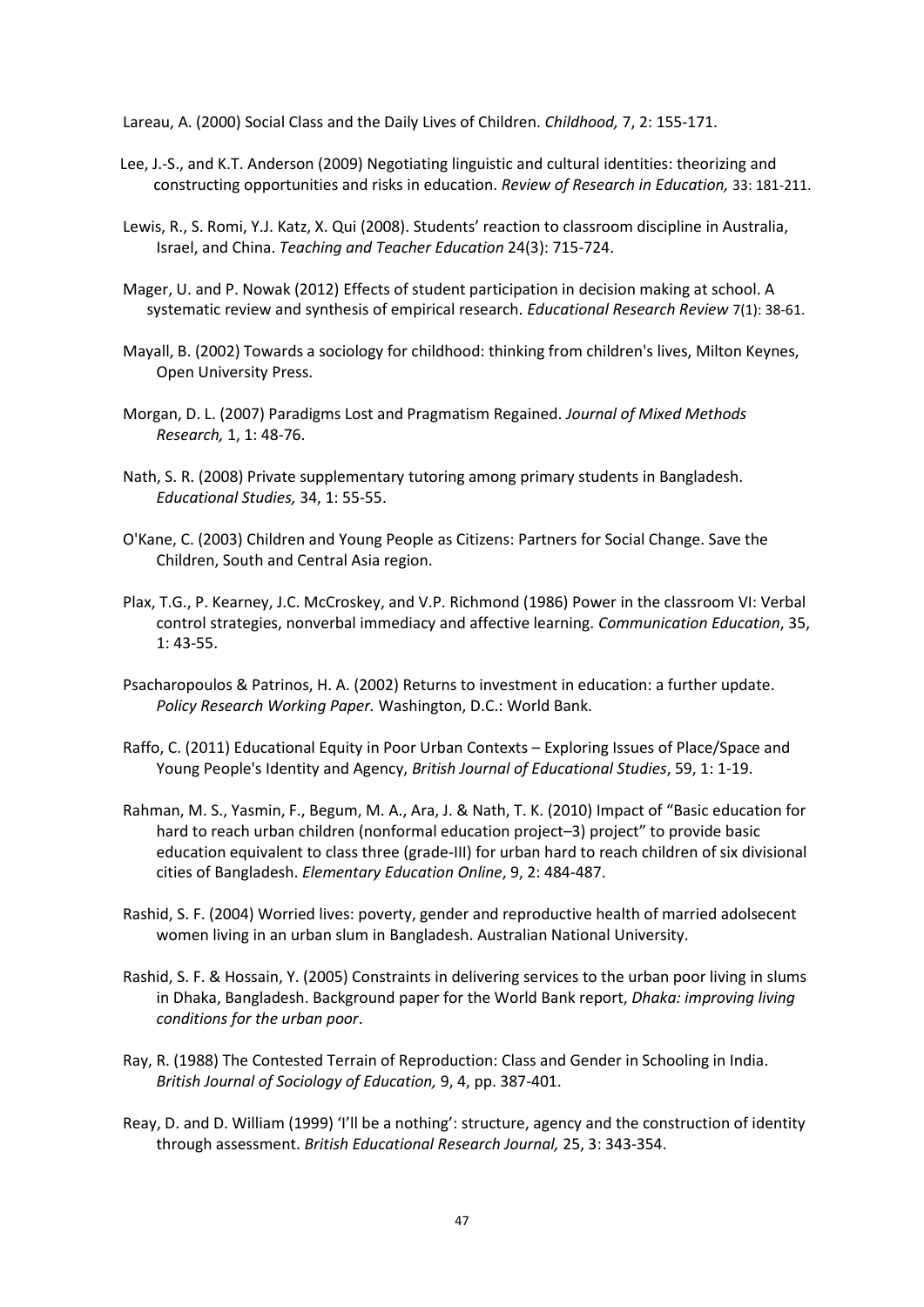Schunk, D. H. (1985). Self-efficacy and classroom learning. *Psychology in the Schools*, 22(2): 208-223.

- Sfard, A. and A. Prusak (2005) Telling identities: in search of an analytic tool for investigating learning as a culturally shaped activity. *Educational Researcher,* 34, 14. DOI: 10.3102/0013189X034004014.
- SIDA Bangladesh (2010) Reality Check Bangladesh 2009 Listening to poor people's realities about primary healthcare and primary education - year 3. Dhaka: Swedish International Development Agency.
- Sweetser, A. (1999) Lessons from the BRAC non-formal primary education program. Washington, D.C.: Academy for Educational Development.
- Tietjen, K. (2003) The Bangladesh Primary Education Stipend Project: a descriptive analysis. Available: http://www1.worldbank.org/education/pdf/BangladeshStipend.pdf [Accessed 2011].
- UN-HABITAT (2008) The State of the World's Cities 2008/2009. Harmonious Cities. Nairobi: United Nations Human Settlements Programme.
- UNICEF (n.d.-a) Basic Education for Urban Working Children. Available: http://www.unicef.org/bangladesh/Education\_for\_Working\_Children\_(BEHTRUWC).pdf [Accessed 20 November 2012].
- UNICEF (n.d.-b) Real lives. Hammers and homework: Educating child workers in Bangladesh. United Nations Children's Fund.
- UNICEF (2009) Opinions of children of Bangladesh on corporal punishment. Children's opinion poll 2008. Dhaka: United Nations Children's Fund. http://www.unicef.org/bangladesh/Opinion\_Poll\_2009.pdf.
- UNICEF (2010) Monitoring the situation of women and children. Multiple Indicator Cluster Survey 2009 / Progotir Pathey 2009. Bangladesh Bureau of Statistics (BBS) / United Nations Children's Fund (UNICEF).
- Weis, L., H. Jenkins and A. Stich (2009) Diminishing the divisions among us: reading and writing across difference in theory and method in the sociology of education. Review of Educational Research, 79: 912. DOI: 10.3102/0034654308328746. <http://rer.sagepub.com.ezproxy.sussex.ac.uk/content/79/2/912.full.pdf+html>
- Willis, P. (1977) *Learning to labour: how working class kids get working class jobs*, Farnborough, Saxon House.
- World Bank (2001) Bangladesh Urban Service Delivery A Score Card. Washington, D.C.: World Bank.
- World Bank (2006) Economics and governance of nongovernmental organizations in Bangladesh. Bangladesh Development Series, no. 11. Dhaka: World Bank.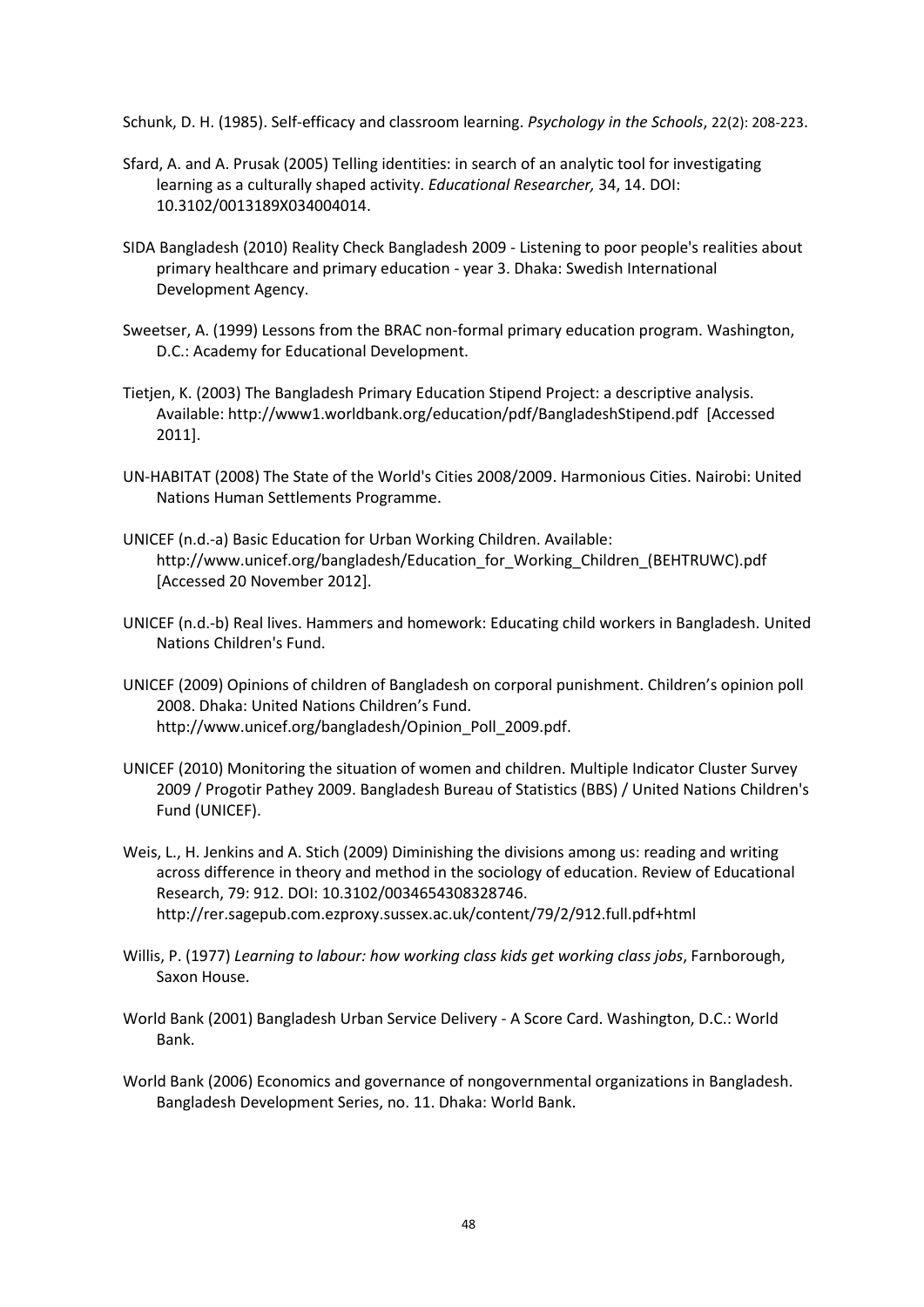## **APPENDIX 1: INTERVIEW GUIDE**

For each child plan 3 meetings: an initial meeting to ask consent and arrange an interview; a second main interview, preferably in pairs with another child; and a follow-up interview if time permits. In addition, at least some of the same children will participate in group discussions.

#### **1. Gathering background information**

Ask the child or his or her caregiver for some basic information including:

- age and gender
- age, gender and relation of the other members of their household
- what are the occupations of working members of their household
- the education status of other members of the household
- what school they go to (kind, name, location)
- what grade they are in
- their school history (how old when started, whether repeated grades, whether moved school, transition to secondary, whether they have private tuition).

#### **2. Open questioning**

Start the interviews with very open questioning, allowing children themselves to set the direction of interview. The task here will be to pick up on things they say that are relevant to the research questions, rather than guiding the interview so that it focuses only on those things.

For instance, 'Tell me about your life in school.' 'Tell me about the other children and teachers in your school.'

The data collection will need to pick up on anything the child says that is relevant to relationships among teachers and pupils in the school, and particularly issues of:

- **Power**
- Violence in school
- Fairness in school
- Social status and awareness of difference
- **Identity**
- Instrumental value of schooling.

It may be possible to gather all of the information needed just through these types of conversation. If the interview seems to be drifting and not getting to the types of information that are of interest, it may be useful to use the more specific line of questioning described below.

#### **3. Describe your day**

Ask the child to describe his or her day, from when he or she wakes up until when he or she goes to bed. At each point probe the parts that have to do with school, including the journey to school, time in lessons, breaks, the journey home, any private tuition or after-school classes. In particular, probe aspects of the relationships with pupils and teachers, including the issues for focus listed above.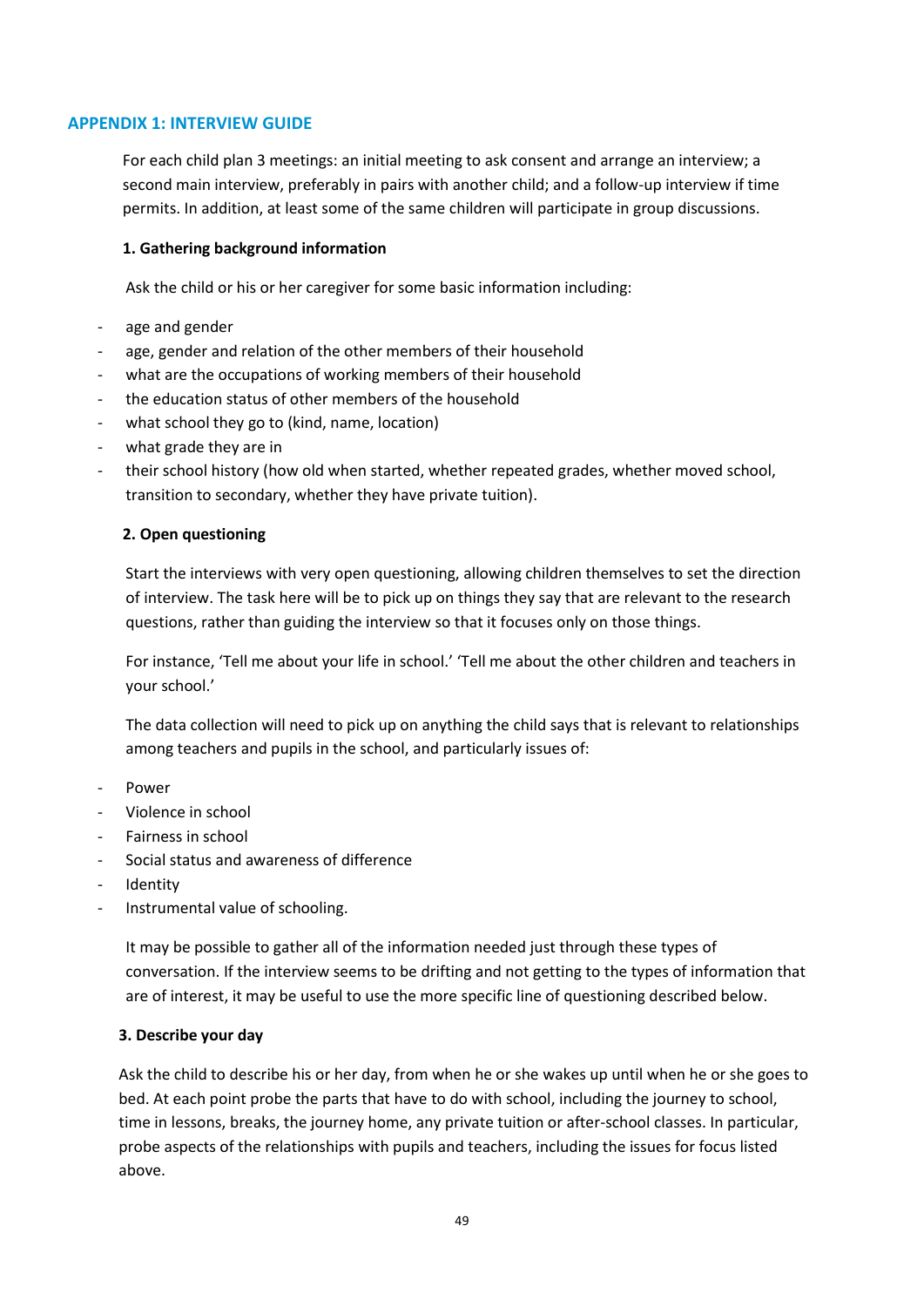The following questions can guide the discussion:

- Please tell me about your day at school, from the beginning, today.
- What time did you arrive? How long does it take you to get there? Do you have breakfast before going? Do you go with friends, or alone?
- Can you tell me about one of your friends in school? Choose one. What is his/her name? What is he/she like?
- So what is the first thing at school? Do you enjoy it? What is the teacher like? How do you sit in class? What did you do during that class today? Did you ask any questions? Did the teacher ask you any questions? (Repeat for subsequent activities.)
- How much homework do you have? How long does it take you? Do you have a private tutor? What happens if you don't finish your homework?
- Do you like school overall? Is it fun? Is it sometimes boring? What do you like best? Are your teachers nice?

# **APPENDIX 2: PARTICIPANTS**

Participants from the first slum area are labelled as group A, from the second slum area as group B, and those who were not from slums as group C.

|                | Pseudonym | Sex    | Group        | Age | Grade | Current school type              |
|----------------|-----------|--------|--------------|-----|-------|----------------------------------|
| $\mathbf{1}$   |           | female | C            | 11  | 5     | private primary                  |
| $\overline{2}$ | Maksuda   | female | Α            | 12  | 5     | private primary                  |
| 3              | Roksana   | female | A            | 12  | 6     | <b>NGO</b>                       |
| 4              | Sumon     | male   | Α            | 12  | 3     | government primary               |
| 5              | Mamun     | male   | $\mathsf{C}$ | 12  | 6     | private high school              |
| 6              | Sabiha    | female | Α            | 12  | 3     | government primary               |
| $\overline{7}$ |           | male   | C            | 14  | 8     | private high school              |
| 8              | Mahruf    | male   | $\mathsf{C}$ | 14  | 9     | military private school          |
| 9              | Afsana    | female | A            | 12  | 3     | government primary               |
| 10             |           | male   | $\mathsf{C}$ | 12  | 6     | private secondary                |
| 11             | Fahima    | female | A            | 13  | 6     | private school & college         |
| 12             | Zahirul   | male   | $\mathsf{C}$ | 13  | 6     | government primary & high school |
| 13             | Ripon     | male   | C            | 11  | 4     | private                          |
| 14             | Sharif    | male   | Α            | 13  | 7     | registered non-government        |
| 15             | Sajid     | male   | A            | 13  | 7     | private high school              |
| 16             | Biplob    | male   | A            | 13  | 7     | <b>NGO</b>                       |
| 17             | Rahib     | male   | C            | 16  | 9     | private                          |
| 18             | Silma     | female | $\mathsf{C}$ | 16  | 10    | private                          |
| 19             | Amina     | female | $\mathsf{C}$ | 13  | 8     | private                          |
| 20             | Nadia     | female | C            | 14  | 9     | private                          |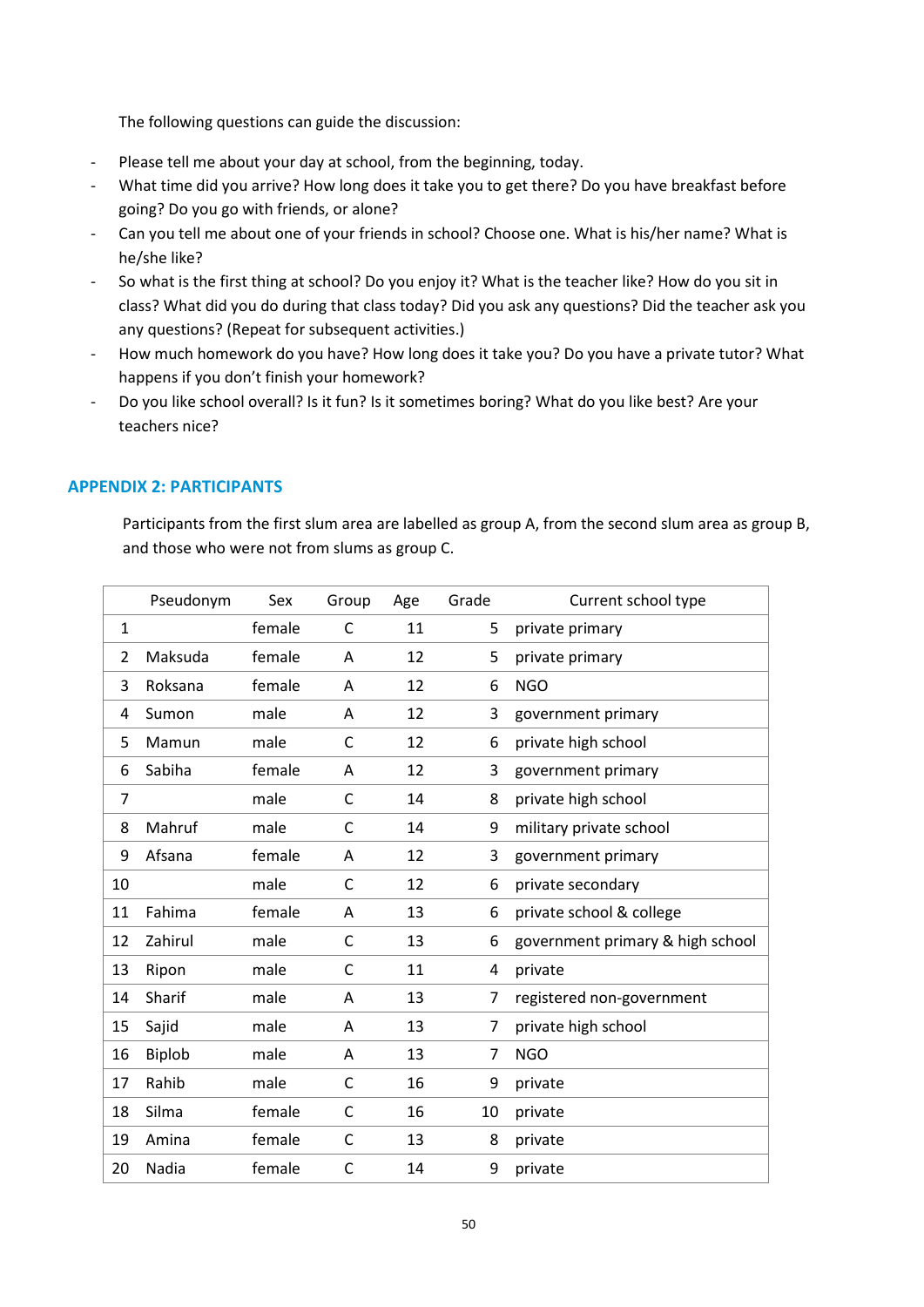| 21 | Zafreen  | female | C            | 14 | 9  | private                       |
|----|----------|--------|--------------|----|----|-------------------------------|
| 22 | Hassan   | male   | B            | 12 | 5  | private                       |
| 23 | Apu      | male   | B            | 13 | 6  | private                       |
| 24 | Rashid   | male   | B            | 13 | 6  | private                       |
| 25 | Sohana   | female | B            | 13 | 3  | private                       |
| 26 | Mona     | female | B            | 14 | 6  | private                       |
| 27 | Shabanna | female | B            | 13 | 6  | private                       |
| 28 | Taslima  | female | B            | 13 | 6  | private                       |
| 29 | Arshadul | male   | B            | 15 | 9  | private                       |
| 30 | Sadia    | female | B            | 15 | 10 | private                       |
| 31 | Kabir    | male   | B            | 15 | 10 | private                       |
| 32 | Madeena  | female | C            | 14 | 9  | private                       |
| 33 | Ratna    | female | $\mathsf{C}$ | 13 | 8  | private                       |
| 34 | Shipon   | male   | С            | 11 | 5  | private school & college      |
| 35 | Khadiza  | female | C            | 11 | 6  | private                       |
| 36 | Mahmuda  | female | $\mathsf{C}$ | 13 | 7  | government girls' high school |

## **APPENDIX 3: CATEGORIES FOR DATA ANALYSIS**

#### **Contextual themes**

#### A. **context**

- a. **slum**
- b. **work** (adult work)
- c. **child work**
- d. **child's time** (different demands on child's time, including work, homework, other activities)
- e. **global** (child describes international connections or participation in global culture or markets)
- f. **media** (use of books, TV, internet, computer games)
- g. **poverty**
- h. **village** (rural-urban migration, connections or references to a rural area from which a child's family migrated)
- i. **political** (political and social context, including political links, gangs, army, strikes, and gender divisions)

#### B. **SC** (school choice)

- a. **fees**
- b. **HTR** (the UNICEF-supported Basic Education for Hard to Reach Urban Working Children programme)

#### **Barriers within the school**

- 1. school environment
	- a. **journey**
	- b. **safety**
	- c. **books**
	- d. **facilities** (building, labs, computers, materials, playground, sports facilities)
	- e. **culture** (school culture including uniforms, emphasis on sport)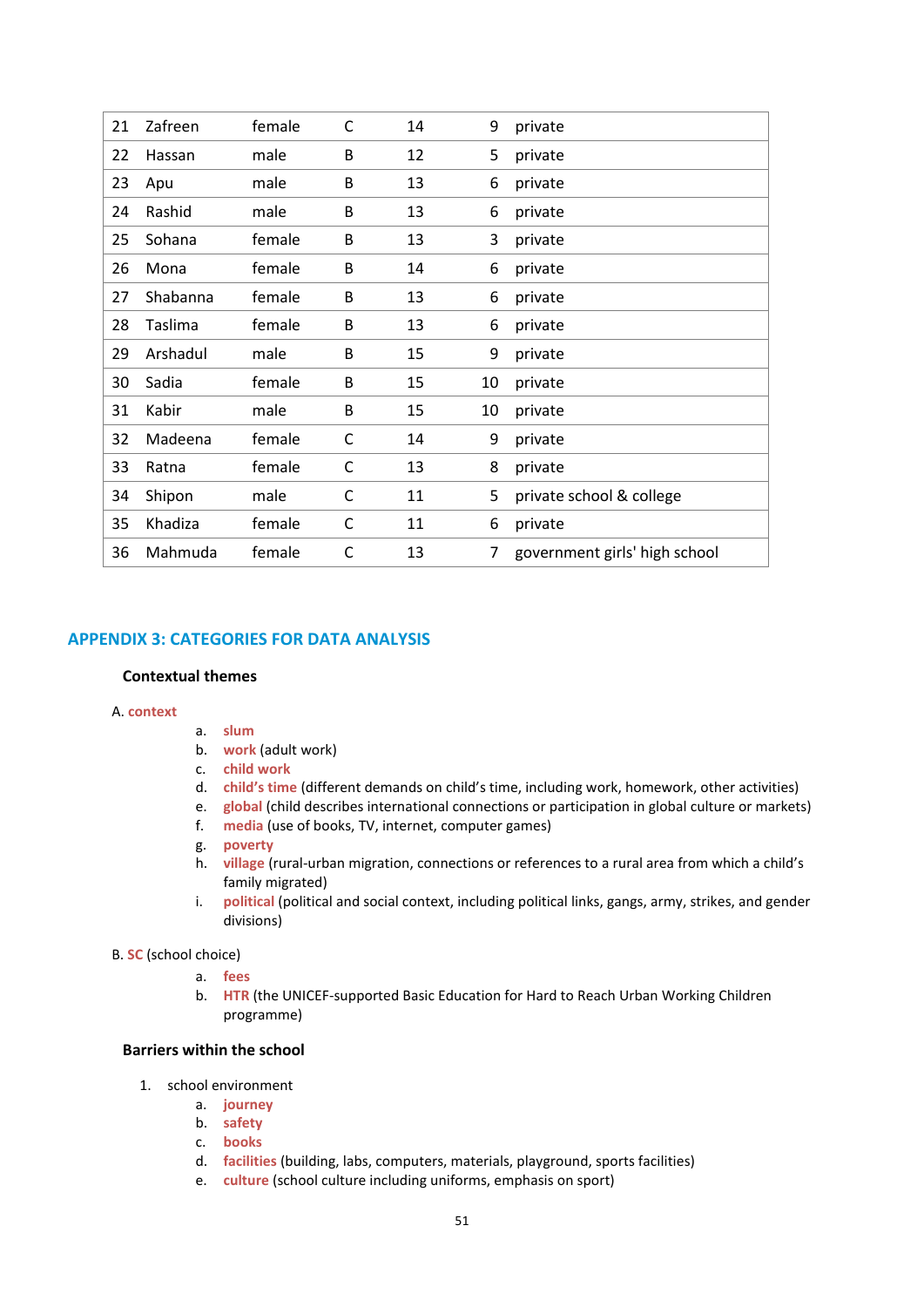- 2. time in learning
	- a. **teacher time** (whether teacher is absent, whether teacher is present but not teaching)
	- b. **teacher attention** (teacher pays attention differently to different students)
	- c. **school time** (school hours and shifts)
	- d. **absence** (student absence, skipping classes)
- 3. **TMS** (teaching methods/style)
	- a. **understand** (teaching focuses on making students understand concepts; teacher is responsive to student difficulties or unresponsive; the pace of learning is suitable for the learners or not)
	- b. **mem** (focus on making students memorise answers)
	- c. **AOTM** (assessment-oriented teaching methods)
	- d. **active** (whether students are engaged in an active, participatory or passive way; whether there is conversation in English classes)
	- e. **ind/group work** (work is set for individuals, pairs or groups)
- 4. affect **(**student's feelings about interactions in the classroom)
	- a. **shame** (shame, humiliation, feeling insulted)
		- b. **fear**
	- c. **fun**
	- d. **stress** (student feels stressed or under pressure)
	- e. **struggle** (student sees school as difficult)
- 5. **CM** (classroom management) and discipline
	- a. **control** (types of control teacher or school exert over students)
	- b. **class monitors** (class captains, monitors or prefects)
	- c. **beat** (teachers beat, or not)
	- d. **phys** (teachers give physical punishment, or not)
	- e. **reward** (teachers use rewards to manage the classroom)
	- f. **movement** (students are able or unable to move around freely)
	- g. **tc** (use of suspension, expulsion or transfer certificate)
	- h. **scold** (teacher scolds students)
	- i. **class size**
	- j. **division** (number of sections, how students are divided up into sections or streams)
- 6. SSR (student-student interactions)
	- a. **BGS** (separation between boys and girls; whether they sit in the same class or separately; whether they are allowed to talk to each other; whether they like to talk to students of the opposite sex)
	- b. **exclusion** (not wanting to talk to certain students, some students excluded from groups or from full participation, stigma attached to being a certain type of person)
	- c. **friends** (friendship and group membership in the school)
	- d. **co** (cooperation and competition between students in the school)
	- e. **conflict** (violence, bullying, quarrelling, arguing between students in the school)
	- f. **blame** (student talks about blame, guilt or innocence assigned to another student)
	- g. **mix** (where, and what type of backgrounds, teachers come from)
- 7. **TSR** (teacher-student interactions, in terms of the teacher's behaviour)
	- a. **consult** (teacher consults the students or allows some form of participation in voting in decision-making)
	- b. **friendly** (teacher is friendly, caring, or funny)
	- c. **strict** (teacher or school is strict)
	- d. **angry** (teacher is an angry person or behaves angrily sometimes)
	- e. **questions** (you can ask the teacher questions if you don't understand something; the teacher tries to answer questions)
	- f. **patient** (teacher is patient)
	- g. **account** (attempts or possibility of student or his/her parents or the headmaster holding the teacher to account for behaviour or performance)
	- h. **fair** (teacher is seen as impartial in giving attention to different students and marking)
- 8. curriculum
	- a. **relevance** (relevant to student's life, interests and future work)
	- b. **home economics**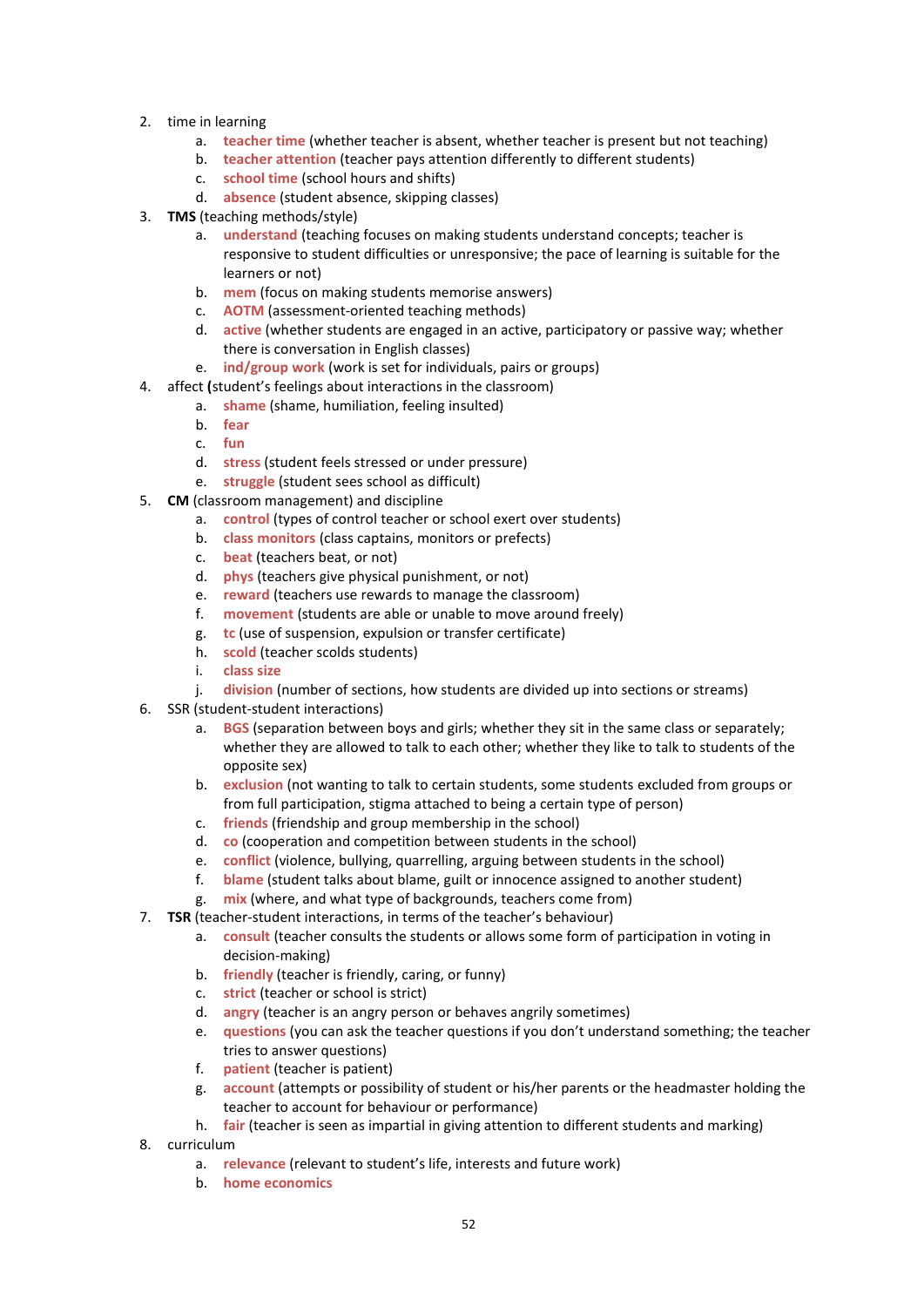- c. **agriculture** (agricultural science subject)
- d. **coverage** (curriculum is adequately covered in class)
- e. **training** (work training offered or provided)
- 9. as (assessment)
	- a. **high stakes** (assessment that is important for the student; preparation for it; effects of success or failure; feelings with regard to it)
	- b. **formative** (ongoing formative assessment as a part of the learning process, such as checking homework and giving feedback)
	- c. **rank** (student rank or roll number in class based on examination results)
	- d. **transition** (assessment affecting entry into school, movement between schools or grades, and expulsion or drop-out from school)
	- e. **repeat** (repetition or failure of a grade)
- 10. student motivation and behaviour
	- a. **engagement** (student is engaged or disengaged from the school)
	- b. **enjoy** (student enjoys or dislikes learning)
	- c. **interest** (student finds lessons interesting or boring)
	- d. **withdrawal** (student does not pay attention to lessons)
	- e. **resistance** (student rebels against the teacher or school, or resists control, including through hidden forms of resistance)
	- f. **negotiation** (students negotiate with teacher to try to influence what happens in class, or cannot do this)
	- g. **naughty** (student misbehaves or is described as naughty (dusto, faizlami, soytani) similar to resistance)
	- h. **success** (student achieves academic success, or is seen as struggling or failing)
- 11. homework, tuition and coaching
	- a. **homework**
	- **b. private** (private tuition or private coaching)
	- **c. guidebook** (student uses or is asked to use a study guidebook)